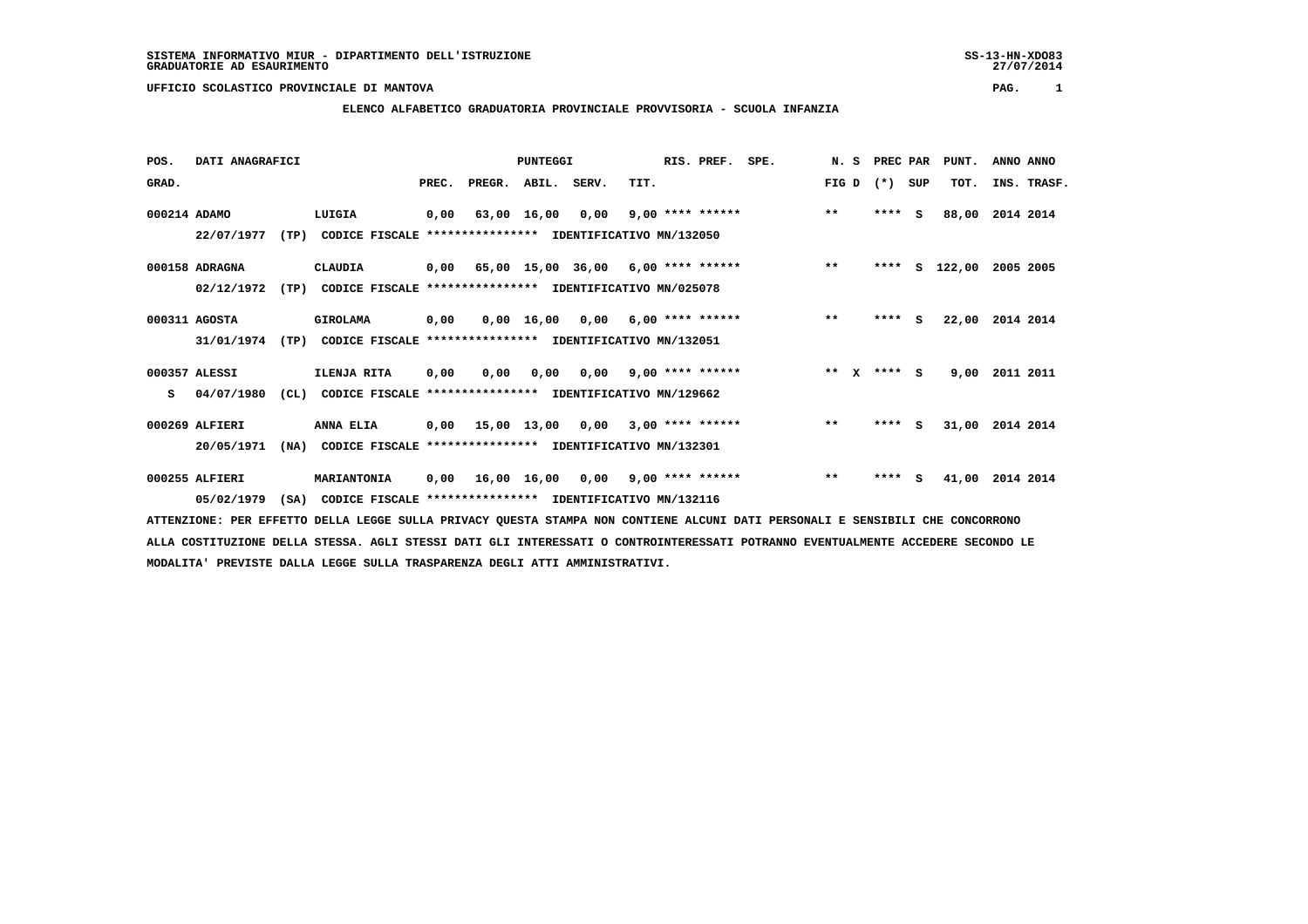**POS. DATI ANAGRAFICI PUNTEGGI RIS. PREF. SPE. N. S PREC PAR PUNT. ANNO ANNO**GRAD. **BRAD. PREC. PREGR. ABIL. SERV.** TIT. THE REGREATER FIG D (\*) SUP TOT. INS. TRASF.  **000355 ALIATI CRISTINA 0,00 0,00 6,00 4,00 0,00 \*\*\*\* \*\*\*\*\*\* \*\* X \*\*\*\* S 10,00 2009 S 05/06/1981 (MN) CODICE FISCALE \*\*\*\*\*\*\*\*\*\*\*\*\*\*\*\* IDENTIFICATIVO MN/127439 000162 ALIOTTA SANTA 0,00 69,00 16,00 36,00 0,00 \*\*\*\* \*\*\*\*\*\* \*\* \*\*\*\* S 121,00 2004 2004 23/01/1964 (ME) CODICE FISCALE \*\*\*\*\*\*\*\*\*\*\*\*\*\*\*\* IDENTIFICATIVO MN/023982 000106 ALLEGRETTI ELISA 0,00 108,00 15,00 36,00 0,00 \*\*\*\* \*\*\*\*\*\* \*\* \*\*\*\* S 159,00 2014 2014 10/09/1973 (MO) CODICE FISCALE \*\*\*\*\*\*\*\*\*\*\*\*\*\*\*\* IDENTIFICATIVO MN/132119**

- **000238 ALOE ANNA 0,00 0,00 39,00 24,00 0,00 \*\*\*\* \*\*\*\*\*\* \*\* \*\*\*\* S 63,00 2014 2014 22/04/1988 (VR) CODICE FISCALE \*\*\*\*\*\*\*\*\*\*\*\*\*\*\*\* IDENTIFICATIVO MN/132120**
- **000252 ALTOMARE GIUSEPPINA 0,00 28,00 16,00 0,00 0,00 \*\*\*\* \*\*\*\*\*\* \*\* \*\*\*\* S 44,00 2011 2011 16/02/1960 (CS) CODICE FISCALE \*\*\*\*\*\*\*\*\*\*\*\*\*\*\*\* IDENTIFICATIVO MN/129664**
- **000245 ALVINO MARIELLA 0,00 0,00 14,00 36,00 0,00 \*\*\*\* \*\*\*\*\*\* \*\* \*\*\*\* S 50,00 2011 2011 11/07/1979 (NA) CODICE FISCALE \*\*\*\*\*\*\*\*\*\*\*\*\*\*\*\* IDENTIFICATIVO MN/129665**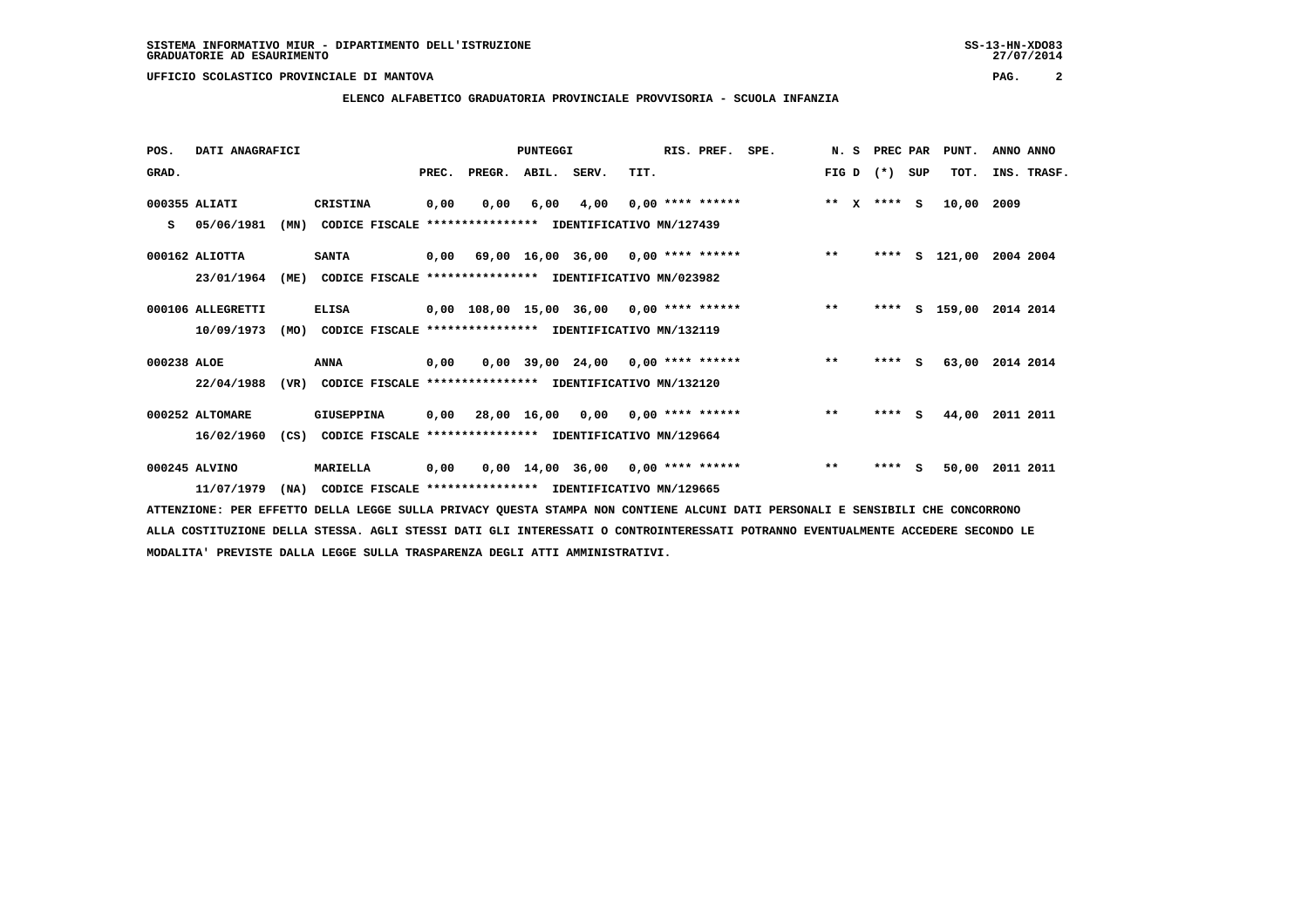| POS.         | DATI ANAGRAFICI |      |                                                               |       |                                            | <b>PUNTEGGI</b> |                                    |      | RIS. PREF.         | SPE.                                     | N.S    | PREC PAR |     | PUNT.                   | ANNO ANNO   |
|--------------|-----------------|------|---------------------------------------------------------------|-------|--------------------------------------------|-----------------|------------------------------------|------|--------------------|------------------------------------------|--------|----------|-----|-------------------------|-------------|
| GRAD.        |                 |      |                                                               | PREC. | PREGR. ABIL. SERV.                         |                 |                                    | TIT. |                    |                                          | FIG D  | $(*)$    | SUP | TOT.                    | INS. TRASF. |
|              | 000276 AMALFA   |      | <b>CETTINA</b>                                                | 0,00  |                                            |                 | 9,00 17,00 0,00                    |      | $3,00$ **** ****** |                                          | $***$  | $***$ S  |     | 29,00                   | 2014 2014   |
|              | 23/07/1974      | (ME) | CODICE FISCALE **************** IDENTIFICATIVO MN/132122      |       |                                            |                 |                                    |      |                    |                                          |        |          |     |                         |             |
| 000111 AMATO |                 |      | <b>ANGELA MARIA</b>                                           |       | $0,00$ 99,00 15,00 36,00 6,00 **** ******  |                 |                                    |      |                    |                                          | $***$  |          |     | **** S 156,00 2002      |             |
|              | 03/07/1969      | (TP) | CODICE FISCALE **************** IDENTIFICATIVO MN/022570      |       |                                            |                 |                                    |      |                    |                                          |        |          |     |                         |             |
|              | 000326 ARDUINO  |      | <b>GIUSEPPA</b>                                               | 0,00  |                                            |                 | $3,00$ 15,00 0,00 0,00 **** ****** |      |                    |                                          | ** $X$ | $***$ S  |     | 18,00                   | 2004 2004   |
|              | 29/03/1975      |      | (TP) CODICE FISCALE **************** IDENTIFICATIVO MN/023983 |       |                                            |                 |                                    |      |                    |                                          |        |          |     |                         |             |
|              | 000083 ASSENZA  |      | <b>DANIELA</b>                                                |       |                                            |                 |                                    |      |                    | 0,00 125,00 15,00 24,00 1,00 **** ****** | $***$  |          |     | **** S 165,00           | 2014 2014   |
|              | 19/02/1973      | (RG) | CODICE FISCALE **************** IDENTIFICATIVO MN/132336      |       |                                            |                 |                                    |      |                    |                                          |        |          |     |                         |             |
|              | 000138 ASTARITA |      | MARIALUISA                                                    |       | $0,00$ 82,00 13,00 36,00 6,00 **** ******  |                 |                                    |      |                    |                                          |        |          |     | ** X **** S 137,00 2003 |             |
|              | 23/08/1966      |      | (NA) CODICE FISCALE **************** IDENTIFICATIVO MN/023374 |       |                                            |                 |                                    |      |                    |                                          |        |          |     |                         |             |
|              | 000025 ASTRELLI |      | ERICA                                                         |       | $0.00$ 156.00 14.00 36.00 6.00 **** ****** |                 |                                    |      |                    |                                          |        |          |     | ** x **** s 212,00      | 2014 2014   |
|              | 13/10/1959      | (BS) | CODICE FISCALE **************** IDENTIFICATIVO MN/132126      |       |                                            |                 |                                    |      |                    |                                          |        |          |     |                         |             |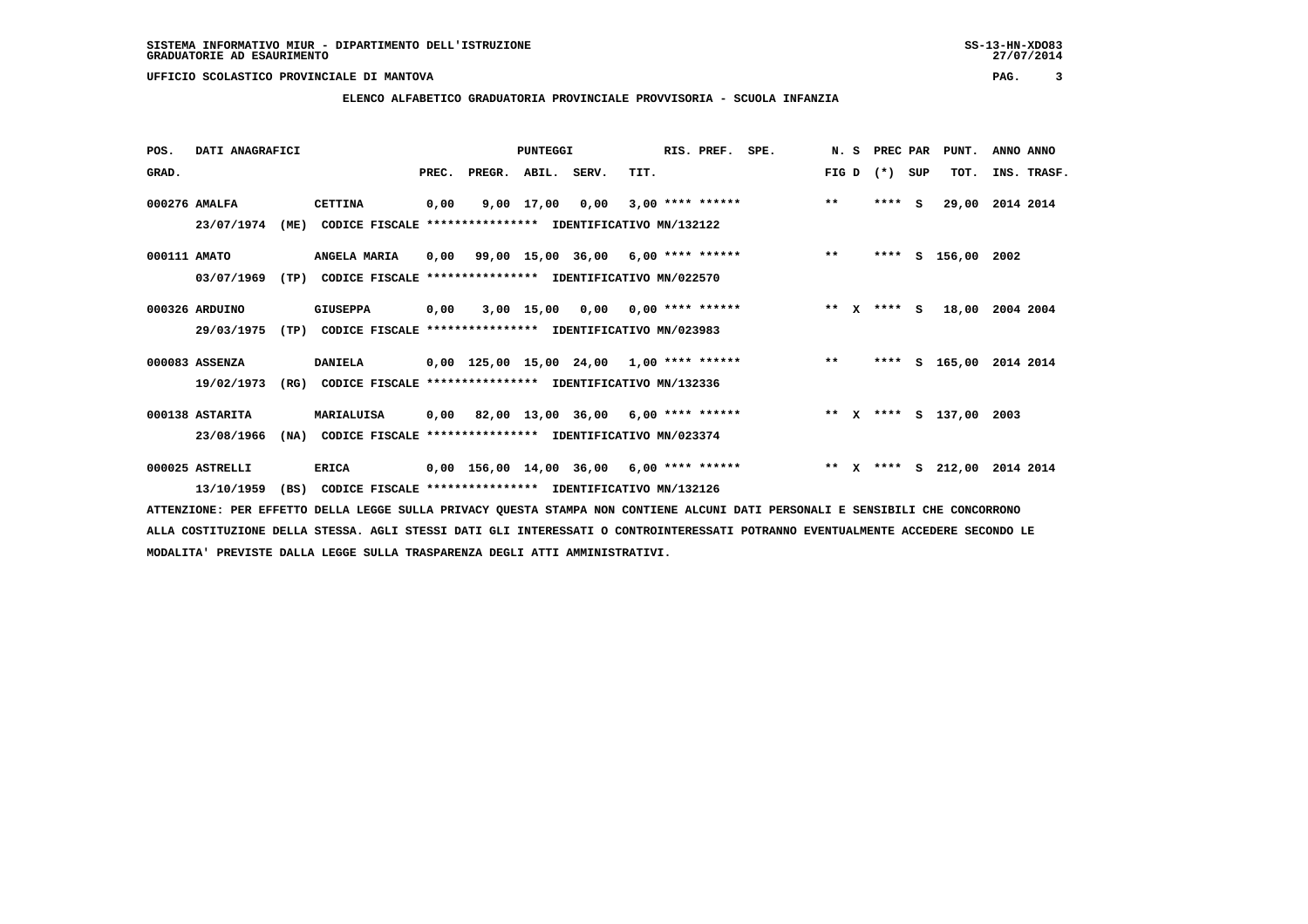### **ELENCO ALFABETICO GRADUATORIA PROVINCIALE PROVVISORIA - SCUOLA INFANZIA**

| POS.         | DATI ANAGRAFICI |      |                                                          |       |                    | PUNTEGGI |                                            |      | RIS. PREF. | SPE.                                     | N.S     | PREC PAR |          | PUNT.                   | ANNO ANNO   |
|--------------|-----------------|------|----------------------------------------------------------|-------|--------------------|----------|--------------------------------------------|------|------------|------------------------------------------|---------|----------|----------|-------------------------|-------------|
| GRAD.        |                 |      |                                                          | PREC. | PREGR. ABIL. SERV. |          |                                            | TIT. |            |                                          | FIG D   | $(* )$   | SUP      | TOT.                    | INS. TRASF. |
| 000077 AURI  |                 |      | <b>PATRIZIA</b>                                          |       |                    |          |                                            |      |            | 0,00 120,00 12,00 36,00 0,00 **** ****** | $* *$   | ****     | S.       | 168,00                  | 2007        |
|              | 23/03/1958      | (MN) | CODICE FISCALE **************** IDENTIFICATIVO MN/025817 |       |                    |          |                                            |      |            |                                          |         |          |          |                         |             |
| 000105 BAILO |                 |      | <b>KATIA</b>                                             |       |                    |          | 0,00 108,00 15,00 36,00 0,00 **** ******   |      |            |                                          | $***$   |          |          | **** S 159,00           | 2014 2014   |
|              | 08/06/1981      | (VR) | CODICE FISCALE **************** IDENTIFICATIVO MN/132128 |       |                    |          |                                            |      |            |                                          |         |          |          |                         |             |
| 000076 BALDI |                 |      | <b>MARIA CRISTIN</b>                                     | 0,00  |                    |          | 90,00 42,00 36,00 0,00 **** ******         |      |            | ** x **** s 168,00 2005                  |         |          |          |                         |             |
|              | 20/06/1978      | (PR) | CODICE FISCALE **************** IDENTIFICATIVO MN/023975 |       |                    |          |                                            |      |            |                                          |         |          |          |                         |             |
|              | 000224 BARBARA  |      | ROSALIA                                                  |       |                    |          | 0,00 24,00 17,00 36,00 0,00 **** ******    |      |            |                                          | $***$   | ****     | <b>S</b> | 77,00                   | 2011 2011   |
|              | 03/12/1976      | (TP) | CODICE FISCALE **************** IDENTIFICATIVO MN/129535 |       |                    |          |                                            |      |            |                                          |         |          |          |                         |             |
|              | 000118 BARBIERI |      | MARZIA                                                   |       |                    |          | 0,00 96,00 18,00 36,00 0,00 **** ******    |      |            |                                          |         |          |          | ** X **** S 150,00 2007 |             |
|              | 10/09/1974      | (MN) | CODICE FISCALE **************** IDENTIFICATIVO MN/025870 |       |                    |          |                                            |      |            |                                          |         |          |          |                         |             |
| 000035 BARIS |                 |      | <b>MATILDE</b>                                           |       |                    |          | $0.00$ 148.00 11.00 36.00 9.00 **** ****** |      |            |                                          | $***$ X |          |          | **** S 204,00           | 2014 2014   |
|              | 03/08/1969      | (FR) | CODICE FISCALE **************** IDENTIFICATIVO MN/132129 |       |                    |          |                                            |      |            |                                          |         |          |          |                         |             |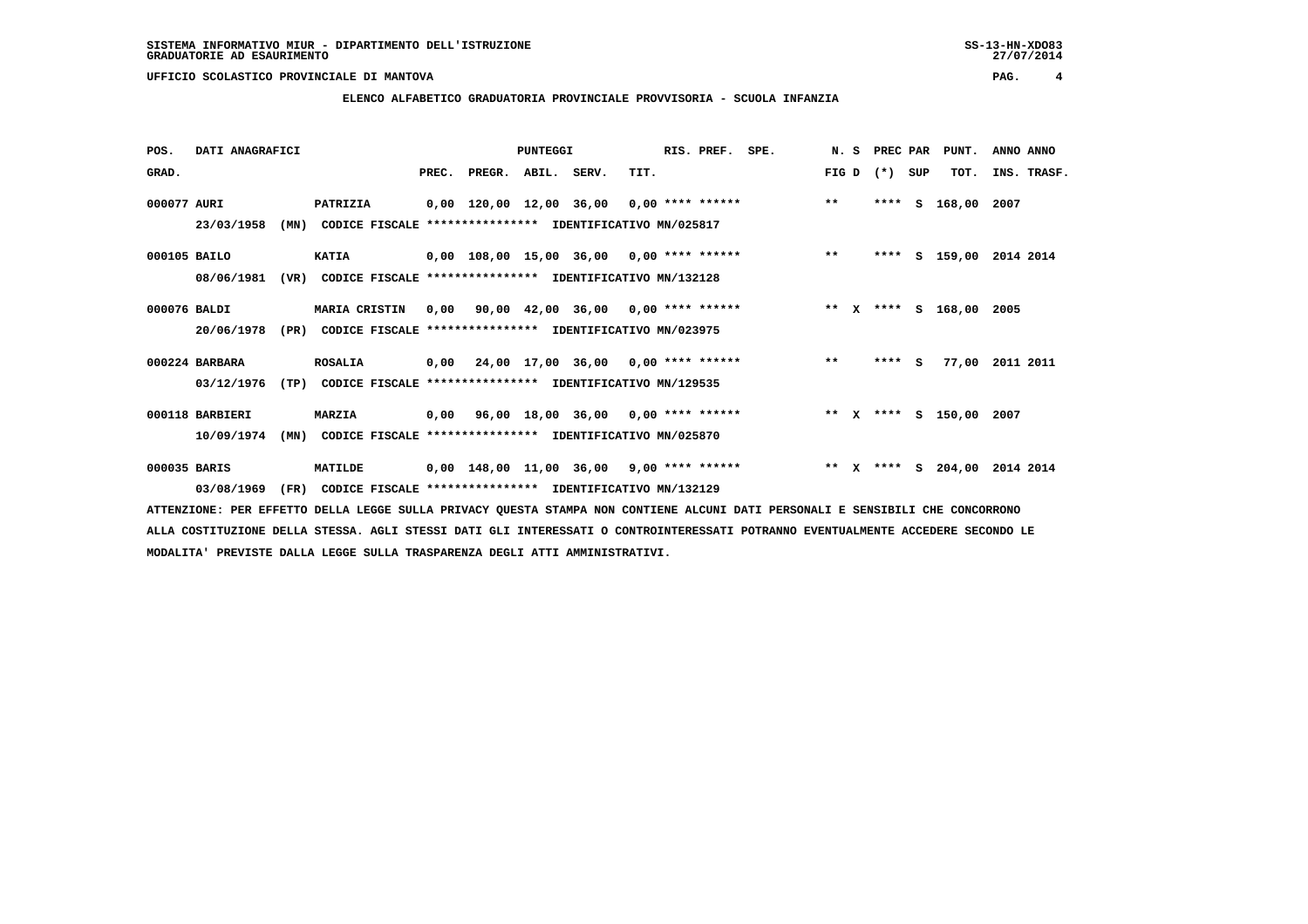### **ELENCO ALFABETICO GRADUATORIA PROVINCIALE PROVVISORIA - SCUOLA INFANZIA**

| POS.         | DATI ANAGRAFICI       |      |                                                          |       |                  | <b>PUNTEGGI</b> |                                              |      | RIS. PREF.                | SPE. | N. S  | PREC PAR |              | PUNT.                   | ANNO ANNO       |
|--------------|-----------------------|------|----------------------------------------------------------|-------|------------------|-----------------|----------------------------------------------|------|---------------------------|------|-------|----------|--------------|-------------------------|-----------------|
| GRAD.        |                       |      |                                                          | PREC. | PREGR.           | ABIL. SERV.     |                                              | TIT. |                           |      | FIG D | $(* )$   | SUP          | TOT.                    | INS. TRASF.     |
|              | 000055 BARONE         |      | <b>ANTONINO</b>                                          |       |                  |                 | 0,00 126,00 17,00 36,00                      |      | $3,00$ **** ******        |      | $***$ | ****     | s            | 182,00                  | 2014 2014       |
|              | 02/01/1969            | (ME) | CODICE FISCALE **************** IDENTIFICATIVO MN/132130 |       |                  |                 |                                              |      |                           |      |       |          |              |                         |                 |
|              | 000184 BARRESI        |      | LUCIA                                                    |       |                  |                 | $0,00$ 51,00 17,00 36,00 3,00 **** ******    |      |                           |      |       |          |              | ** x **** s 107,00      | 2011 2011       |
|              | 14/03/1977            | (ME) | CODICE FISCALE **************** IDENTIFICATIVO MN/129683 |       |                  |                 |                                              |      |                           |      |       |          |              |                         |                 |
| 000271 BASCO |                       |      | GIUSEPPINA                                               |       | 0,00 15,00 15,00 |                 |                                              |      | $0,00$ 1,00 **** ******   |      | $* *$ | ****     | <b>S</b>     |                         | 31,00 2014 2014 |
|              | 11/05/1976            | (CE) | CODICE FISCALE **************** IDENTIFICATIVO MN/132131 |       |                  |                 |                                              |      |                           |      |       |          |              |                         |                 |
|              | 000346 BASILE GIGANTE |      | SARA GABRIELL                                            | 0,00  |                  |                 | $0,00$ 15,00 0,00 0,00 **** ******           |      |                           |      | $***$ | ****     | $\mathbf{s}$ | 15,00                   | 2014 2014       |
|              | $01/11/1979$ (PA)     |      | CODICE FISCALE                                           |       |                  |                 | **************** IDENTIFICATIVO MN/132134    |      |                           |      |       |          |              |                         |                 |
| 000362 BEFFA |                       |      | <b>ELISA</b>                                             | 0,00  | 0.00             | 6,00            |                                              |      | $0,00$ $0,00$ **** ****** |      | $* *$ | $***$ S  |              | 6,00 2007               |                 |
| s            | 05/01/1987            | (MN) | CODICE FISCALE **************** IDENTIFICATIVO MN/026015 |       |                  |                 |                                              |      |                           |      |       |          |              |                         |                 |
|              | 000093 BELLINTANI     |      | <b>STEFANIA</b>                                          |       |                  |                 | $0,00$ 108,00 18,00 36,00 0,00 **** ****** E |      |                           |      |       |          |              | ** X **** S 162,00 2007 |                 |
|              | 30/09/1969            | (MN) | CODICE FISCALE **************** IDENTIFICATIVO MN/026016 |       |                  |                 |                                              |      |                           |      |       |          |              |                         |                 |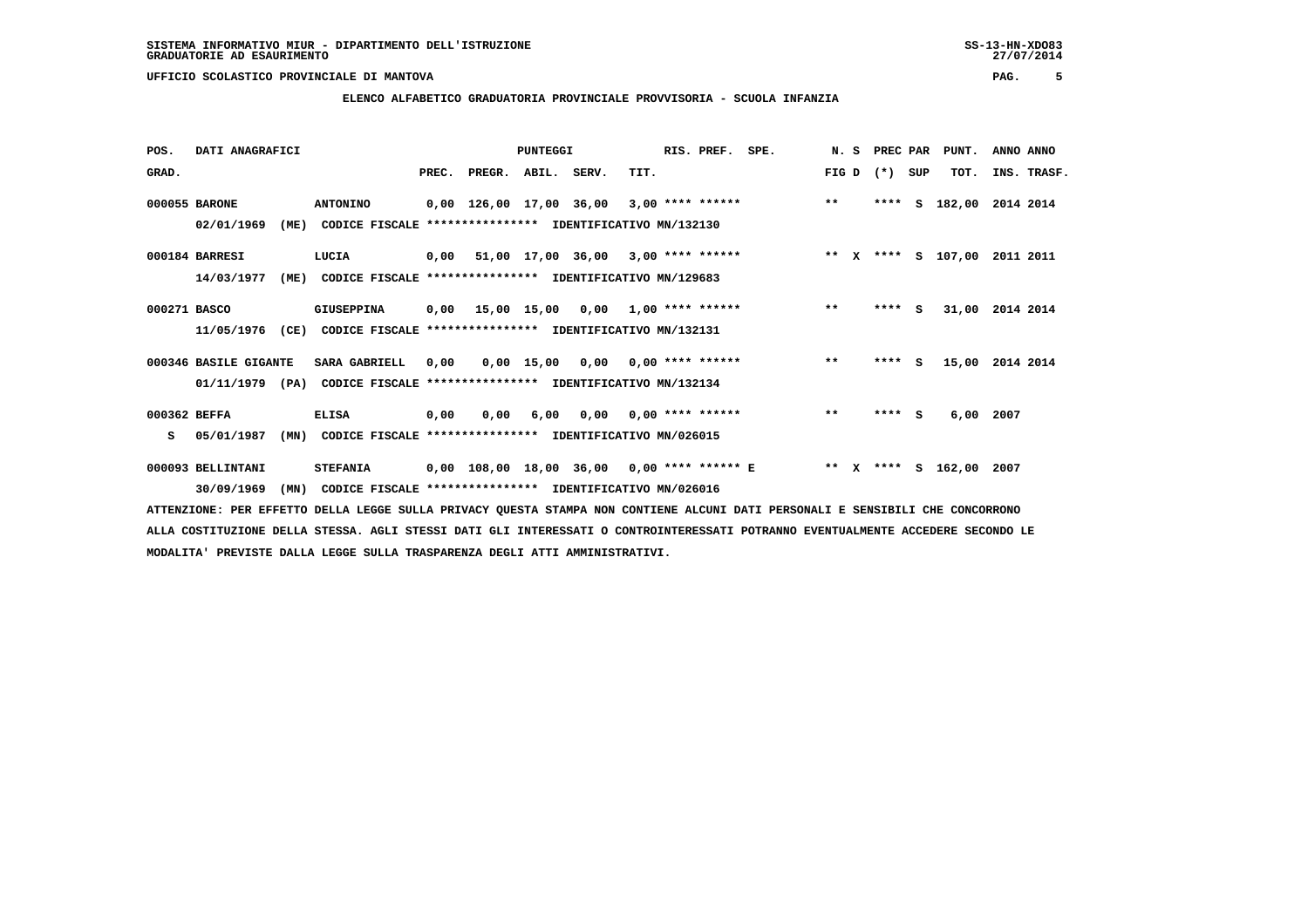**POS. DATI ANAGRAFICI PUNTEGGI RIS. PREF. SPE. N. S PREC PAR PUNT. ANNO ANNO**GRAD. **BRAD. PREC. PREGR. ABIL. SERV.** TIT. THE REGREATER FIG D (\*) SUP TOT. INS. TRASF.  **000142 BENNICI MARIA DANIELA 0,00 84,00 17,00 36,00 0,00 \*\*\*\* \*\*\*\*\*\* \*\* \*\*\*\* S 137,00 2014 2014 06/06/1973 (AG) CODICE FISCALE \*\*\*\*\*\*\*\*\*\*\*\*\*\*\*\* IDENTIFICATIVO MN/132138 000079 BERNARDELLI DANIELA 0,00 111,00 17,00 36,00 3,00 \*\*\*\* \*\*\*\*\*\* \*\* \*\*\*\* S 167,00 2007 25/07/1968 (MN) CODICE FISCALE \*\*\*\*\*\*\*\*\*\*\*\*\*\*\*\* IDENTIFICATIVO MN/025876 000072 BERTANI ROBERTA 0,00 141,00 11,00 18,00 0,00 \*\*\*\* \*\*\*\*\*\* \*\* X \*\*\*\* S 170,00 2014 2014 30/07/1977 (RE) CODICE FISCALE \*\*\*\*\*\*\*\*\*\*\*\*\*\*\*\* IDENTIFICATIVO MN/132139 000013 BERTI ALESSIA 0,00 174,00 14,00 36,00 0,00 \*\*\*\* \*\*\*\*\*\* AE \*\* \*\*\*\* S 224,00 2014 2014 22/07/1973 (VR) CODICE FISCALE \*\*\*\*\*\*\*\*\*\*\*\*\*\*\*\* IDENTIFICATIVO MN/132140 000295 BILLA SONIA 0,00 6,00 16,00 0,00 3,00 \*\*\*\* \*\*\*\*\*\* \*\* \*\*\*\* S 25,00 2014 2014 20/03/1971 (ME) CODICE FISCALE \*\*\*\*\*\*\*\*\*\*\*\*\*\*\*\* IDENTIFICATIVO MN/132087 000043 BISSOLI ELISA 0,00 138,00 17,00 36,00 0,00 \*\*\*\* \*\*\*\*\*\* \*\* \*\*\*\* S 191,00 2014 2014**

 **05/09/1974 (VR) CODICE FISCALE \*\*\*\*\*\*\*\*\*\*\*\*\*\*\*\* IDENTIFICATIVO MN/132141 ATTENZIONE: PER EFFETTO DELLA LEGGE SULLA PRIVACY QUESTA STAMPA NON CONTIENE ALCUNI DATI PERSONALI E SENSIBILI CHE CONCORRONO**

 **ALLA COSTITUZIONE DELLA STESSA. AGLI STESSI DATI GLI INTERESSATI O CONTROINTERESSATI POTRANNO EVENTUALMENTE ACCEDERE SECONDO LE MODALITA' PREVISTE DALLA LEGGE SULLA TRASPARENZA DEGLI ATTI AMMINISTRATIVI.**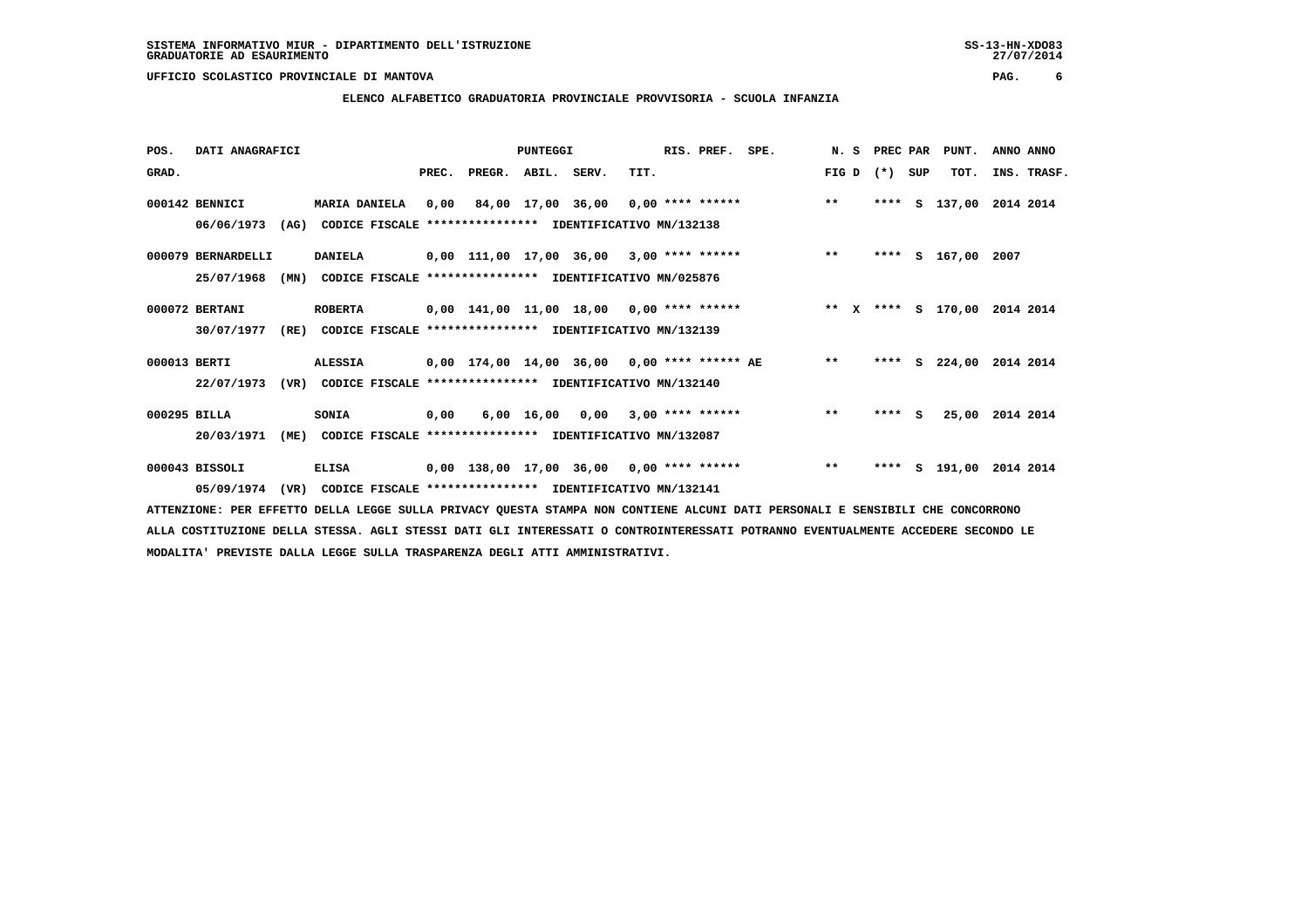# **ELENCO ALFABETICO GRADUATORIA PROVINCIALE PROVVISORIA - SCUOLA INFANZIA**

| POS.  | DATI ANAGRAFICI   |      |                                                          |       |        | PUNTEGGI    |                                            |      | RIS. PREF.         | SPE. | N. S  | PREC PAR |     | PUNT.         | ANNO ANNO          |
|-------|-------------------|------|----------------------------------------------------------|-------|--------|-------------|--------------------------------------------|------|--------------------|------|-------|----------|-----|---------------|--------------------|
| GRAD. |                   |      |                                                          | PREC. | PREGR. | ABIL. SERV. |                                            | TIT. |                    |      | FIG D | $(*)$    | SUP | TOT.          | INS. TRASF.        |
|       | 000319 BLASCO     |      | <b>GIOVANNA</b>                                          | 0,00  |        | 3,00 17,00  | 0,00                                       |      | $0.00$ **** ****** |      | $***$ | ****     | - S | 20,00         | 2011 2011          |
|       | 09/01/1979        | (RG) | CODICE FISCALE **************** IDENTIFICATIVO MN/129696 |       |        |             |                                            |      |                    |      |       |          |     |               |                    |
|       | 000047 BODINI     |      | PATRIZIA                                                 |       |        |             | $0,00$ 138,00 14,00 36,00 0,00 **** ****** |      |                    |      | $***$ | ****     |     | S 188,00      | 2014 2014          |
|       | 01/09/1972        | (BS) | CODICE FISCALE **************** IDENTIFICATIVO MN/132142 |       |        |             |                                            |      |                    |      |       |          |     |               |                    |
|       | 000174 BONACCORSO |      | MARIA CONCETT                                            | 0,00  |        |             | 62,00 13,00 36,00 0,00 **** ******         |      |                    |      | $* *$ | ****     | s   | 111,00        | 2004 2004          |
|       | 07/11/1971        | (SR) | CODICE FISCALE **************** IDENTIFICATIVO MN/023863 |       |        |             |                                            |      |                    |      |       |          |     |               |                    |
|       | 000200 BONCORI    |      | <b>ROSALINDA</b>                                         |       |        |             | $0,00$ 82,00 17,00 0,00 0,00 **** ******   |      |                    |      | $* *$ | ****     |     |               | 99,00 2014 2014    |
|       | 23/03/1977        | (AG) | CODICE FISCALE **************** IDENTIFICATIVO MN/132143 |       |        |             |                                            |      |                    |      |       |          |     |               |                    |
|       | 000062 BOOLONI    |      | <b>SELENIA</b>                                           |       |        |             | $0,00$ 124,00 17,00 36,00 0,00 **** ****** |      |                    |      | $* *$ | ****     |     |               | S 177,00 2014 2014 |
|       | 27/03/1981        | (VR) | CODICE FISCALE **************** IDENTIFICATIVO MN/132337 |       |        |             |                                            |      |                    |      |       |          |     |               |                    |
|       | 000192 BORRINO    |      | <b>SIMONA</b>                                            | 0,00  |        |             | 50,00 15,00 36,00 0,00 **** ******         |      |                    |      | $***$ | ****     |     | S 101,00 2007 |                    |
|       | 30/12/1976        | (NA) | CODICE FISCALE **************** IDENTIFICATIVO MN/022961 |       |        |             |                                            |      |                    |      |       |          |     |               |                    |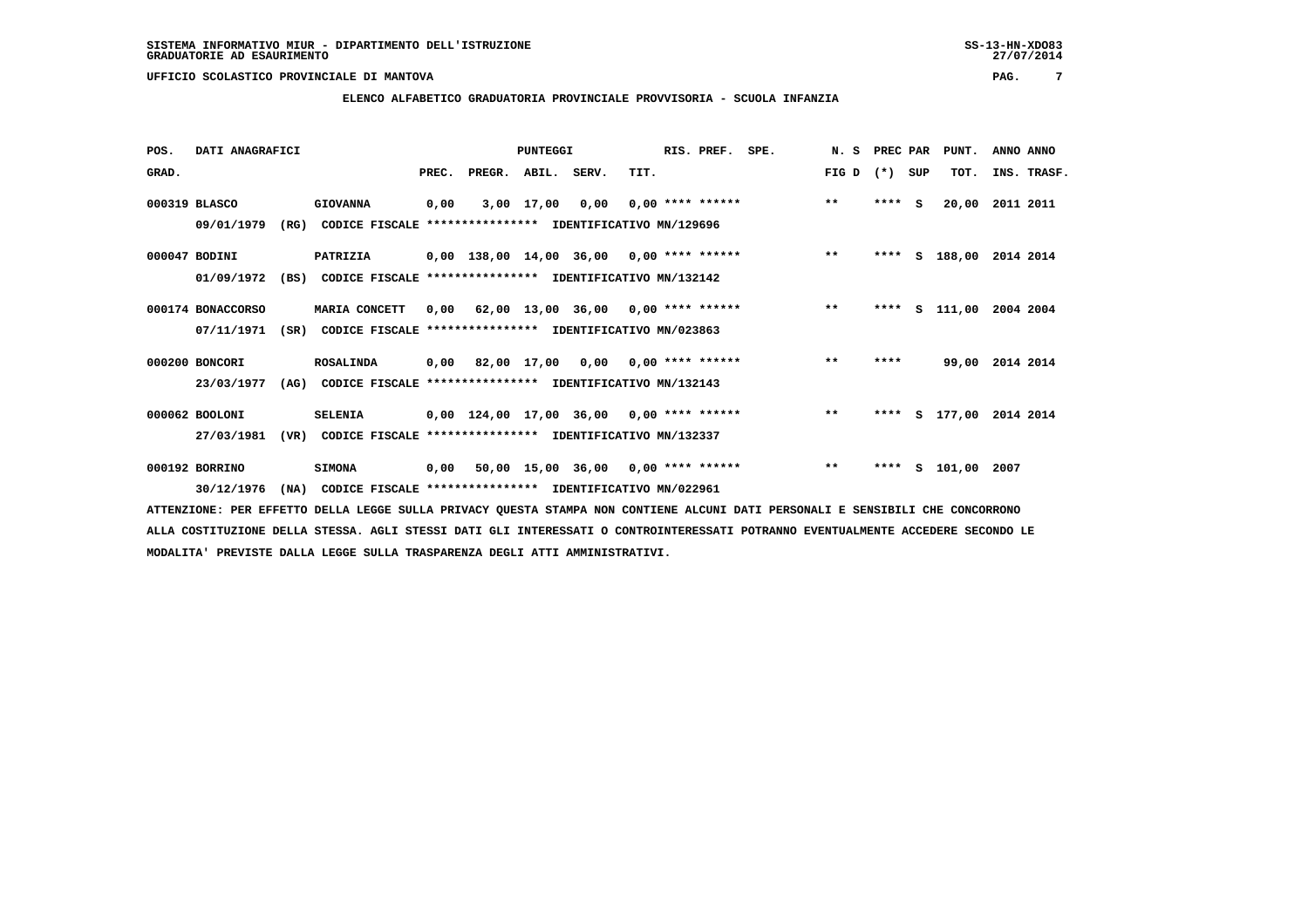### **ELENCO ALFABETICO GRADUATORIA PROVINCIALE PROVVISORIA - SCUOLA INFANZIA**

| POS.  | DATI ANAGRAFICI |      |                                                                         |       |                    | PUNTEGGI |                                                  |      | RIS. PREF. | SPE.                                    | N.S   | PREC PAR |     | PUNT.              | ANNO ANNO |             |
|-------|-----------------|------|-------------------------------------------------------------------------|-------|--------------------|----------|--------------------------------------------------|------|------------|-----------------------------------------|-------|----------|-----|--------------------|-----------|-------------|
| GRAD. |                 |      |                                                                         | PREC. | PREGR. ABIL. SERV. |          |                                                  | TIT. |            |                                         | FIG D | $(* )$   | SUP | TOT.               |           | INS. TRASF. |
|       | 000198 BRANDI   |      | MARIAROSARIA                                                            | 0,00  |                    |          | 48,00 15,00 36,00 0,00 **** ******               |      |            |                                         | $***$ | $***$ S  |     | 99,00              | 2007      |             |
|       | 14/07/1978      |      | (NA) CODICE FISCALE **************** IDENTIFICATIVO MN/022962           |       |                    |          |                                                  |      |            |                                         |       |          |     |                    |           |             |
|       | 000112 BREGLIA  |      | CESARIA                                                                 |       |                    |          |                                                  |      |            | 0,00 93,00 15,00 36,00 9,00 **** ****** | $***$ | ****     |     | S 153,00 2003 2003 |           |             |
|       | 27/12/1978      |      | (SA) CODICE FISCALE **************** IDENTIFICATIVO MN/023456           |       |                    |          |                                                  |      |            |                                         |       |          |     |                    |           |             |
|       | 000119 BROGNA   |      | <b>RAFFAELLA</b>                                                        | 0,00  |                    |          | 95,00 16,00 36,00 3,00 **** ******               |      |            | $\star \star$                           |       |          |     | **** S 150,00      | 2007      |             |
|       |                 |      | 22/06/1972 (VE) CODICE FISCALE *************** IDENTIFICATIVO MN/025822 |       |                    |          |                                                  |      |            |                                         |       |          |     |                    |           |             |
|       | 000236 BROZZI   |      | <b>MARTINA</b>                                                          | 0,00  |                    |          | $0,00$ 41,00 24,00 0,00 **** ******              |      |            |                                         | $* *$ | $***$ S  |     | 65,00              | 2007      |             |
|       | 05/08/1986      | (RE) | CODICE FISCALE **************** IDENTIFICATIVO MN/025935                |       |                    |          |                                                  |      |            |                                         |       |          |     |                    |           |             |
|       | 000135 BRUNELLI |      | <b>ANTONIA</b>                                                          | 0,00  |                    |          | $62,00$ $41,00$ $36,00$ $0,00$ $***$ **** ****** |      |            | ** X **** S 139,00                      |       |          |     |                    | 2011 2011 |             |
|       | 15/10/1977      | (BS) | CODICE FISCALE **************** IDENTIFICATIVO MN/129519                |       |                    |          |                                                  |      |            |                                         |       |          |     |                    |           |             |
|       | 000130 BRUNNO   |      | LUCIA                                                                   |       |                    |          | 0,00 92,00 15,00 36,00 0,00 **** ******          |      |            |                                         | $* *$ | ****     |     | S 143,00           | 2014 2014 |             |
|       | 02/02/1970      | (EE) | CODICE FISCALE **************** IDENTIFICATIVO MN/132365                |       |                    |          |                                                  |      |            |                                         |       |          |     |                    |           |             |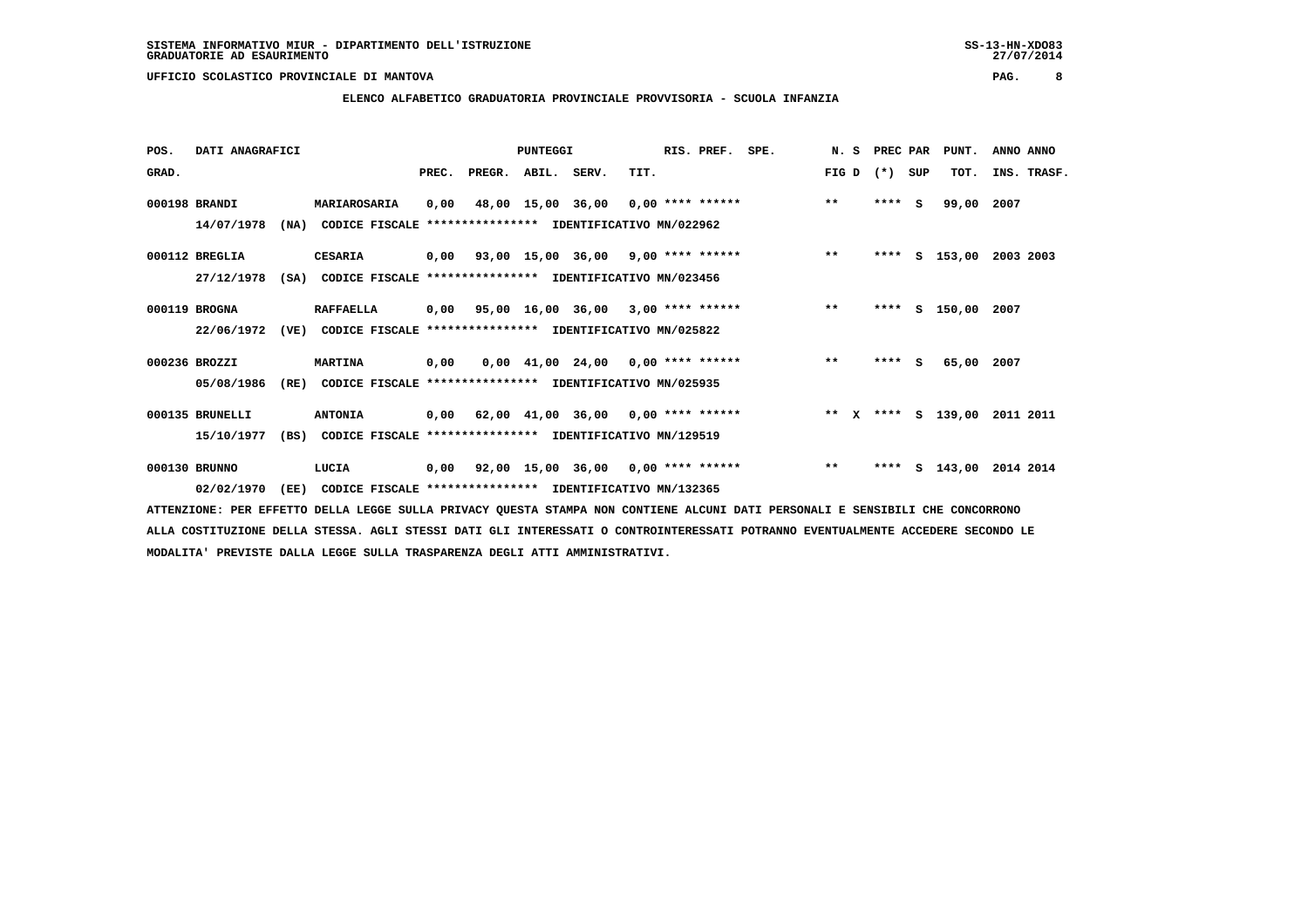**POS. DATI ANAGRAFICI PUNTEGGI RIS. PREF. SPE. N. S PREC PAR PUNT. ANNO ANNO**GRAD. **BRAD. PREC. PREGR. ABIL. SERV.** TIT. THE REGREATER FIG D (\*) SUP TOT. INS. TRASF.  **000322 BUCCOLO ROSA 0,00 6,00 13,00 0,00 0,00 \*\*\*\* \*\*\*\*\*\* \*\* \*\*\*\* S 19,00 2014 2014 03/01/1972 (MI) CODICE FISCALE \*\*\*\*\*\*\*\*\*\*\*\*\*\*\*\* IDENTIFICATIVO MN/132149 000229 BUDANO MARIA CATENA 0,00 24,00 14,00 36,00 0,00 \*\*\*\* \*\*\*\*\*\* \*\* \*\*\*\* S 74,00 2014 2014 23/12/1976 (CT) CODICE FISCALE \*\*\*\*\*\*\*\*\*\*\*\*\*\*\*\* IDENTIFICATIVO MN/132150 000051 BUNIOTTO ANNARITA 0,00 132,00 17,00 36,00 1,00 \*\*\*\* \*\*\*\*\*\* \*\* \*\*\*\* S 186,00 2014 2014 15/04/1966 (VR) CODICE FISCALE \*\*\*\*\*\*\*\*\*\*\*\*\*\*\*\* IDENTIFICATIVO MN/132151 000102 BUSCARDO SILVIA 0,00 104,00 17,00 36,00 3,00 \*\*\*\* \*\*\*\*\*\* \*\* \*\*\*\* S 160,00 2011 2011 23/03/1981 (VR) CODICE FISCALE \*\*\*\*\*\*\*\*\*\*\*\*\*\*\*\* IDENTIFICATIVO MN/129520 000330 BUSCEMI MARIA ANTONEL 0,00 3,00 15,00 0,00 0,00 \*\*\*\* \*\*\*\*\*\* \*\* X \*\*\*\* S 18,00 2011 2011 11/01/1971 (RG) CODICE FISCALE \*\*\*\*\*\*\*\*\*\*\*\*\*\*\*\* IDENTIFICATIVO MN/129521**

 **000318 BUSCEMI SONIA 0,00 3,00 14,00 0,00 3,00 \*\*\*\* \*\*\*\*\*\* \*\* X \*\*\*\* S 20,00 2007 28/09/1978 (AG) CODICE FISCALE \*\*\*\*\*\*\*\*\*\*\*\*\*\*\*\* IDENTIFICATIVO MN/022620**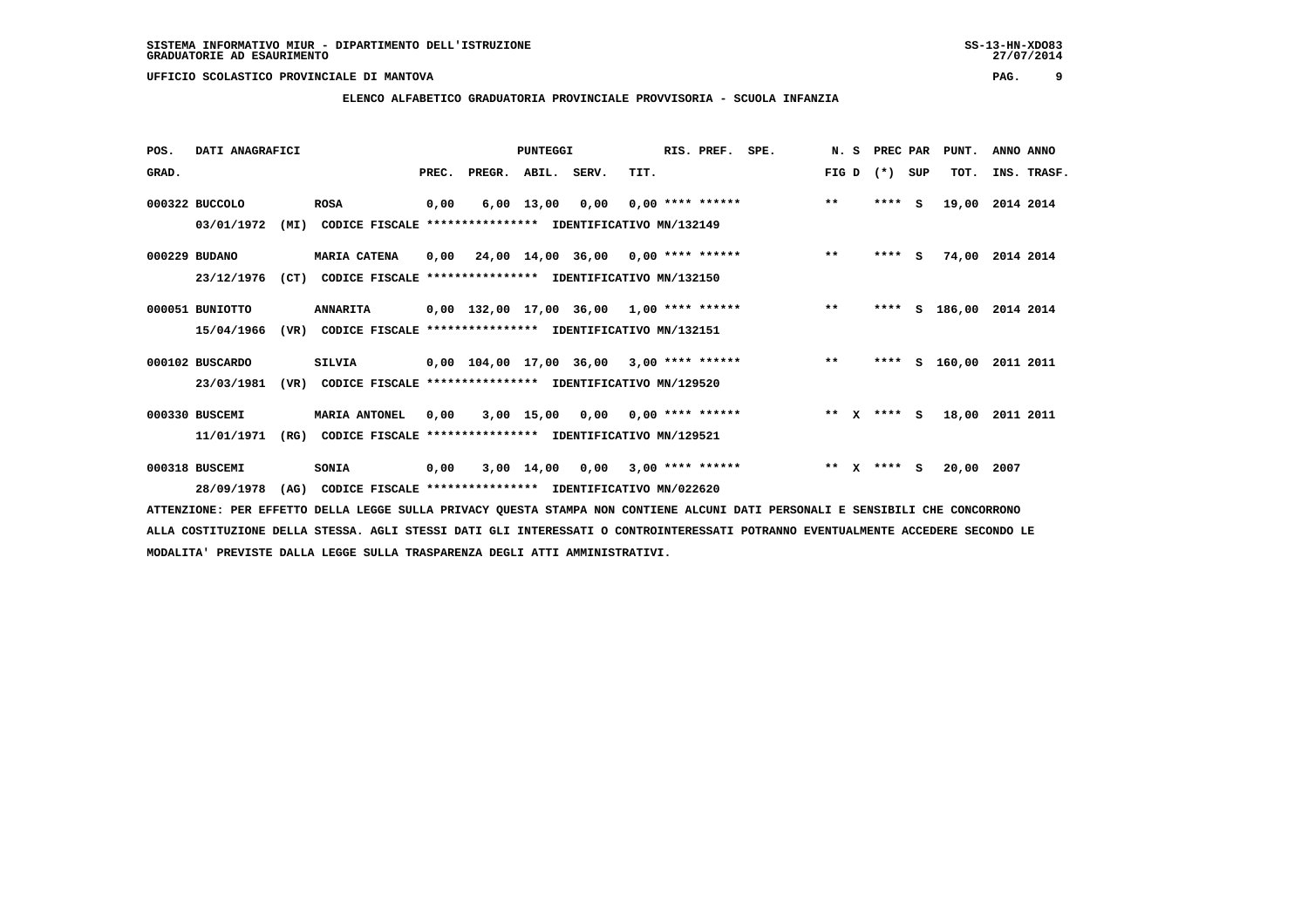### **ELENCO ALFABETICO GRADUATORIA PROVINCIALE PROVVISORIA - SCUOLA INFANZIA**

| POS.         | DATI ANAGRAFICI   |      |                                                               |       |                    | <b>PUNTEGGI</b> |                                            |      | RIS. PREF.                | SPE.                                      | N.S   | PREC PAR |     | PUNT.                   | ANNO ANNO   |  |
|--------------|-------------------|------|---------------------------------------------------------------|-------|--------------------|-----------------|--------------------------------------------|------|---------------------------|-------------------------------------------|-------|----------|-----|-------------------------|-------------|--|
| GRAD.        |                   |      |                                                               | PREC. | PREGR. ABIL. SERV. |                 |                                            | TIT. |                           |                                           | FIG D | $(* )$   | SUP | TOT.                    | INS. TRASF. |  |
|              | 000098 BUSSOLOTTI |      | <b>BARBARA</b>                                                |       |                    |                 | 0,00 108,00 17,00 36,00 0,00 **** ******   |      |                           |                                           |       |          |     | ** X **** S 161,00 2007 |             |  |
|              | 18/05/1972        | (MN) | CODICE FISCALE **************** IDENTIFICATIVO MN/025805      |       |                    |                 |                                            |      |                           |                                           |       |          |     |                         |             |  |
| 000110 BUZZI |                   |      | <b>ELISA</b>                                                  |       |                    |                 | $0,00$ 108,00 17,00 32,00 0,00 **** ****** |      |                           | ** x **** s 157,00 2014 2014              |       |          |     |                         |             |  |
|              | 12/03/1980        | (VR) | CODICE FISCALE **************** IDENTIFICATIVO MN/132153      |       |                    |                 |                                            |      |                           |                                           |       |          |     |                         |             |  |
| 000155 CALI' |                   |      | MARYNELLA                                                     |       |                    |                 | $0,00$ 69,00 16,00 36,00 4,00 **** ******  |      |                           |                                           | $* *$ | ****     |     | S 125,00 2014 2014      |             |  |
|              | 04/07/1978        | (CT) | CODICE FISCALE **************** IDENTIFICATIVO MN/132154      |       |                    |                 |                                            |      |                           |                                           |       |          |     |                         |             |  |
|              | 000168 CALIENDO   |      | <b>MARIA ROSA</b>                                             | 0,00  |                    |                 |                                            |      |                           | 66,00 15,00 36,00 0,00 **** ****** *** ** |       |          |     | **** S 117,00           | 2011 2011   |  |
|              | 02/12/1976        | (NA) | CODICE FISCALE                                                |       |                    |                 | *************** IDENTIFICATIVO MN/129522   |      |                           |                                           |       |          |     |                         |             |  |
| 000180 CAMA  |                   |      | <b>GRAZIA MARIA</b>                                           |       |                    |                 | $0,00$ 55,00 15,00 36,00 3,00 **** ******  |      |                           |                                           | $***$ |          |     | **** S 109,00           | 2011 2011   |  |
|              | 08/02/1977        | (RC) | CODICE FISCALE **************** IDENTIFICATIVO MN/129542      |       |                    |                 |                                            |      |                           |                                           |       |          |     |                         |             |  |
|              | 000368 CAMELI     |      | <b>SILVIA</b>                                                 | 0,00  | 0,00               | 6,00            |                                            |      | $0,00$ $0,00$ **** ****** |                                           | $***$ | $***$ S  |     | 6,00                    | 2011 2011   |  |
|              | $S = 14/08/1987$  |      | (AP) CODICE FISCALE **************** IDENTIFICATIVO MN/129710 |       |                    |                 |                                            |      |                           |                                           |       |          |     |                         |             |  |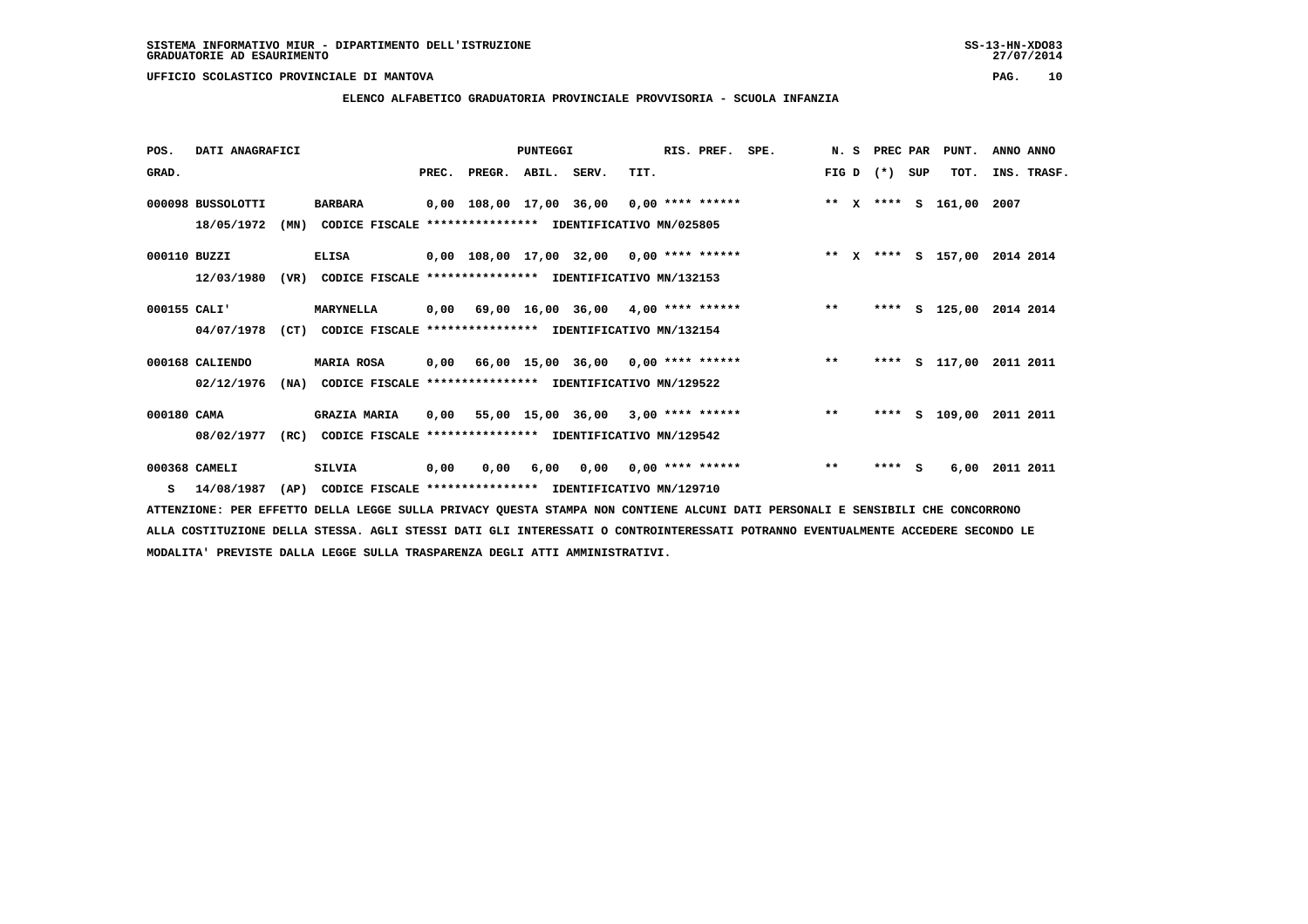# **ELENCO ALFABETICO GRADUATORIA PROVINCIALE PROVVISORIA - SCUOLA INFANZIA**

| POS.         | DATI ANAGRAFICI |      |                                                               |       |                                           | <b>PUNTEGGI</b>                                  |      | RIS. PREF.                | SPE. | N. S  |              | PREC PAR |     | PUNT.           | ANNO ANNO   |  |
|--------------|-----------------|------|---------------------------------------------------------------|-------|-------------------------------------------|--------------------------------------------------|------|---------------------------|------|-------|--------------|----------|-----|-----------------|-------------|--|
| GRAD.        |                 |      |                                                               | PREC. | PREGR. ABIL. SERV.                        |                                                  | TIT. |                           |      | FIG D |              | $(*)$    | SUP | TOT.            | INS. TRASF. |  |
|              | 000171 CAMILLI  |      | <b>MANUELA</b>                                                | 0,00  |                                           | 51,00 17,00 36,00 9,00 **** ******               |      |                           |      | $***$ |              | ****     |     | S 113,00        | 2007        |  |
|              | 06/04/1980      | (MN) | CODICE FISCALE **************** IDENTIFICATIVO MN/026249      |       |                                           |                                                  |      |                           |      |       |              |          |     |                 |             |  |
|              | 000056 CANNATA  |      | TIZIANA                                                       |       | 0,00 116,00 16,00 36,00 13,00 **** ****** |                                                  |      |                           |      | $***$ |              |          |     | **** S 181,00   | 2014 2014   |  |
|              | 17/09/1973      | (RG) | CODICE FISCALE **************** IDENTIFICATIVO MN/132158      |       |                                           |                                                  |      |                           |      |       |              |          |     |                 |             |  |
|              | 000323 CANNELLA |      | GIUSEPPINA                                                    | 0,00  |                                           | $3,00$ 16,00 0,00 0,00 **** ******               |      |                           |      | $***$ |              | **** S   |     | 19,00           | 2014 2014   |  |
|              | 22/03/1976      |      | (PA) CODICE FISCALE **************** IDENTIFICATIVO MN/132159 |       |                                           |                                                  |      |                           |      |       |              |          |     |                 |             |  |
|              | 000186 CANNIZZO |      | <b>DALIA</b>                                                  |       | $0,00$ 48,00 15,00 36,00 6,00 **** ****** |                                                  |      |                           |      | $***$ |              | ****     |     | s 105,00        | 2007 2007   |  |
|              | 03/08/1976      | CL)  | CODICE FISCALE **************** IDENTIFICATIVO MN/026060      |       |                                           |                                                  |      |                           |      |       |              |          |     |                 |             |  |
| 000320 CAPPA |                 |      | FLORINDA                                                      | 0,00  |                                           | 6,00 13,00                                       |      | $0,00$ $0,00$ **** ****** |      | $**$  | $\mathbf{x}$ | ****     |     | 19,00           | 2007 2007   |  |
|              | 27/02/1964      | (MN) | CODICE FISCALE **************** IDENTIFICATIVO MN/025808      |       |                                           |                                                  |      |                           |      |       |              |          |     |                 |             |  |
|              | 000121 CAPPELLO |      | VALERIA                                                       | 0,00  |                                           | $96,00$ $16,00$ $36,00$ $0,00$ $***$ **** ****** |      |                           |      | $***$ |              | ****     |     | $S$ 148,00 2002 |             |  |
|              | 30/09/1975      | (RC) | CODICE FISCALE **************** IDENTIFICATIVO MN/022714      |       |                                           |                                                  |      |                           |      |       |              |          |     |                 |             |  |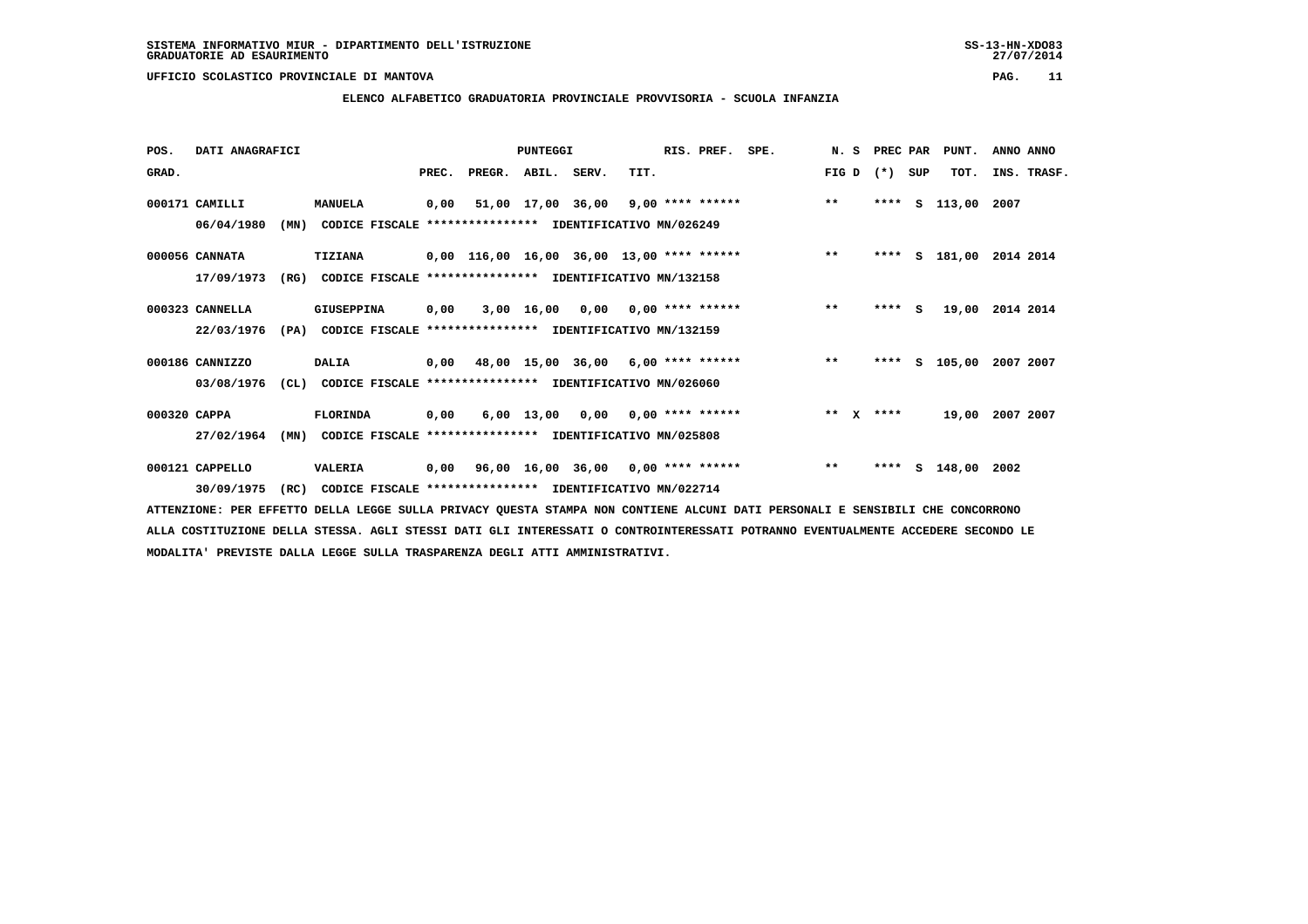### **ELENCO ALFABETICO GRADUATORIA PROVINCIALE PROVVISORIA - SCUOLA INFANZIA**

| POS.  | DATI ANAGRAFICI  |      |                                                          |       |        | PUNTEGGI    |                                                  |      | RIS. PREF. | SPE. | N.S   | PREC PAR |     | PUNT.              | ANNO ANNO        |
|-------|------------------|------|----------------------------------------------------------|-------|--------|-------------|--------------------------------------------------|------|------------|------|-------|----------|-----|--------------------|------------------|
| GRAD. |                  |      |                                                          | PREC. | PREGR. | ABIL. SERV. |                                                  | TIT. |            |      | FIG D | $(*)$    | SUP | TOT.               | INS. TRASF.      |
|       | 000061 CARAMORI  |      | CHIARA                                                   |       |        |             | 0,00 132,00 12,00 36,00 0,00 **** ******         |      |            |      | $***$ | ****     | s   | 180,00             | 2014 2014        |
|       | 13/11/1975       | (VR) | CODICE FISCALE **************** IDENTIFICATIVO MN/132160 |       |        |             |                                                  |      |            |      |       |          |     |                    |                  |
|       | 000084 CARBONE   |      | <b>DANIELA</b>                                           |       |        |             | $0,00$ 111,00 14,00 36,00 3,00 **** ******       |      |            |      |       |          |     | ** X **** S 164,00 | 2007 2007        |
|       | 24/04/1966       | (LE) | CODICE FISCALE **************** IDENTIFICATIVO MN/026085 |       |        |             |                                                  |      |            |      |       |          |     |                    |                  |
|       | 000088 CARCEA    |      | <b>GRAZIELLA</b>                                         |       |        |             | $0,00$ 113,00 14,00 36,00 0,00 **** ******       |      |            |      | $* *$ | ****     |     | s 163,00           | 2002             |
|       | 10/09/1973       | (KR) | CODICE FISCALE **************** IDENTIFICATIVO MN/022351 |       |        |             |                                                  |      |            |      |       |          |     |                    |                  |
|       | 000221 CARLINI   |      | <b>MARINA</b>                                            |       |        |             | $0,00$ 26,00 13,00 36,00 3,00 **** ******        |      |            |      | $***$ | $***$ S  |     | 78,00              | 2002             |
|       | 04/11/1966       | (MN) | CODICE FISCALE **************** IDENTIFICATIVO MN/022569 |       |        |             |                                                  |      |            |      |       |          |     |                    |                  |
|       | 000026 CARLINI   |      | <b>RAFFAELLA</b>                                         |       |        |             | $0,00$ 161,00 14,00 36,00 0,00 **** ******       |      |            |      | $* *$ | ****     | s   |                    | 211,00 2014 2014 |
|       | 30/03/1975       | (VR) | CODICE FISCALE **************** IDENTIFICATIVO MN/132338 |       |        |             |                                                  |      |            |      |       |          |     |                    |                  |
|       | 000232 CARNEVALE |      | <b>ELVIRA</b>                                            | 0,00  |        |             | $18,00$ $15,00$ $36,00$ $0,00$ $***$ **** ****** |      |            |      | $***$ | ****     | s   | 69,00              | 2007 2007        |
|       | 18/02/1958       | (CS) | CODICE FISCALE **************** IDENTIFICATIVO MN/026086 |       |        |             |                                                  |      |            |      |       |          |     |                    |                  |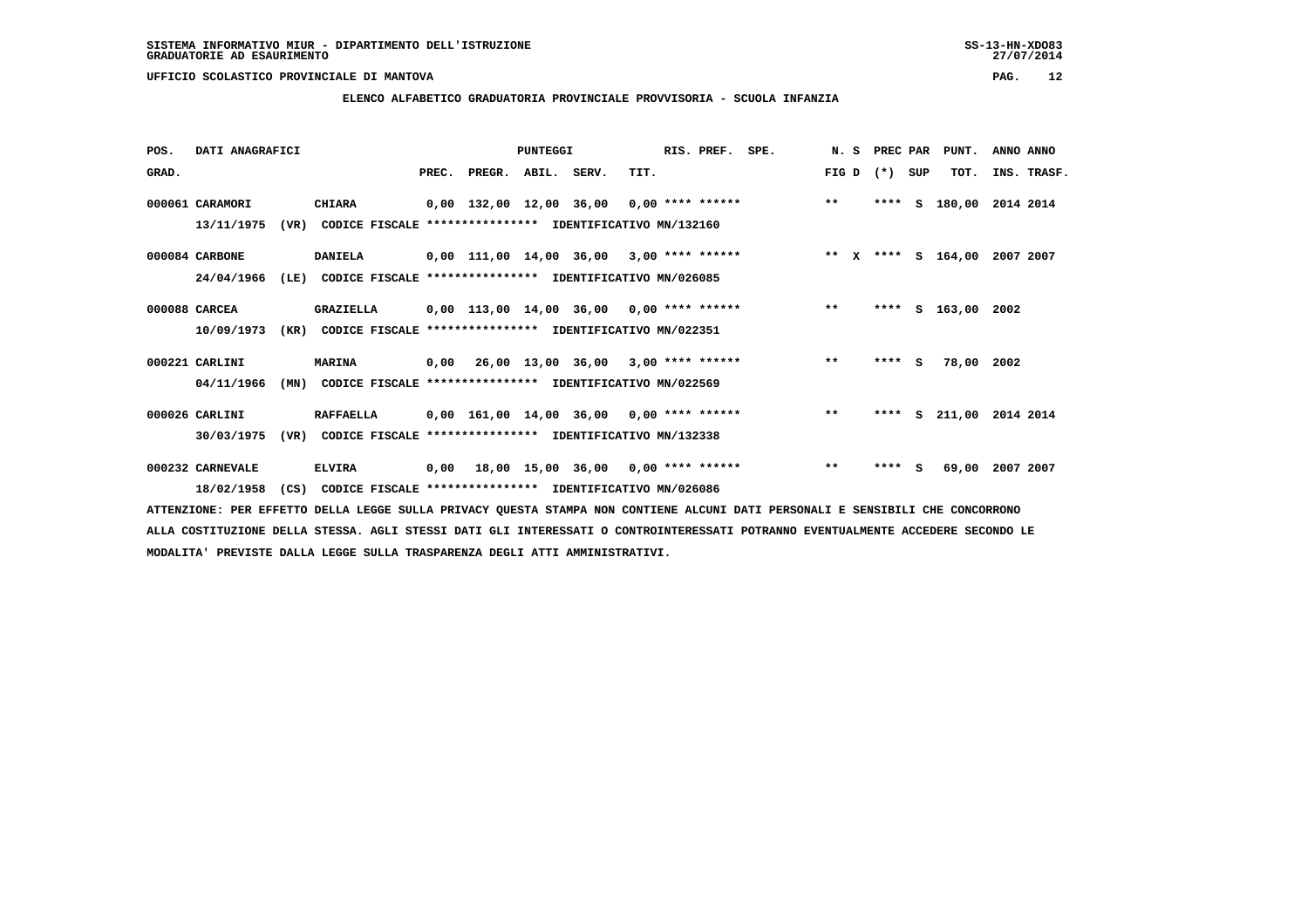# **ELENCO ALFABETICO GRADUATORIA PROVINCIALE PROVVISORIA - SCUOLA INFANZIA**

| POS.  | DATI ANAGRAFICI   |      |                                                          |       |                    | PUNTEGGI    |                                                    |      | RIS. PREF.         | SPE.                                       | N.S     |         | PREC PAR | PUNT.    | ANNO ANNO   |
|-------|-------------------|------|----------------------------------------------------------|-------|--------------------|-------------|----------------------------------------------------|------|--------------------|--------------------------------------------|---------|---------|----------|----------|-------------|
| GRAD. |                   |      |                                                          | PREC. | PREGR. ABIL. SERV. |             |                                                    | TIT. |                    |                                            | FIG D   | $(* )$  | SUP      | TOT.     | INS. TRASF. |
|       | 000274 CARPINELLI |      | <b>ANGELITA</b>                                          | 0,00  |                    | 12,00 15,00 | 0,00                                               |      | $3,00$ **** ****** |                                            | $***$ X | $***$ S |          | 30,00    | 2014 2014   |
|       | 01/10/1969        | (RC) | <b>CODICE FISCALE</b>                                    |       |                    |             | **************** IDENTIFICATIVO MN/132100          |      |                    |                                            |         |         |          |          |             |
|       | 000239 CARRETTA   |      | <b>NUNZIA</b>                                            | 0.00  |                    |             |                                                    |      |                    | 4,00 14,00 36,00 6,00 **** ****** F        | $* *$   | $***$ S |          | 60,00    | 2011 2011   |
|       | 18/07/1970        | (MT) | CODICE FISCALE **************** IDENTIFICATIVO MN/129729 |       |                    |             |                                                    |      |                    |                                            |         |         |          |          |             |
|       | 000131 CATALANO   |      | GIUSEPPINA                                               | 0,00  |                    |             | $91,00$ 15,00 36,00 0,00 **** ******               |      |                    |                                            | $***$   | ****    |          | S 142,00 | 2011 2011   |
|       | 06/05/1973        | (EN) | CODICE FISCALE                                           |       |                    |             | **************** IDENTIFICATIVO MN/129524          |      |                    |                                            |         |         |          |          |             |
|       | 000107 CATALANO   |      | VINCENZA                                                 |       |                    |             | $0,00$ $104,00$ $16,00$ $32,00$ $6,00$ **** ****** |      |                    |                                            | $* *$   | ****    |          | S 158,00 | 2011 2011   |
|       | 02/02/1962        | (AG) | CODICE FISCALE **************** IDENTIFICATIVO MN/129714 |       |                    |             |                                                    |      |                    |                                            |         |         |          |          |             |
|       | 000251 CAVALIERI  |      | <b>ANTONINA</b>                                          | 0,00  |                    |             | $0,00$ 15,00 24,00 6,00 **** ******                |      |                    |                                            | $***$   | ****    | <b>S</b> | 45,00    | 2014 2014   |
|       | 26/04/1972        | (SR) | CODICE FISCALE                                           |       |                    |             | **************** IDENTIFICATIVO MN/132169          |      |                    |                                            |         |         |          |          |             |
|       | 000032 CAVALLO    |      | <b>MARCELLA</b>                                          |       |                    |             |                                                    |      |                    | 0,00 150,00 16,00 36,00 4,00 **** ****** F | $* *$   | ****    | s        | 206,00   | 2014 2014   |
|       | 03/11/1972        | (TA) | CODICE FISCALE **************** IDENTIFICATIVO MN/132171 |       |                    |             |                                                    |      |                    |                                            |         |         |          |          |             |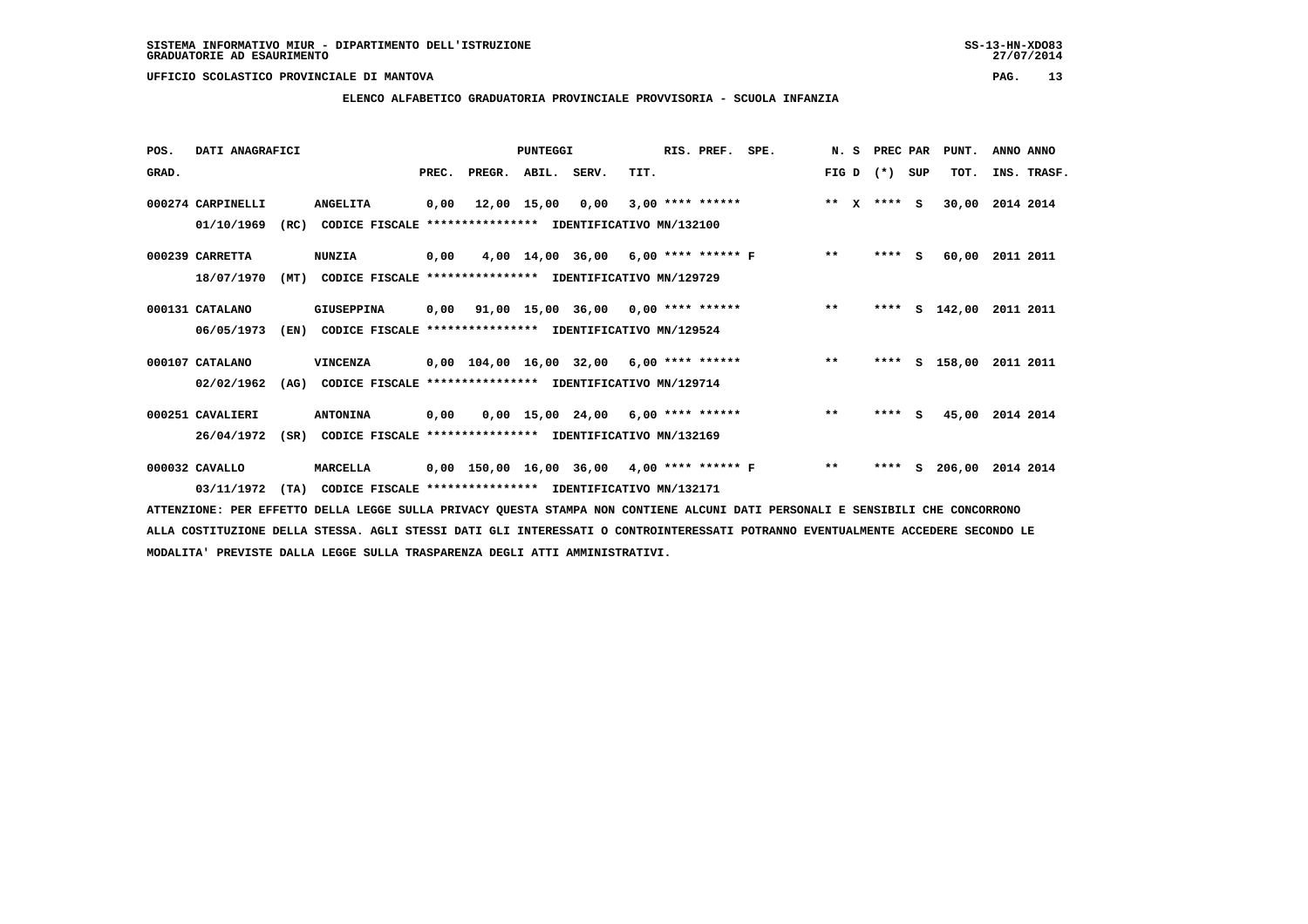### **ELENCO ALFABETICO GRADUATORIA PROVINCIALE PROVVISORIA - SCUOLA INFANZIA**

| POS.         | DATI ANAGRAFICI  |      |                                                          |       |                                             | PUNTEGGI                                                      |      |                             | RIS. PREF.         | SPE. | N.S                   | PREC PAR |     | PUNT.  | ANNO ANNO   |
|--------------|------------------|------|----------------------------------------------------------|-------|---------------------------------------------|---------------------------------------------------------------|------|-----------------------------|--------------------|------|-----------------------|----------|-----|--------|-------------|
| GRAD.        |                  |      |                                                          | PREC. | PREGR.                                      | ABIL. SERV.                                                   |      | TIT.                        |                    |      | FIG D                 | $(* )$   | SUP | TOT.   | INS. TRASF. |
|              | 000001 CECCATO   |      | MARIA ROSA                                               |       | 0,00 201,00 13,00 36,00                     |                                                               |      | 0,00 **** ******            |                    |      | $* *$<br>$\mathbf{x}$ | $***$ S  |     | 250,00 | 2014 2014   |
|              | 28/01/1970       | (VR) | CODICE FISCALE **************** IDENTIFICATIVO MN/132172 |       |                                             |                                                               |      |                             |                    |      |                       |          |     |        |             |
| 000256 CELLA |                  |      | <b>DEBORA</b>                                            |       | $0,00$ 15,00 15,00 0,00 10,00 **** ****** E |                                                               |      |                             |                    |      | $**$                  | $***$ S  |     | 40,00  | 2014 2014   |
|              | 09/03/1970       | (CE) | CODICE FISCALE **************** IDENTIFICATIVO MN/132175 |       |                                             |                                                               |      |                             |                    |      |                       |          |     |        |             |
|              | 000353 CENTONZE  |      | <b>CHIARA</b>                                            | 0,00  |                                             | $0,00$ 13,00                                                  | 0,00 |                             | $0.00$ **** ****** |      | $***$                 | $***$ S  |     | 13,00  | 2011 2011   |
|              | 04/05/1968       | (MT) | CODICE FISCALE **************** IDENTIFICATIVO MN/129546 |       |                                             |                                                               |      |                             |                    |      |                       |          |     |        |             |
|              | 000204 CERADINI  |      | LUCIA                                                    | 0,00  |                                             | $0.00 \quad 41.00 \quad 36.00 \quad 3.00 \quad *** \quad ***$ |      |                             |                    |      | $***$                 | ****     | S.  | 98,00  | 2007        |
|              | 16/04/1977       | (VR) | CODICE FISCALE **************** IDENTIFICATIVO MN/025942 |       |                                             |                                                               |      |                             |                    |      |                       |          |     |        |             |
|              | 000268 CERCIELLO |      | <b>MARIA ROSARIA</b>                                     | 0,00  |                                             | 4,00 15,00                                                    |      | $0,00$ 13,00 **** ****** EF |                    |      | $* *$                 | ****     | - S | 32,00  | 2014 2014   |
|              | 16/10/1965       | (NA) | CODICE FISCALE **************** IDENTIFICATIVO MN/132176 |       |                                             |                                                               |      |                             |                    |      |                       |          |     |        |             |
|              | 000363 CERIATI   |      | LISA                                                     | 0,00  | 0,00                                        | 6,00                                                          |      | $0.00$ $0.00$ **** ******   |                    |      | $***$                 | ****     | s   | 6,00   | 2007        |
| s            | 28/11/1986       | (MN) | CODICE FISCALE **************** IDENTIFICATIVO MN/025943 |       |                                             |                                                               |      |                             |                    |      |                       |          |     |        |             |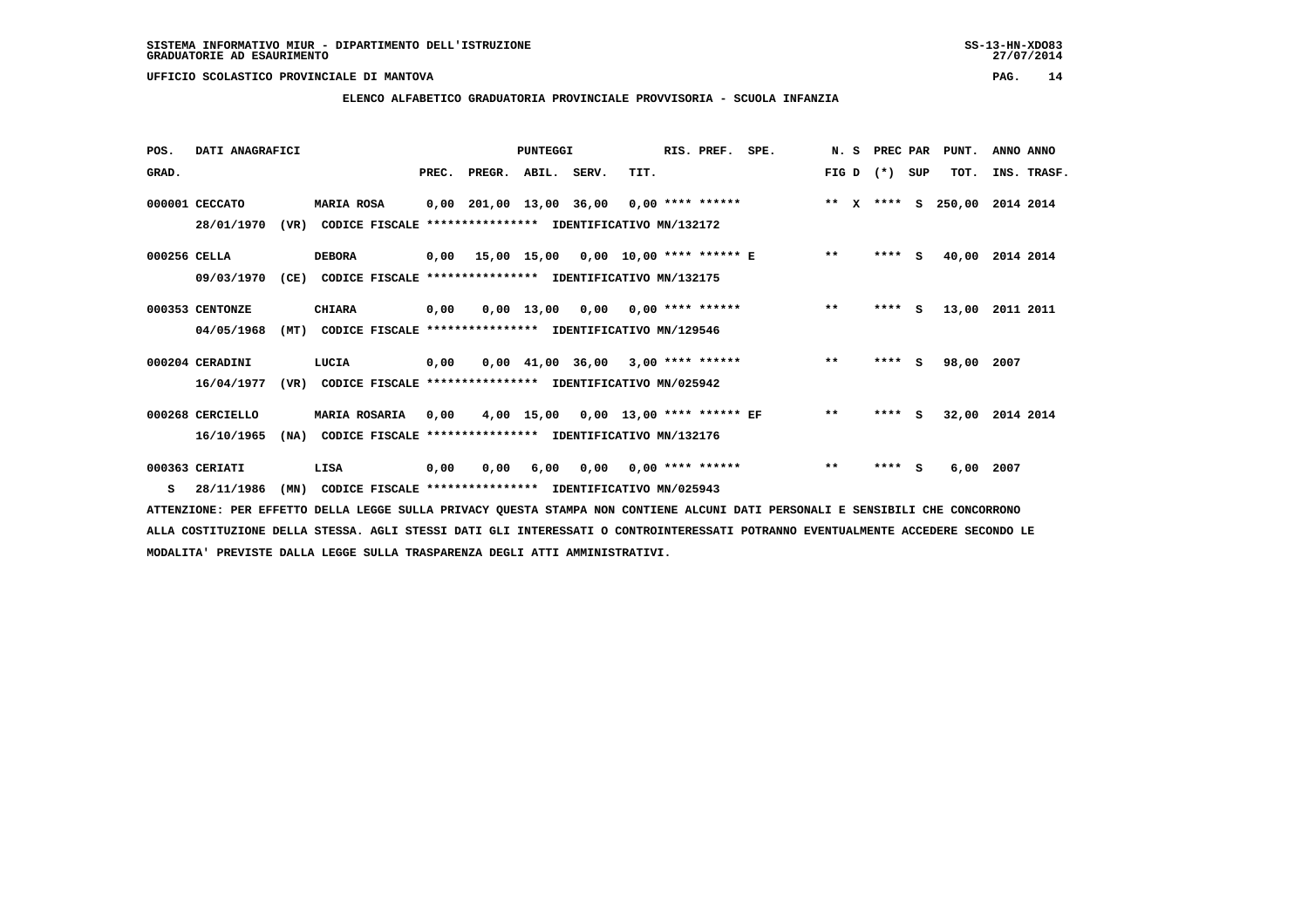**POS. DATI ANAGRAFICI PUNTEGGI RIS. PREF. SPE. N. S PREC PAR PUNT. ANNO ANNO**GRAD. **PREGRADE SERVEGER. ABIL. SERV. TIT.** FIG D (\*) SUP TOT. INS. TRASF.  **000041 CHIANTELLA ANNA MARIA 0,00 136,00 15,00 36,00 9,00 \*\*\*\* \*\*\*\*\*\* \*\* \*\*\*\* S 196,00 2014 2014 19/05/1961 (RC) CODICE FISCALE \*\*\*\*\*\*\*\*\*\*\*\*\*\*\*\* IDENTIFICATIVO MN/132177 000078 CHIELLINO LUIGINA 0,00 111,00 15,00 36,00 6,00 \*\*\*\* \*\*\*\*\*\* \*\* \*\*\*\* S 168,00 2014 2014 28/10/1972 (KR) CODICE FISCALE \*\*\*\*\*\*\*\*\*\*\*\*\*\*\*\* IDENTIFICATIVO MN/132178 000027 CHIZZONITI MARIA STELLA 0,00 156,00 14,00 36,00 4,00 \*\*\*\* \*\*\*\*\*\* \*\* \*\*\*\* S 210,00 2014 2014 30/04/1972 (RC) CODICE FISCALE \*\*\*\*\*\*\*\*\*\*\*\*\*\*\*\* IDENTIFICATIVO MN/132302 000053 CIAPETTI DONATELLA 0,00 132,00 13,00 36,00 3,00 \*\*\*\* \*\*\*\*\*\* \*\* \*\*\*\* S 184,00 2014 2014 08/10/1977 (BS) CODICE FISCALE \*\*\*\*\*\*\*\*\*\*\*\*\*\*\*\* IDENTIFICATIVO MN/132181 000281 CIPOLLETTA DEA 0,00 12,00 15,00 0,00 0,00 \*\*\*\* \*\*\*\*\*\* \*\* X \*\*\*\* S 27,00 2003 2003 22/01/1966 (AP) CODICE FISCALE \*\*\*\*\*\*\*\*\*\*\*\*\*\*\*\* IDENTIFICATIVO MN/023384 000169 COCCINIGLIO GIUSI 0,00 62,00 14,00 36,00 3,00 \*\*\*\* \*\*\*\*\*\* \*\* X \*\*\*\* S 115,00 2003 2003**

 **12/10/1977 (AG) CODICE FISCALE \*\*\*\*\*\*\*\*\*\*\*\*\*\*\*\* IDENTIFICATIVO MN/023394**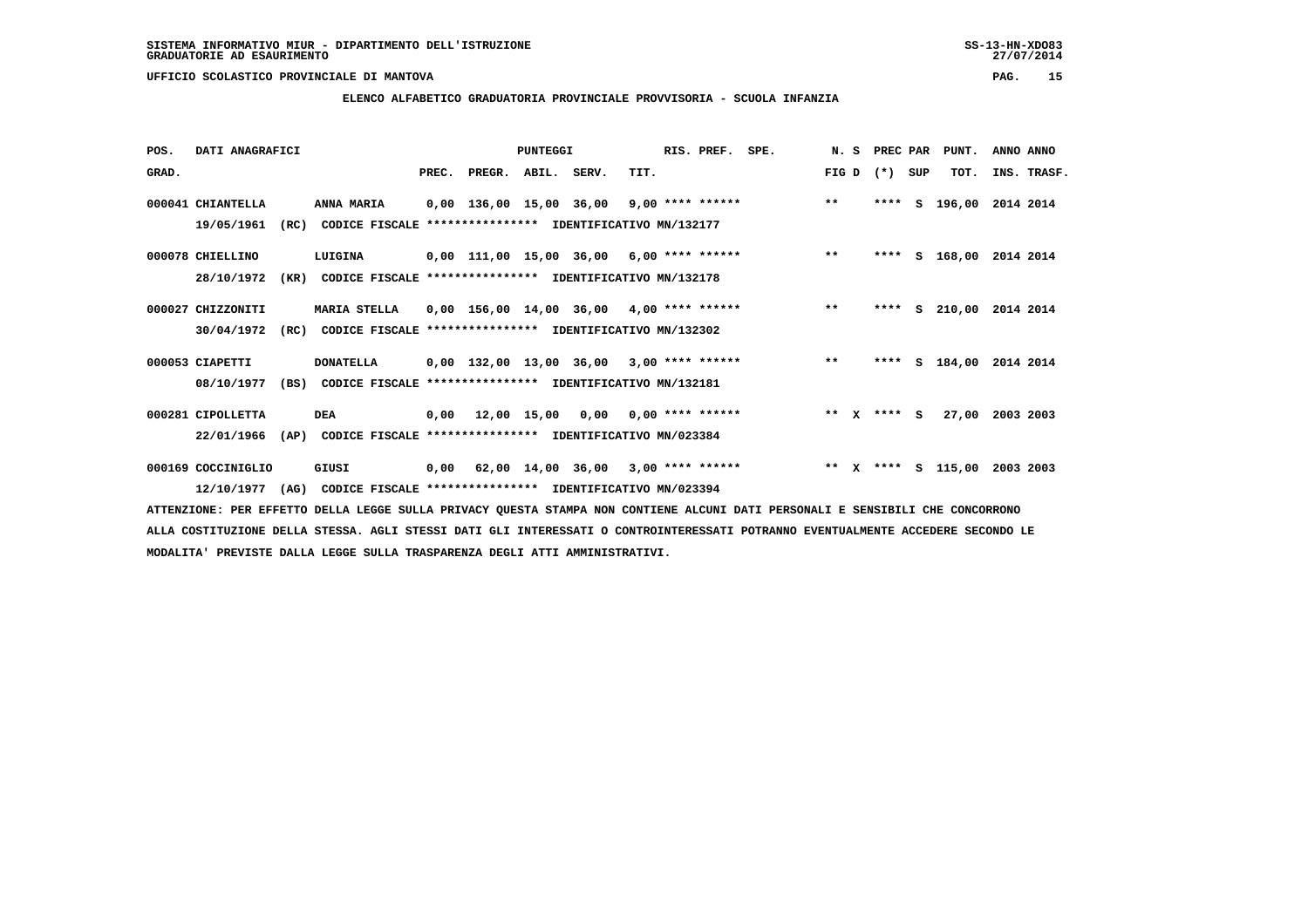### **ELENCO ALFABETICO GRADUATORIA PROVINCIALE PROVVISORIA - SCUOLA INFANZIA**

| POS.        | DATI ANAGRAFICI      |               |                                                          |       |                                            |            | PUNTEGGI |                                                  |      | RIS. PREF.         | SPE.                 | N.S   | PREC PAR |     | PUNT.              | ANNO ANNO   |
|-------------|----------------------|---------------|----------------------------------------------------------|-------|--------------------------------------------|------------|----------|--------------------------------------------------|------|--------------------|----------------------|-------|----------|-----|--------------------|-------------|
| GRAD.       |                      |               |                                                          | PREC. | PREGR.                                     |            |          | ABIL. SERV.                                      | TIT. |                    |                      | FIG D | $(*)$    | SUP | TOT.               | INS. TRASF. |
| 000352 COCO |                      |               | GRAZIELLA                                                | 0,00  |                                            | 3,00 11,00 |          | 0,00                                             |      |                    | $0,00$ **** ****** E | $***$ | ****     | s   | 14,00              | 2014 2014   |
|             | 08/07/1967           | (CT)          | CODICE FISCALE **************** IDENTIFICATIVO MN/132183 |       |                                            |            |          |                                                  |      |                    |                      |       |          |     |                    |             |
|             | 000029 COELATI RAMA  |               | <b>JESSICA</b>                                           |       | $0.00$ 157.00 13.00 36.00 0.00 **** ****** |            |          |                                                  |      |                    |                      | $***$ |          |     | **** $S$ 206,00    | 2014 2014   |
|             | 08/11/1975           | (MN)          | CODICE FISCALE **************** IDENTIFICATIVO MN/132184 |       |                                            |            |          |                                                  |      |                    |                      |       |          |     |                    |             |
|             | 000147 COGLIANDRO    | <b>MARIA</b>  |                                                          |       | $0,00$ 78,00 17,00 36,00 3,00 **** ******  |            |          |                                                  |      |                    |                      | $***$ |          |     | **** S 134,00      | 2007        |
|             | 06/04/1965           | (RC)          | CODICE FISCALE **************** IDENTIFICATIVO MN/025898 |       |                                            |            |          |                                                  |      |                    |                      |       |          |     |                    |             |
|             | 000150 COLAFRANCESCO | LIDIA         |                                                          | 0.00  |                                            |            |          | $61,00$ $14,00$ $36,00$ $19,00$ $***$ **** ***** |      |                    |                      | $***$ | ****     |     | S 130,00           | 2005 2005   |
|             | 07/08/1973 (EE)      |               | CODICE FISCALE **************** IDENTIFICATIVO MN/025133 |       |                                            |            |          |                                                  |      |                    |                      |       |          |     |                    |             |
|             | 000104 COLAIANNI     |               | <b>MARIA ANTONIE</b>                                     |       | 0,00 102,00 15,00 36,00 6,00 **** ******   |            |          |                                                  |      |                    |                      |       |          |     | ** x **** s 159,00 | 2014 2014   |
|             | 11/01/1975           | CL)           | CODICE FISCALE **************** IDENTIFICATIVO MN/132186 |       |                                            |            |          |                                                  |      |                    |                      |       |          |     |                    |             |
|             | 000367 COMPAGNONI    | <b>CHIARA</b> |                                                          | 0,00  | 0,00                                       |            | 6,00     | 0,00                                             |      | $0,00$ **** ****** |                      | $***$ | $***$ S  |     | 6,00               | 2007        |
|             | S 05/08/1979         | (MN)          | CODICE FISCALE **************** IDENTIFICATIVO MN/026109 |       |                                            |            |          |                                                  |      |                    |                      |       |          |     |                    |             |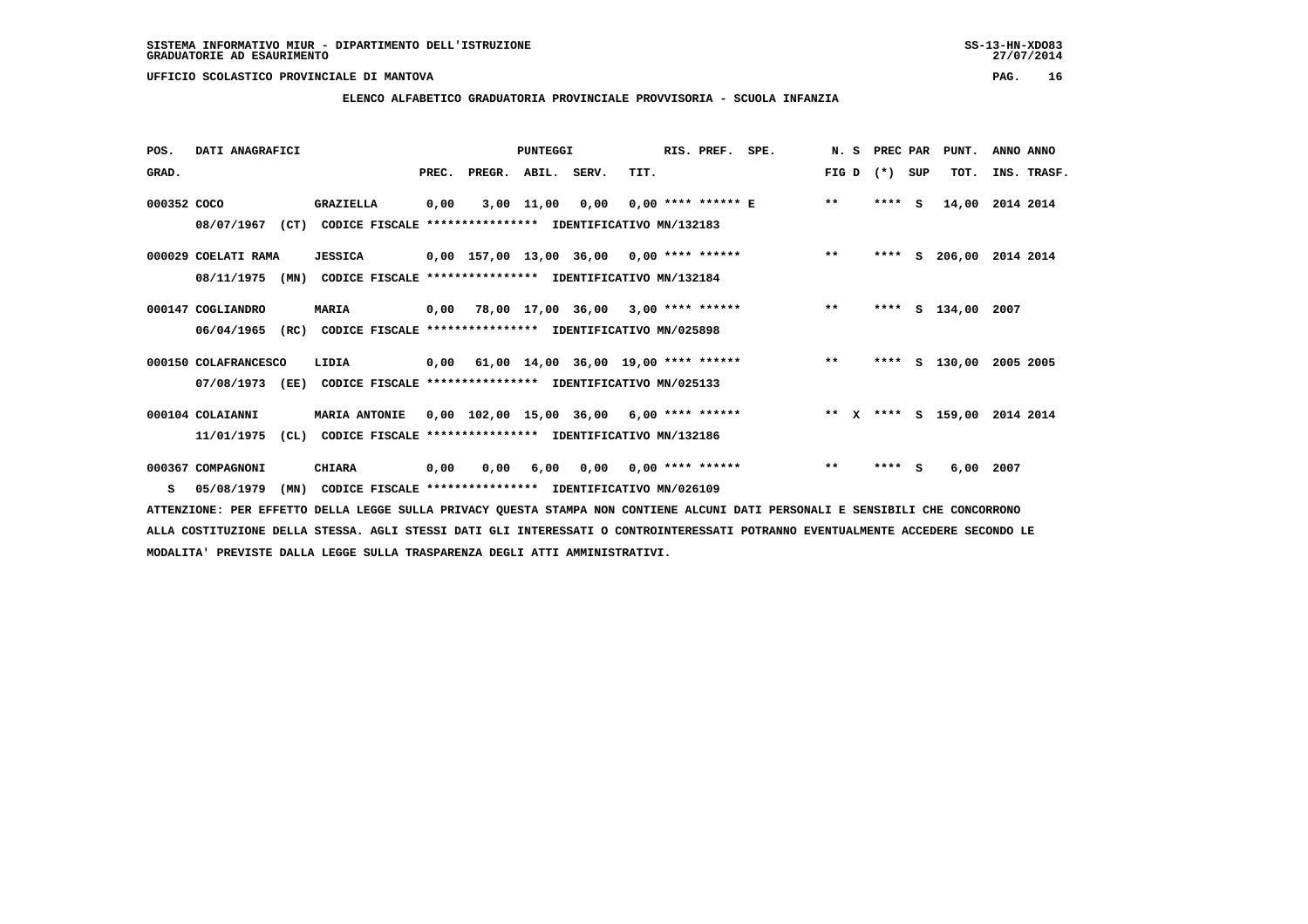### **ELENCO ALFABETICO GRADUATORIA PROVINCIALE PROVVISORIA - SCUOLA INFANZIA**

| POS.         | DATI ANAGRAFICI   |      |                                                               |       |        | PUNTEGGI    |                                                          |      | RIS. PREF.         | SPE.                                    | N.S   | PREC PAR |          | PUNT.    | ANNO ANNO |             |
|--------------|-------------------|------|---------------------------------------------------------------|-------|--------|-------------|----------------------------------------------------------|------|--------------------|-----------------------------------------|-------|----------|----------|----------|-----------|-------------|
| GRAD.        |                   |      |                                                               | PREC. | PREGR. | ABIL. SERV. |                                                          | TIT. |                    |                                         | FIG D | $(* )$   | SUP      | TOT.     |           | INS. TRASF. |
| 000010 CONTI |                   |      | <b>SARA</b>                                                   |       |        |             | 0,00 171,00 11,00 36,00 9,00 **** ****** AE              |      |                    | $\star\star$                            |       | ****     | s        | 227,00   | 2014 2014 |             |
|              | 07/04/1973        | (VR) |                                                               |       |        |             | CODICE FISCALE **************** IDENTIFICATIVO MN/132187 |      |                    |                                         |       |          |          |          |           |             |
|              | 000222 COPPINI    |      | ANNA                                                          | 0,00  |        |             | $2,00$ 40,00 36,00 0,00 **** ******                      |      |                    |                                         | $* *$ | $***$ S  |          | 78,00    | 2007      |             |
|              | 07/07/1987        | (MN) |                                                               |       |        |             | CODICE FISCALE **************** IDENTIFICATIVO MN/025971 |      |                    |                                         |       |          |          |          |           |             |
|              | 000314 COPPOLA    |      | NAGAINA CAROL                                                 | 0,00  |        |             | 3,00 15,00 0,00                                          |      | $3,00$ **** ****** |                                         | $***$ | ****     | <b>S</b> | 21,00    | 2011 2011 |             |
|              | 05/10/1979        |      | (PA) CODICE FISCALE **************** IDENTIFICATIVO MN/129719 |       |        |             |                                                          |      |                    |                                         |       |          |          |          |           |             |
|              | 000178 CORETTI    |      | <b>ROSANNA</b>                                                |       |        |             |                                                          |      |                    | 0,00 56,00 15,00 36,00 3,00 **** ****** | $**$  | ****     |          | s 110,00 | 2014 2014 |             |
|              | 19/09/1980        | (MT) |                                                               |       |        |             | CODICE FISCALE **************** IDENTIFICATIVO MN/132189 |      |                    |                                         |       |          |          |          |           |             |
|              | 000253 CORTORILLO |      | ROSALBA SALVA                                                 | 0,00  |        |             | $0,00$ 16,00 24,00 3,00 **** ******                      |      |                    |                                         | $***$ | ****     | <b>S</b> | 43,00    | 2007 2007 |             |
|              | 16/01/1974        | (ME) |                                                               |       |        |             | CODICE FISCALE **************** IDENTIFICATIVO MN/026136 |      |                    |                                         |       |          |          |          |           |             |
| 000247 COSMI |                   |      | CLAUDIA                                                       | 0,00  |        |             | $0,00$ 12,00 36,00 0,00 **** ******                      |      |                    |                                         | $***$ | ****     | s        | 48,00    | 2011 2011 |             |
|              | 24/08/1973        | (TE) |                                                               |       |        |             | CODICE FISCALE **************** IDENTIFICATIVO MN/129720 |      |                    |                                         |       |          |          |          |           |             |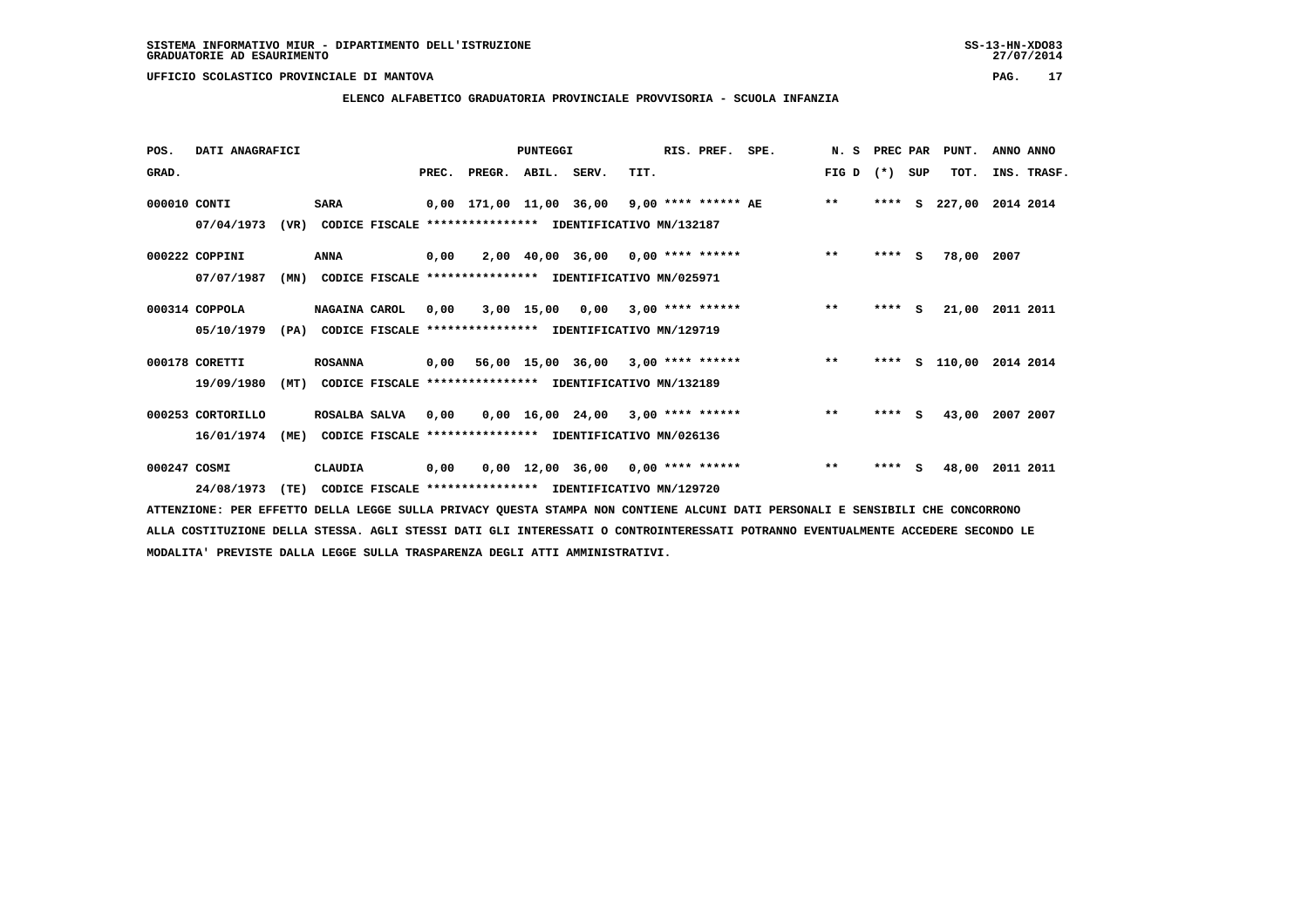| POS.  | DATI ANAGRAFICI   |      |                                                          |       |                                           | PUNTEGGI |                                      |      | RIS. PREF. | SPE. |       |              | N. S PREC PAR |     | PUNT.              | ANNO ANNO   |  |
|-------|-------------------|------|----------------------------------------------------------|-------|-------------------------------------------|----------|--------------------------------------|------|------------|------|-------|--------------|---------------|-----|--------------------|-------------|--|
| GRAD. |                   |      |                                                          | PREC. | PREGR. ABIL. SERV.                        |          |                                      | TIT. |            |      | FIG D |              | $(* )$        | SUP | TOT.               | INS. TRASF. |  |
|       | 000153 COSOLO     |      | ELENA                                                    | 0,00  |                                           |          | $92,00$ 13,00 22,00 0,00 **** ****** |      |            |      | $***$ |              |               |     | **** S 127,00      | 2014 2014   |  |
|       | 11/04/1963        | (BR) | CODICE FISCALE **************** IDENTIFICATIVO MN/132190 |       |                                           |          |                                      |      |            |      |       |              |               |     |                    |             |  |
|       | 000091 COSTANTINO |      | CINZIA                                                   |       | 0,00 104,00 15,00 36,00 7,00 **** ******  |          |                                      |      |            |      |       |              |               |     | ** X **** S 162,00 | 2003 2003   |  |
|       | 02/05/1972        | (ME) | CODICE FISCALE **************** IDENTIFICATIVO MN/023500 |       |                                           |          |                                      |      |            |      |       |              |               |     |                    |             |  |
|       | 000157 COSTANZO   |      | LOREDANA MARI                                            | 0,00  | 70,00 17,00 36,00 0,00 **** ******        |          |                                      |      |            |      | $* *$ | $\mathbf{x}$ |               |     | **** S 123,00      | 2007 2007   |  |
|       | 14/01/1974        | (CT) | CODICE FISCALE **************** IDENTIFICATIVO MN/026140 |       |                                           |          |                                      |      |            |      |       |              |               |     |                    |             |  |
|       | 000215 CREMONESI  |      | <b>MILENA</b>                                            |       | $0,00$ 36,00 15,00 36,00 0,00 **** ****** |          |                                      |      |            |      | $***$ |              | $***$ S       |     | 87,00              | 2005        |  |
|       | 14/07/1965        | (MN) | CODICE FISCALE **************** IDENTIFICATIVO MN/024985 |       |                                           |          |                                      |      |            |      |       |              |               |     |                    |             |  |
|       | 000260 CRISTALDI  |      | LETIZIA MARIA                                            |       | $0,00$ 18,00 15,00 0,00 1,00 **** ******  |          |                                      |      |            |      | $***$ |              | $***$ S       |     | 34,00              | 2014 2014   |  |
|       | 23/06/1980        | (CT) | CODICE FISCALE **************** IDENTIFICATIVO MN/132191 |       |                                           |          |                                      |      |            |      |       |              |               |     |                    |             |  |
|       | 000203 CRISTOFARO |      | MICHELINA                                                | 0,00  | 48,00 14,00 36,00 0,00 **** ******        |          |                                      |      |            |      | $* *$ |              | ****          | s   | 98,00 2003         |             |  |
|       | 17/02/1968        | (PZ) | CODICE FISCALE **************** IDENTIFICATIVO MN/023433 |       |                                           |          |                                      |      |            |      |       |              |               |     |                    |             |  |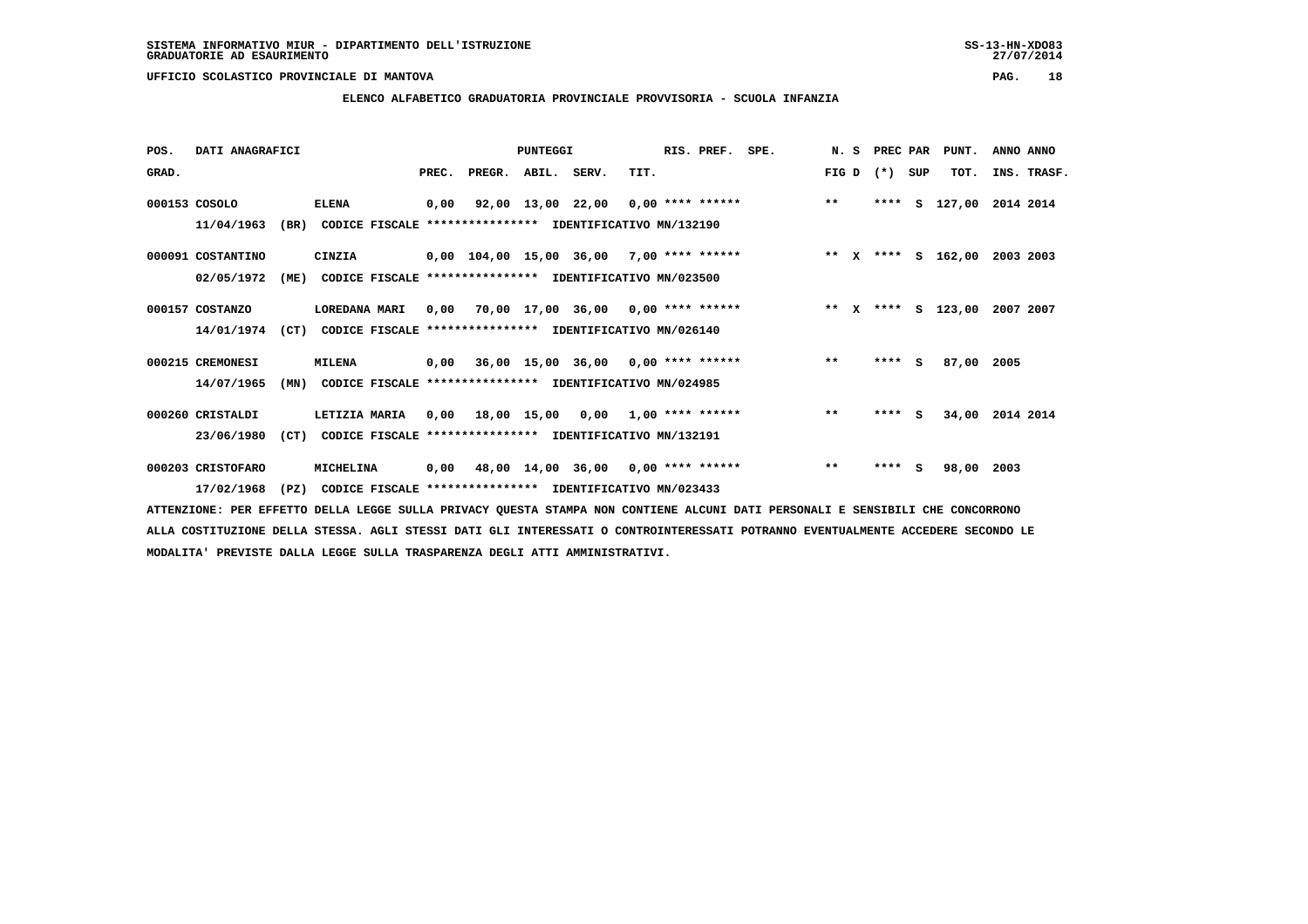| POS.        | DATI ANAGRAFICI |      |                                                               |      |                          | <b>PUNTEGGI</b> |                                                 |      | RIS. PREF.         | SPE.                                      |       | N. S PREC PAR |     | PUNT.                   | <b>ANNO ANNO</b> |             |
|-------------|-----------------|------|---------------------------------------------------------------|------|--------------------------|-----------------|-------------------------------------------------|------|--------------------|-------------------------------------------|-------|---------------|-----|-------------------------|------------------|-------------|
| GRAD.       |                 |      |                                                               |      | PREC. PREGR. ABIL. SERV. |                 |                                                 | TIT. |                    |                                           |       | $FIG D (*)$   | SUP | TOT.                    |                  | INS. TRASF. |
|             | 000069 CROTTI   |      | <b>ELENA</b>                                                  |      |                          |                 | $0,00$ 111,00 17,00 36,00 7,00 **** ******      |      |                    |                                           |       |               |     | ** X **** S 171,00 2007 |                  |             |
|             | 23/09/1980      | (MN) | CODICE FISCALE                                                |      |                          |                 | **************** IDENTIFICATIVO MN/025973       |      |                    |                                           |       |               |     |                         |                  |             |
| 000137 CUDA |                 |      | <b>ELISABETTA</b>                                             |      |                          |                 | $0,00$ 87,00 15,00 36,00 0,00 **** ******       |      |                    |                                           | $* *$ |               |     | **** S 138,00 2004 2004 |                  |             |
|             | 29/09/1974      | (CZ) | CODICE FISCALE **************** IDENTIFICATIVO MN/024024      |      |                          |                 |                                                 |      |                    |                                           |       |               |     |                         |                  |             |
|             | 000279 D'AMICO  |      | <b>GIUSI ELIANA</b>                                           | 0.00 |                          |                 | $12,00$ $16,00$ $0,00$ $0,00$ $***$ **** ****** |      |                    |                                           | $***$ | $***$ S       |     | 28,00                   | 2014 2014        |             |
|             | 30/12/1975      |      | (CT) CODICE FISCALE **************** IDENTIFICATIVO MN/132192 |      |                          |                 |                                                 |      |                    |                                           |       |               |     |                         |                  |             |
|             | 000191 D'ANGELO |      | <b>ARCANGELA</b>                                              |      |                          |                 | $0,00$ 48,00 15,00 36,00 3,00 **** ******       |      |                    |                                           | $***$ |               |     | **** S 102,00           | 2007 2007        |             |
|             | 05/09/1965      | (TP) | CODICE FISCALE **************** IDENTIFICATIVO MN/025962      |      |                          |                 |                                                 |      |                    |                                           |       |               |     |                         |                  |             |
|             | 000291 D'ANGELO |      | <b>PALMA</b>                                                  | 0,00 |                          | 6,00 16,00      | 0,00                                            |      | $3,00$ **** ****** |                                           | $***$ | ****          | - S | 25,00                   | 2011 2011        |             |
|             | 25/01/1967      | (TP) | CODICE FISCALE **************** IDENTIFICATIVO MN/129528      |      |                          |                 |                                                 |      |                    |                                           |       |               |     |                         |                  |             |
|             | 000189 D'ANTONI |      | <b>ROSA</b>                                                   |      |                          |                 |                                                 |      |                    | $0,00$ 53,00 15,00 36,00 0,00 **** ****** | $***$ | ****          | s   | 104,00                  | 2007 2007        |             |
|             | 18/04/1971      | (AG) | CODICE FISCALE **************** IDENTIFICATIVO MN/025963      |      |                          |                 |                                                 |      |                    |                                           |       |               |     |                         |                  |             |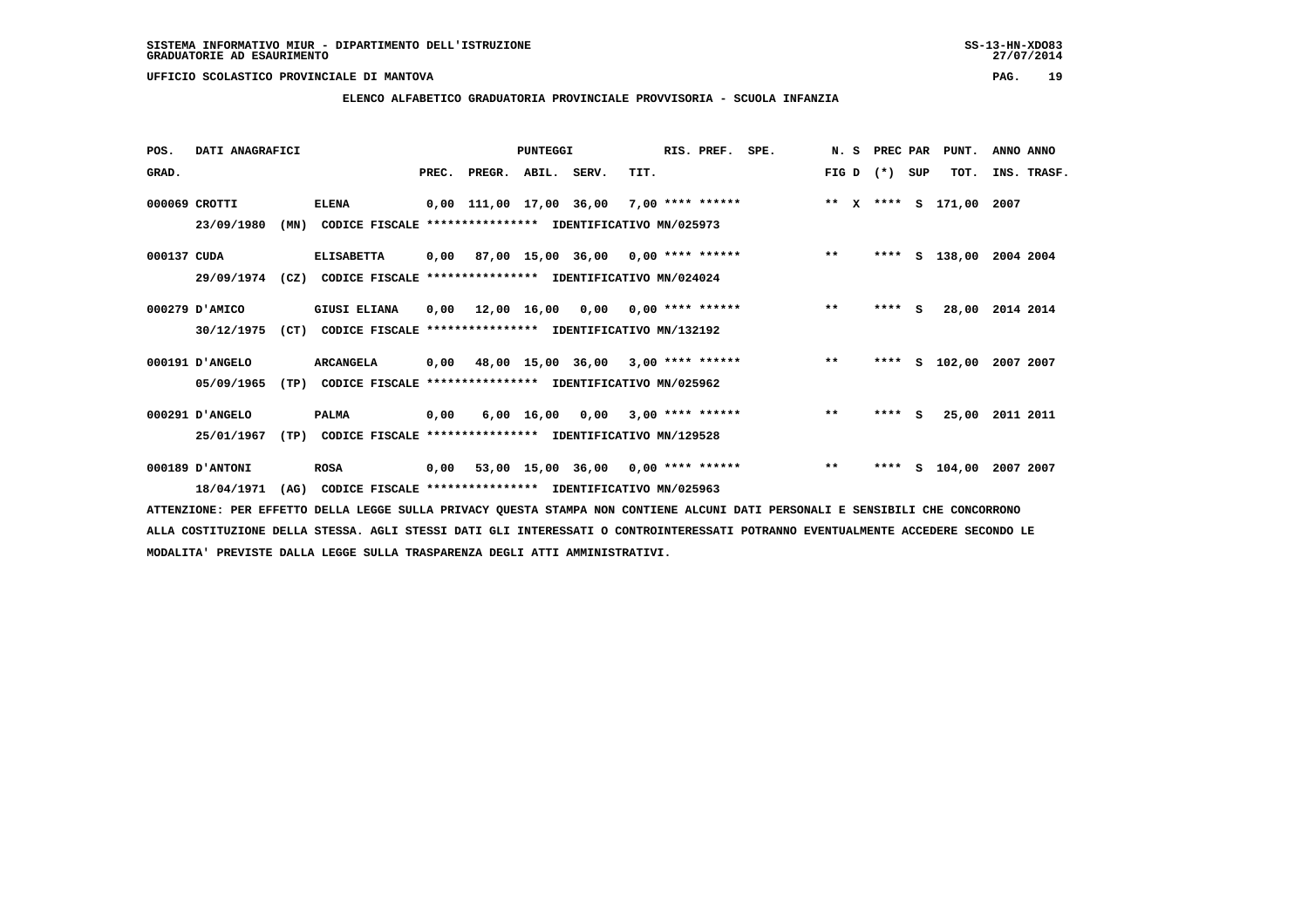### **ELENCO ALFABETICO GRADUATORIA PROVINCIALE PROVVISORIA - SCUOLA INFANZIA**

 **POS. DATI ANAGRAFICI PUNTEGGI RIS. PREF. SPE. N. S PREC PAR PUNT. ANNO ANNO**GRAD. **BRAD. PREC. PREGR. ABIL. SERV.** TIT. THE REGREATER FIG D (\*) SUP TOT. INS. TRASF.  **000177 D'ASARO MARIA ANTONEL 0,00 69,00 17,00 21,00 3,00 \*\*\*\* \*\*\*\*\*\* \*\* X \*\*\*\* S 110,00 2011 2011 11/06/1980 (PA) CODICE FISCALE \*\*\*\*\*\*\*\*\*\*\*\*\*\*\*\* IDENTIFICATIVO MN/129529 000364 DE BIASI ELENA 0,00 0,00 6,00 0,00 0,00 \*\*\*\* \*\*\*\*\*\* \*\* X \*\*\*\* S 6,00 2007 S 29/05/1986 (MN) CODICE FISCALE \*\*\*\*\*\*\*\*\*\*\*\*\*\*\*\* IDENTIFICATIVO MN/025975 000024 DEL BON ROBERTA 0,00 163,00 10,00 36,00 4,00 \*\*\*\* \*\*\*\*\*\* \*\* X \*\*\*\* S 213,00 2014 2014 15/03/1967 (RE) CODICE FISCALE \*\*\*\*\*\*\*\*\*\*\*\*\*\*\*\* IDENTIFICATIVO MN/132117 000358 DE MARCO STEFANIA 0,00 3,00 6,00 0,00 0,00 \*\*\*\* \*\*\*\*\*\* \*\* \*\*\*\* S 9,00 2011 2011 S 29/11/1978 (CS) CODICE FISCALE \*\*\*\*\*\*\*\*\*\*\*\*\*\*\*\* IDENTIFICATIVO MN/129530 000286 DENARO MARIA 0,00 3,00 16,00 0,00 7,00 \*\*\*\* \*\*\*\*\*\* \*\* \*\*\*\* S 26,00 2014 2014 14/02/1966 (SR) CODICE FISCALE \*\*\*\*\*\*\*\*\*\*\*\*\*\*\*\* IDENTIFICATIVO MN/132118 000101 DE SIMONE MARIA CARMINE 0,00 109,00 15,00 36,00 0,00 \*\*\*\* \*\*\*\*\*\* \*\* \*\*\*\* S 160,00 2007 26/08/1978 (NA) CODICE FISCALE \*\*\*\*\*\*\*\*\*\*\*\*\*\*\*\* IDENTIFICATIVO MN/025976**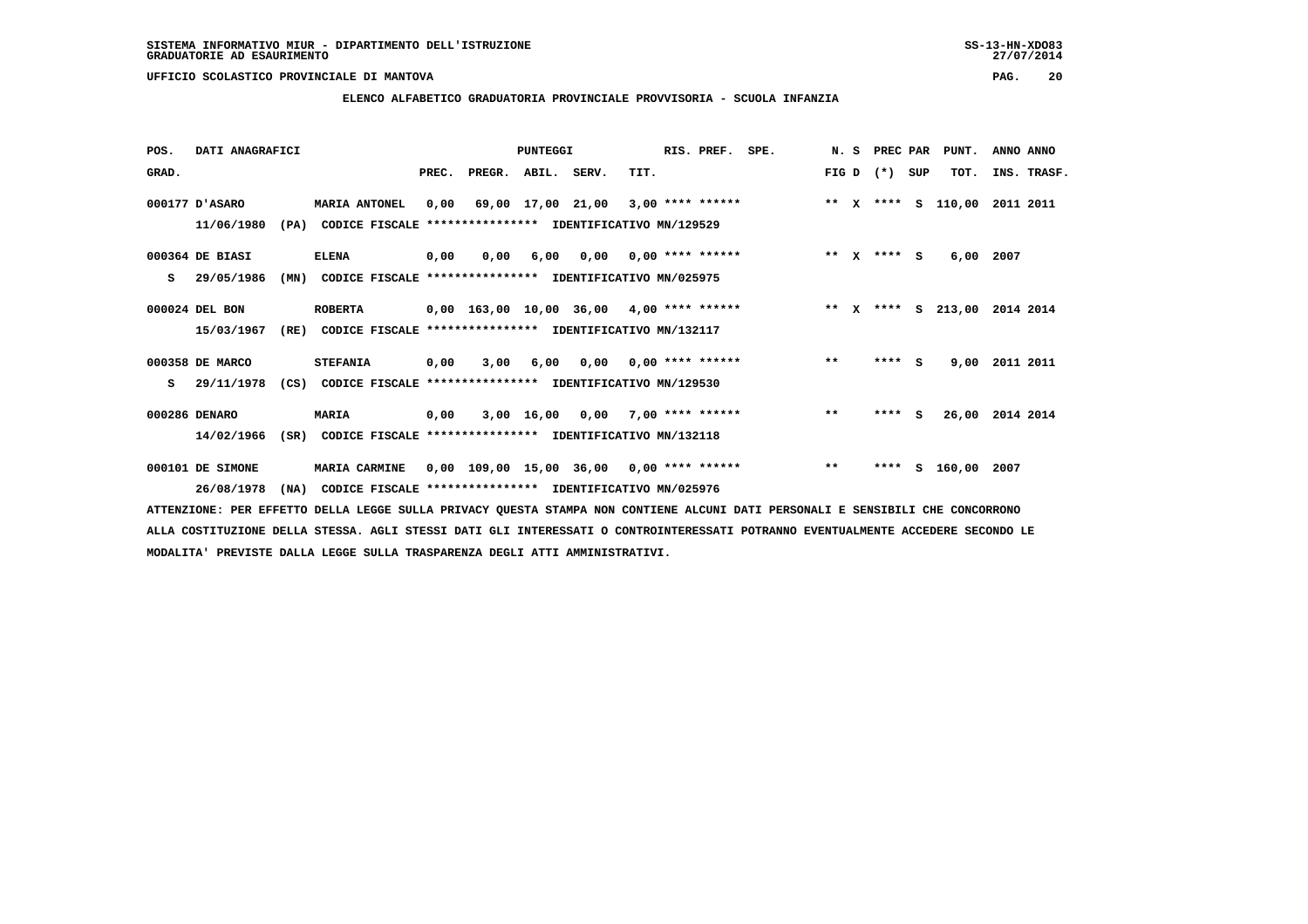| POS.         | DATI ANAGRAFICI  |     |                                                               |       |                                                         | <b>PUNTEGGI</b> |                 |      | RIS. PREF. SPE. |                    | N. S PREC PAR |         |          | PUNT.              | ANNO ANNO       |  |
|--------------|------------------|-----|---------------------------------------------------------------|-------|---------------------------------------------------------|-----------------|-----------------|------|-----------------|--------------------|---------------|---------|----------|--------------------|-----------------|--|
| GRAD.        |                  |     |                                                               | PREC. | PREGR. ABIL. SERV.                                      |                 |                 | TIT. |                 |                    | FIG D         | (*) SUP |          | TOT.               | INS. TRASF.     |  |
|              | 000301 DI CARLO  |     | MARIA CARMELA                                                 | 0,00  |                                                         |                 | 3,00 17,00 0,00 |      |                 | $3,00$ **** ****** | $***$         | $***$ S |          | 23,00              | 2014 2014       |  |
|              | 04/07/1980       |     | (CL) CODICE FISCALE **************** IDENTIFICATIVO MN/132121 |       |                                                         |                 |                 |      |                 |                    |               |         |          |                    |                 |  |
|              | 000290 DI FRANCO |     | <b>GAETANA</b>                                                |       | $0,00$ 10,00 15,00 0,00 0,00 **** ******                |                 |                 |      |                 |                    | $***$         | $***$ S |          |                    | 25,00 2004 2004 |  |
|              | 07/08/1964       | CL) | CODICE FISCALE **************** IDENTIFICATIVO MN/024037      |       |                                                         |                 |                 |      |                 |                    |               |         |          |                    |                 |  |
|              | 000165 DI GRACI  |     | <b>LAURA</b>                                                  |       | $0,00$ 67,00 14,00 36,00 3,00 **** ******               |                 |                 |      |                 |                    | $***$         | ****    |          | S 120,00 2005 2005 |                 |  |
|              | 07/11/1977       |     | (TA) CODICE FISCALE **************** IDENTIFICATIVO MN/025107 |       |                                                         |                 |                 |      |                 |                    |               |         |          |                    |                 |  |
|              | 000071 DIMARTI   |     | ANNA CARMELA                                                  |       | 0,00 118,00 16,00 36,00 0,00 **** ******                |                 |                 |      |                 |                    | $***$         | ****    |          | S 170,00 2002      |                 |  |
|              | 10/04/1974       |     | (RC) CODICE FISCALE **************** IDENTIFICATIVO MN/022985 |       |                                                         |                 |                 |      |                 |                    |               |         |          |                    |                 |  |
| 000231 DISCA |                  |     | SALVATORE ALB                                                 |       | $0,00$ 54,00 16,00 0,00 0,00 **** ******                |                 |                 |      |                 |                    | $***$         | ****    | <b>S</b> |                    | 70,00 2014 2014 |  |
|              | 10/12/1968       | CL) | CODICE FISCALE **************** IDENTIFICATIVO MN/132123      |       |                                                         |                 |                 |      |                 |                    |               |         |          |                    |                 |  |
|              | 000133 DORICO    |     | <b>ELENA</b>                                                  |       | $0,00$ $92,00$ $12,00$ $36,00$ $0,00$ $***$ **** ****** |                 |                 |      |                 |                    | $***$         | ****    |          | $S$ 140,00 2002    |                 |  |
|              | 06/09/1971       |     | (VR) CODICE FISCALE *************** IDENTIFICATIVO MN/022545  |       |                                                         |                 |                 |      |                 |                    |               |         |          |                    |                 |  |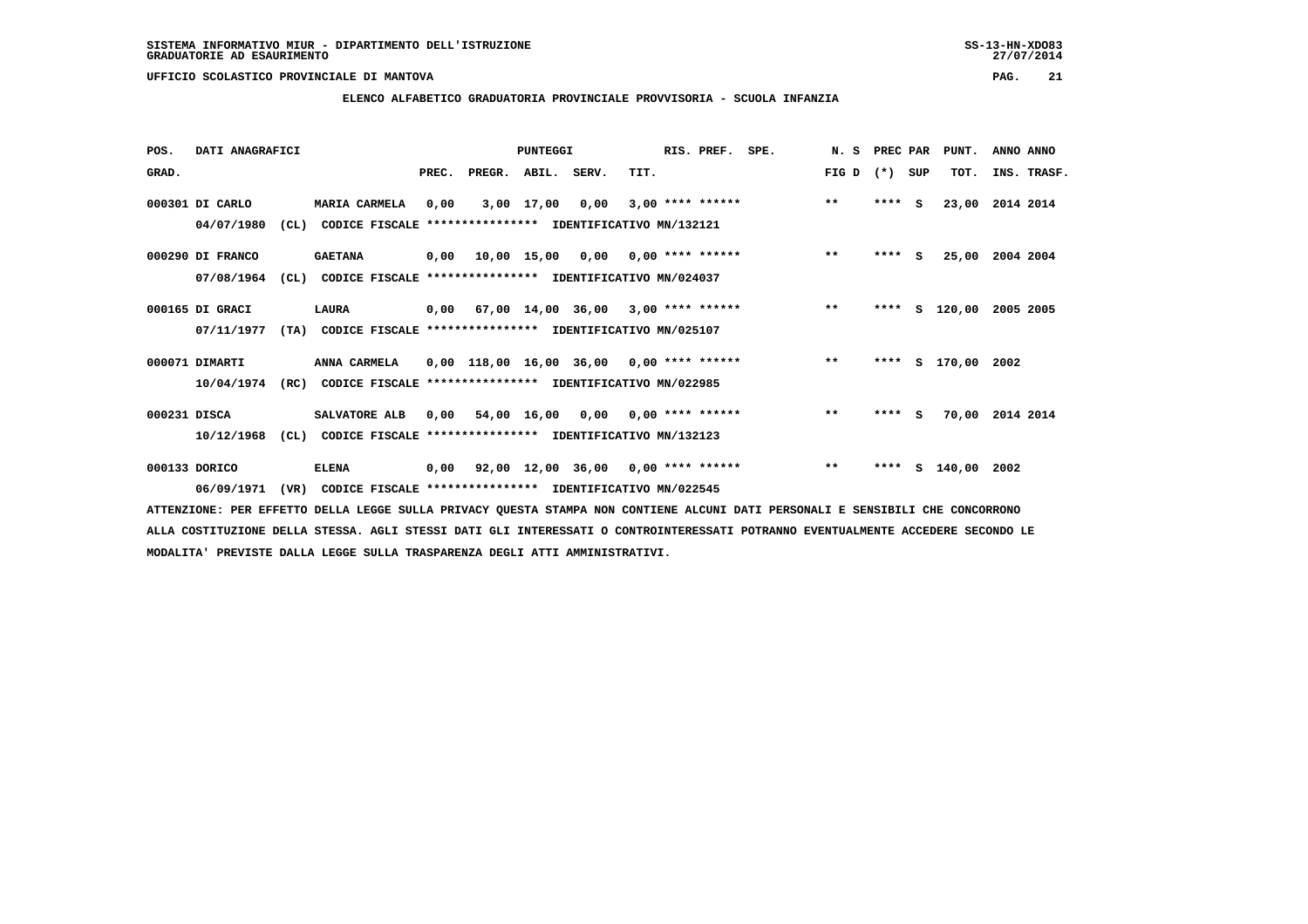**POS. DATI ANAGRAFICI PUNTEGGI RIS. PREF. SPE. N. S PREC PAR PUNT. ANNO ANNO**GRAD. **BRAD. PREC. PREGR. ABIL. SERV.** TIT. THE REGREATER FIG D (\*) SUP TOT. INS. TRASF.  **000154 ELIA AUSILIA 0,00 76,00 13,00 36,00 0,00 \*\*\*\* \*\*\*\*\*\* \*\* X \*\*\*\* S 125,00 2003 2003 21/05/1977 (ME) CODICE FISCALE \*\*\*\*\*\*\*\*\*\*\*\*\*\*\*\* IDENTIFICATIVO MN/023506 000225 ELIA MARIANNA 0,00 36,00 18,00 20,00 3,00 \*\*\*\* \*\*\*\*\*\* \*\* \*\*\*\* S 77,00 2014 2014 23/02/1968 (CE) CODICE FISCALE \*\*\*\*\*\*\*\*\*\*\*\*\*\*\*\* IDENTIFICATIVO MN/132124 000070 ESPOSITO GIUSEPPINA 0,00 110,00 15,00 36,00 10,00 \*\*\*\* \*\*\*\*\*\* \*\* \*\*\*\* S 171,00 2014 2014 06/05/1973 (NA) CODICE FISCALE \*\*\*\*\*\*\*\*\*\*\*\*\*\*\*\* IDENTIFICATIVO MN/132125 000080 FABBRI CRISTINA 0,00 114,00 17,00 36,00 0,00 \*\*\*\* \*\*\*\*\*\* \*\* \*\*\*\* S 167,00 2007 12/07/1975 (MN) CODICE FISCALE \*\*\*\*\*\*\*\*\*\*\*\*\*\*\*\* IDENTIFICATIVO MN/025846 000250 FANARA CALOGERA 0,00 30,00 15,00 0,00 0,00 \*\*\*\* \*\*\*\*\*\* \*\* \*\*\*\* S 45,00 2003 2003 16/02/1966 (AG) CODICE FISCALE \*\*\*\*\*\*\*\*\*\*\*\*\*\*\*\* IDENTIFICATIVO MN/023507**

 **000042 FARINA FEDERICA 0,00 144,00 15,00 36,00 0,00 \*\*\*\* \*\*\*\*\*\* \*\* X \*\*\*\* 195,00 2014 2014 03/08/1979 (MN) CODICE FISCALE \*\*\*\*\*\*\*\*\*\*\*\*\*\*\*\* IDENTIFICATIVO MN/132127**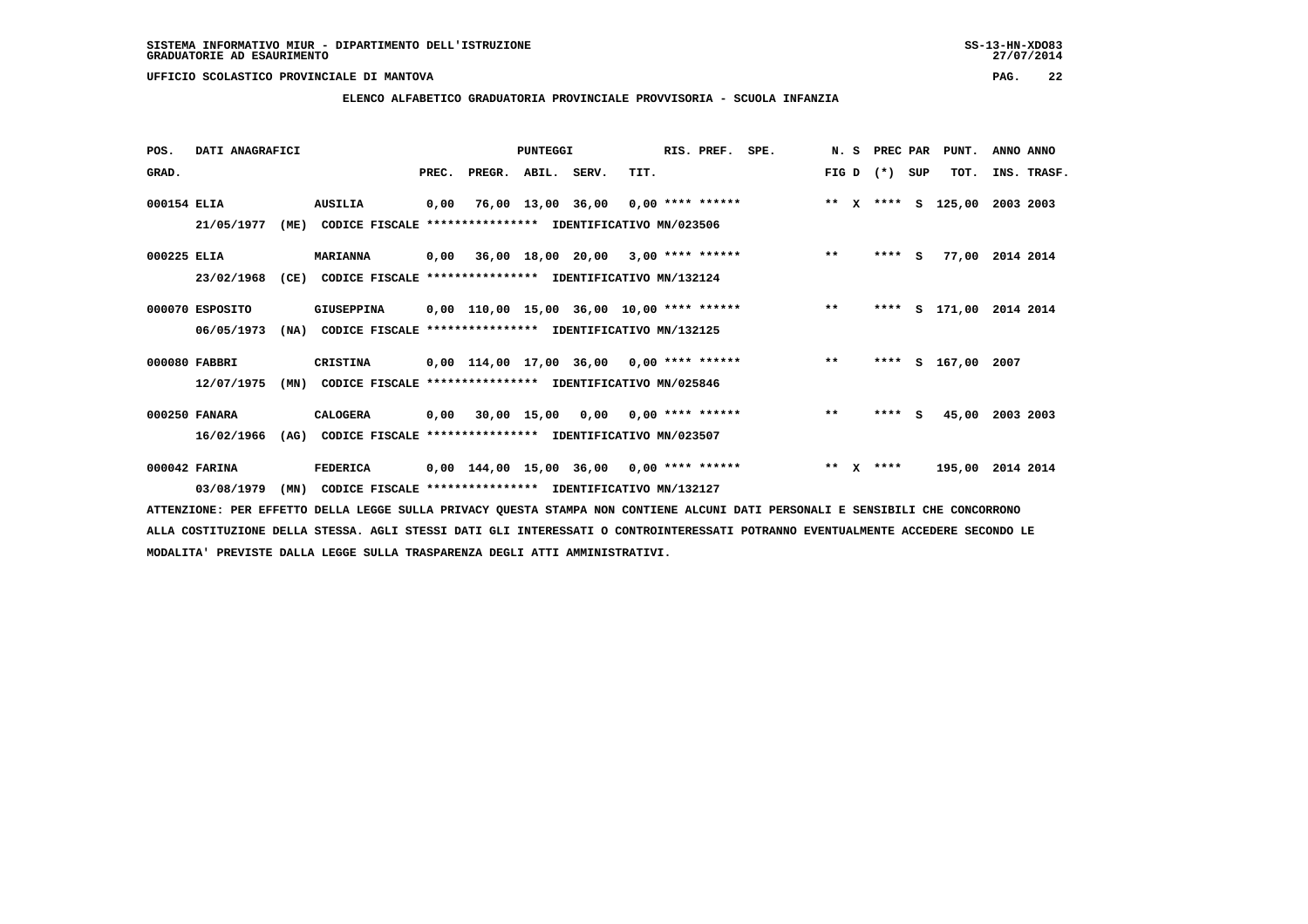### **ELENCO ALFABETICO GRADUATORIA PROVINCIALE PROVVISORIA - SCUOLA INFANZIA**

| POS.  | DATI ANAGRAFICI   |      |                                                               |       |                                           | PUNTEGGI |                                    |      | RIS. PREF. | SPE.                                      | N.S                   | PREC PAR |     | PUNT.         | ANNO ANNO   |
|-------|-------------------|------|---------------------------------------------------------------|-------|-------------------------------------------|----------|------------------------------------|------|------------|-------------------------------------------|-----------------------|----------|-----|---------------|-------------|
| GRAD. |                   |      |                                                               | PREC. | PREGR. ABIL. SERV.                        |          |                                    | TIT. |            |                                           | FIG D                 | $(*)$    | SUP | TOT.          | INS. TRASF. |
|       | 000197 FASCETTI   |      | <b>ANNAROSA</b>                                               | 0,00  |                                           |          | 50,00 13,00 36,00 0,00 **** ****** |      |            |                                           | $***$                 | $***5$   |     | 99,00         | 2002 2002   |
|       | 11/02/1956        | (CS) | CODICE FISCALE **************** IDENTIFICATIVO MN/022381      |       |                                           |          |                                    |      |            |                                           |                       |          |     |               |             |
|       | 000227 FEDELE     |      | ANNA                                                          |       | $0,00$ 36,00 16,00 20,00 3,00 **** ****** |          |                                    |      |            |                                           | $***$                 | $***$ S  |     | 75,00         | 2005        |
|       | 11/01/1967        | (NA) | CODICE FISCALE **************** IDENTIFICATIVO MN/024974      |       |                                           |          |                                    |      |            |                                           |                       |          |     |               |             |
|       | 000344 FERLISI    |      | <b>ROSALIA</b>                                                | 0,00  |                                           |          | $0,00$ 15,00 0,00 0,00 **** ****** |      |            |                                           | $* *$<br>$\mathbf{x}$ | $***$ S  |     | 15,00         | 2011 2011   |
|       | 02/12/1970        |      | (AG) CODICE FISCALE **************** IDENTIFICATIVO MN/129549 |       |                                           |          |                                    |      |            |                                           |                       |          |     |               |             |
|       | 000141 FERRAMOSCA |      | <b>MILENA</b>                                                 |       |                                           |          |                                    |      |            | $0,00$ 84,00 14,00 36,00 3,00 **** ****** | $***$                 |          |     | **** S 137,00 | 2011 2011   |
|       | 13/10/1973        | (LE) | CODICE FISCALE **************** IDENTIFICATIVO MN/129550      |       |                                           |          |                                    |      |            |                                           |                       |          |     |               |             |
|       | 000297 FERRARA    |      | <b>ANGELA</b>                                                 | 0,00  |                                           |          | $3,00$ 15,00 0,00 6,00 **** ****** |      |            |                                           | $***$                 | **** S   |     | 24,00         | 2014 2014   |
|       | 24/01/1970        |      | (SR) CODICE FISCALE **************** IDENTIFICATIVO MN/132132 |       |                                           |          |                                    |      |            |                                           |                       |          |     |               |             |
|       | 000014 FEZZARDI   |      | <b>DONATELLA</b>                                              |       |                                           |          |                                    |      |            | 0,00 176,00 12,00 36,00 0,00 **** ******  | $***$                 | ****     | s.  | 224,00        | 2014 2014   |
|       | 02/10/1959        | (BS) | CODICE FISCALE **************** IDENTIFICATIVO MN/132133      |       |                                           |          |                                    |      |            |                                           |                       |          |     |               |             |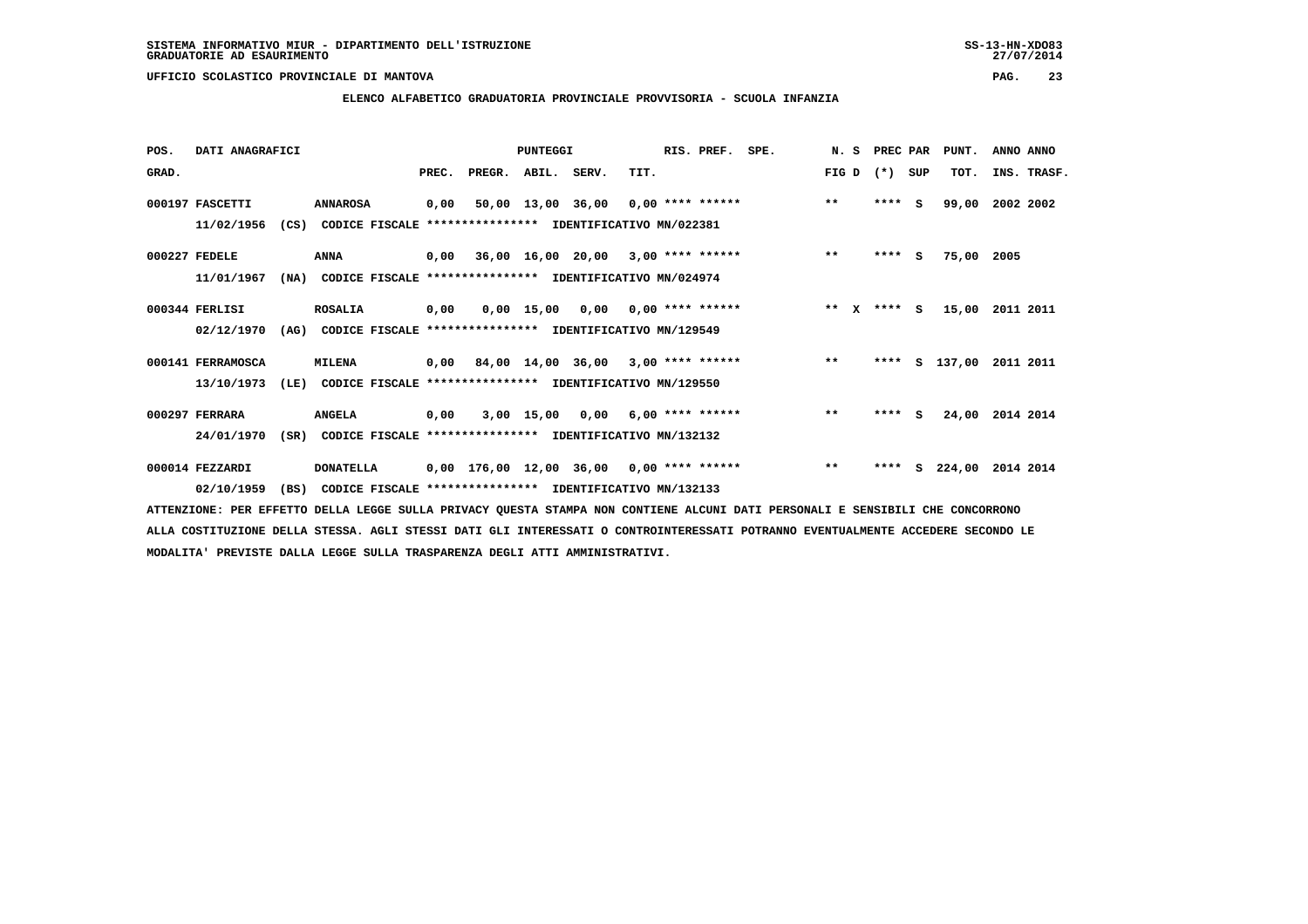# **ELENCO ALFABETICO GRADUATORIA PROVINCIALE PROVVISORIA - SCUOLA INFANZIA**

| POS.         | DATI ANAGRAFICI |      |                                                               |       |        | <b>PUNTEGGI</b> |                                            |      | RIS. PREF.         | SPE. | N. S  |              | PREC PAR |     | PUNT.              | ANNO ANNO                    |
|--------------|-----------------|------|---------------------------------------------------------------|-------|--------|-----------------|--------------------------------------------|------|--------------------|------|-------|--------------|----------|-----|--------------------|------------------------------|
| GRAD.        |                 |      |                                                               | PREC. | PREGR. | ABIL. SERV.     |                                            | TIT. |                    |      | FIG D |              | $(* )$   | SUP | TOT.               | INS. TRASF.                  |
|              | 000265 FIASCHI  |      | MARIA CARMELA                                                 | 0,00  |        | 18,00 15,00     | 0,00                                       |      | $0,00$ **** ****** |      | $***$ |              | ****     | - S | 33,00              | 2014 2014                    |
|              | 18/10/1964      |      | (CT) CODICE FISCALE **************** IDENTIFICATIVO MN/132135 |       |        |                 |                                            |      |                    |      |       |              |          |     |                    |                              |
| 000057 FIDA  |                 |      | <b>MANUELA</b>                                                |       |        |                 | $0,00$ 123,00 16,00 36,00 6,00 **** ****** |      |                    |      |       |              |          |     | ** X **** S 181,00 | 2014 2014                    |
|              | 10/04/1976      | (RC) | CODICE FISCALE **************** IDENTIFICATIVO MN/132136      |       |        |                 |                                            |      |                    |      |       |              |          |     |                    |                              |
| 000230 FOCHI |                 |      | LARA                                                          | 0,00  |        |                 | $0,00$ 42,00 30,00 0,00 **** ****** D      |      |                    |      | $***$ |              | ****     | - S | 72,00              | 2009                         |
|              | 10/07/1987      | (MN) | CODICE FISCALE **************** IDENTIFICATIVO MN/127513      |       |        |                 |                                            |      |                    |      |       |              |          |     |                    |                              |
|              | 000063 FOLETTO  |      | <b>VERONICA</b>                                               |       |        |                 | $0,00$ 126,00 14,00 36,00 0,00 **** ****** |      |                    |      |       |              |          |     |                    | ** X **** S 176,00 2014 2014 |
|              | 17/10/1978      | (VR) | CODICE FISCALE **************** IDENTIFICATIVO MN/132137      |       |        |                 |                                            |      |                    |      |       |              |          |     |                    |                              |
|              | 000365 FORNARO  |      | ANNA                                                          | 0,00  | 0.00   | 6,00            | 0,00                                       |      | 0,00 **** ******   |      | $***$ | $\mathbf{x}$ | ****     |     | 6,00 2007          |                              |
| s            | 19/08/1964      | (MN) | CODICE FISCALE **************** IDENTIFICATIVO MN/025908      |       |        |                 |                                            |      |                    |      |       |              |          |     |                    |                              |
|              | 000163 FORNARO  |      | ANNA                                                          | 0,00  |        |                 | 70,00 15,00 36,00 0,00 **** ******         |      |                    |      | $* *$ | $\mathbf{x}$ | ****     |     | S 121,00           | 2005 2005                    |
|              | 03/08/1968      | (PE) | CODICE FISCALE **************** IDENTIFICATIVO MN/024962      |       |        |                 |                                            |      |                    |      |       |              |          |     |                    |                              |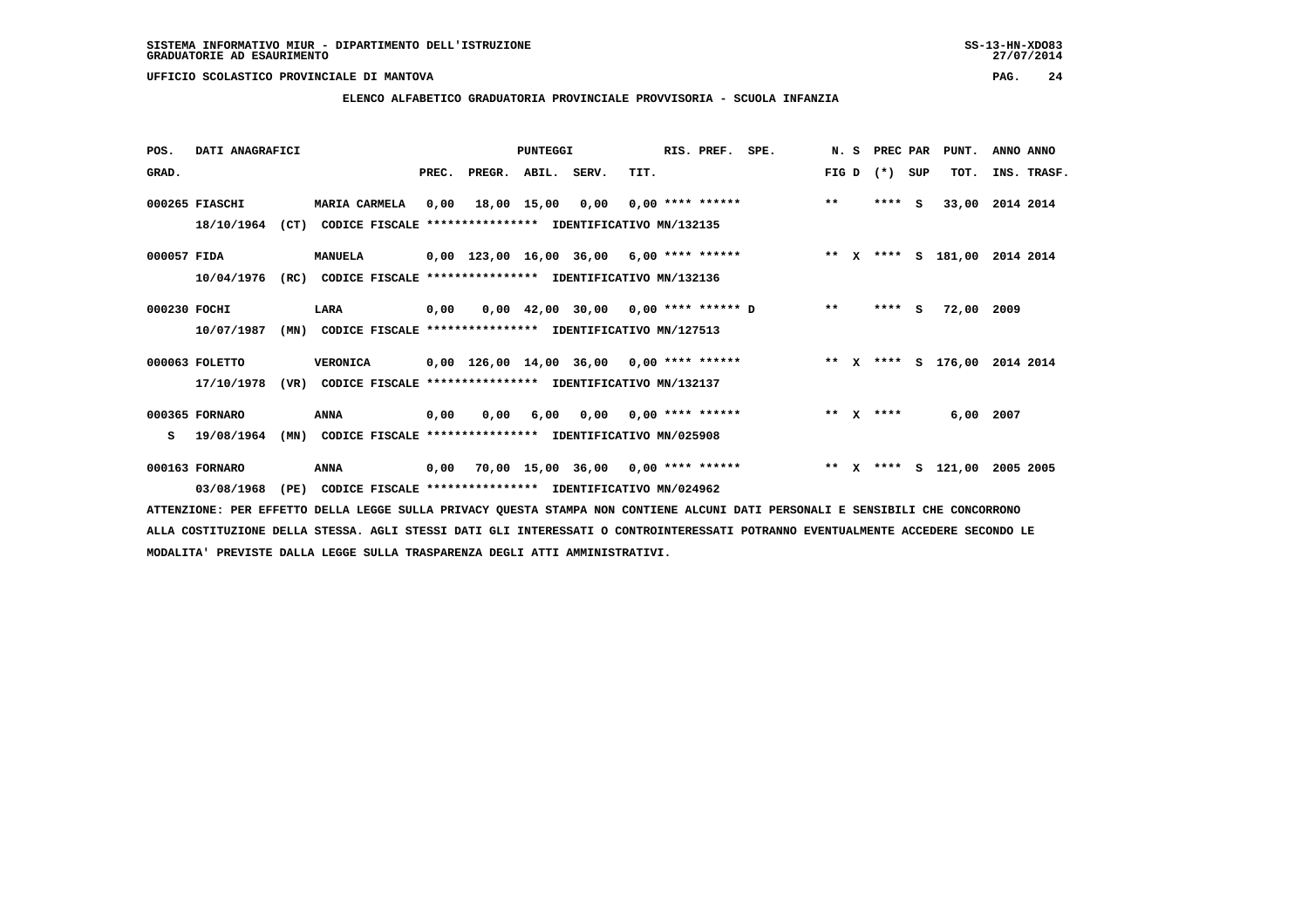# **ELENCO ALFABETICO GRADUATORIA PROVINCIALE PROVVISORIA - SCUOLA INFANZIA**

 **POS. DATI ANAGRAFICI PUNTEGGI RIS. PREF. SPE. N. S PREC PAR PUNT. ANNO ANNO**GRAD. **PREGRADE SERVEGER. ABIL. SERV. TIT.** FIG D (\*) SUP TOT. INS. TRASF.  **000219 FRAGAPANE GIUSEPPINA R 0,00 42,00 15,00 24,00 0,00 \*\*\*\* \*\*\*\*\*\* \*\* X \*\*\*\* S 81,00 2011 2011 07/01/1972 (EE) CODICE FISCALE \*\*\*\*\*\*\*\*\*\*\*\*\*\*\*\* IDENTIFICATIVO MN/129773 000074 FRANCIOSI MARZIA 0,00 120,00 13,00 36,00 0,00 \*\*\*\* \*\*\*\*\*\* \*\* X \*\*\*\* 169,00 2007 12/01/1975 (MN) CODICE FISCALE \*\*\*\*\*\*\*\*\*\*\*\*\*\*\*\* IDENTIFICATIVO MN/025954 000017 FRATTON MARIA 0,00 167,00 11,00 36,00 4,00 \*\*\*\* \*\*\*\*\*\* \*\* X \*\*\*\* S 218,00 2014 2014 11/05/1971 (VR) CODICE FISCALE \*\*\*\*\*\*\*\*\*\*\*\*\*\*\*\* IDENTIFICATIVO MN/132056**000145 FRIGERI COSTANZA GIOV 0,00 82,00 17,00 36,00 0,00 \*\*\*\* \*\*\*\*\*\* \*\*\*\* \*\*\*\* \$ 135,00 2007  **29/03/1980 (VR) CODICE FISCALE \*\*\*\*\*\*\*\*\*\*\*\*\*\*\*\* IDENTIFICATIVO MN/025911 000210 FRONTE MARIA ASSUNTA 0,00 37,00 14,00 36,00 4,00 \*\*\*\* \*\*\*\*\*\* \*\* \*\*\*\* S 91,00 2011 2011 15/08/1965 (SR) CODICE FISCALE \*\*\*\*\*\*\*\*\*\*\*\*\*\*\*\* IDENTIFICATIVO MN/129880 000151 FRONTELLI LAURA 0,00 48,00 42,00 36,00 3,00 \*\*\*\* \*\*\*\*\*\* \*\* \*\*\*\* S 129,00 2007 12/08/1974 (MN) CODICE FISCALE \*\*\*\*\*\*\*\*\*\*\*\*\*\*\*\* IDENTIFICATIVO MN/026196**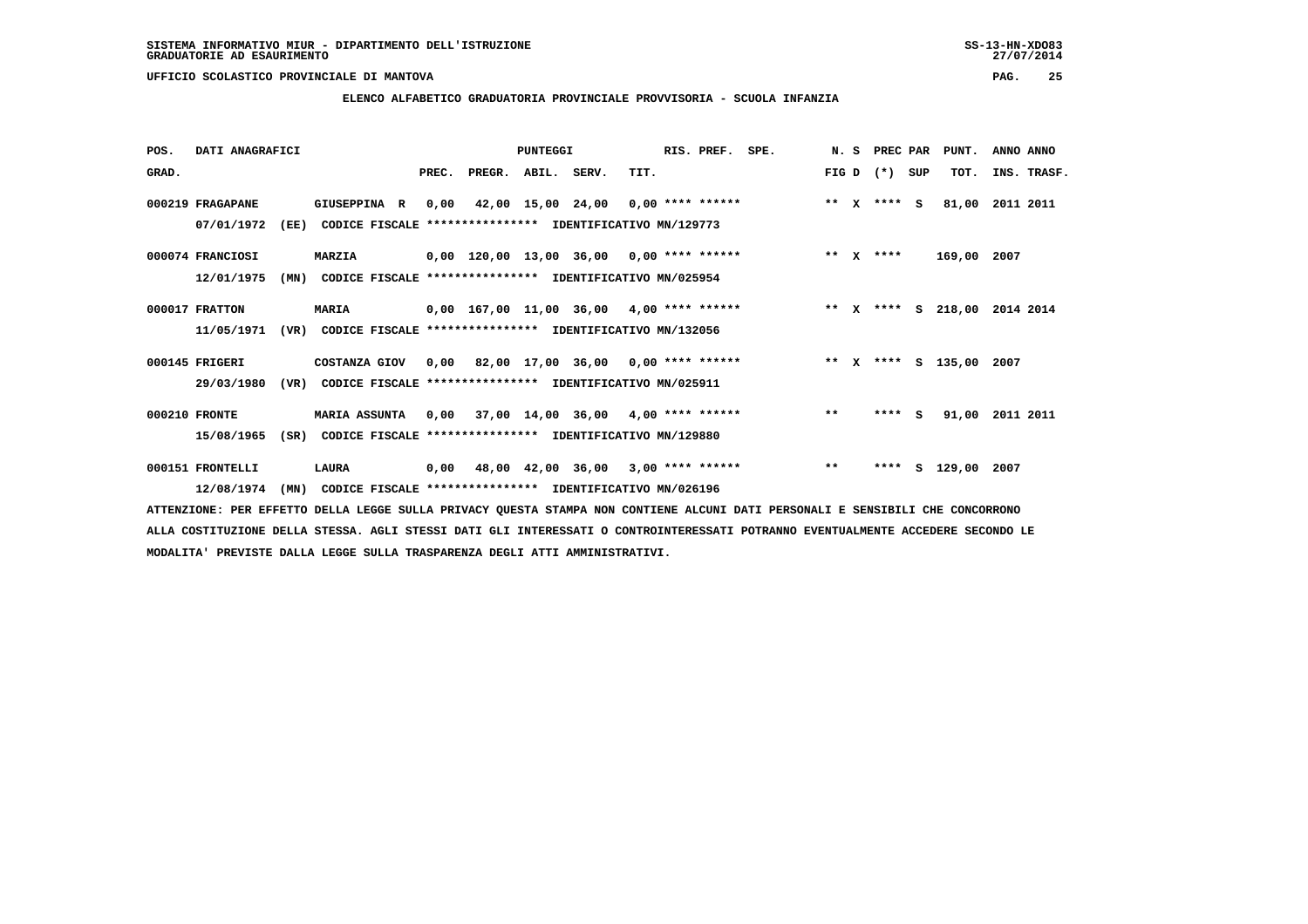### **ELENCO ALFABETICO GRADUATORIA PROVINCIALE PROVVISORIA - SCUOLA INFANZIA**

| POS.         | DATI ANAGRAFICI |      |                                                          |       |                                            | PUNTEGGI                            |      | RIS. PREF. | SPE.                               | N.S   |         | PREC PAR | PUNT.  | ANNO ANNO |             |
|--------------|-----------------|------|----------------------------------------------------------|-------|--------------------------------------------|-------------------------------------|------|------------|------------------------------------|-------|---------|----------|--------|-----------|-------------|
| GRAD.        |                 |      |                                                          | PREC. | PREGR. ABIL. SERV.                         |                                     | TIT. |            |                                    | FIG D | $(* )$  | SUP      | TOT.   |           | INS. TRASF. |
| 000148 FUSCO |                 |      | <b>LOREDANA</b>                                          | 0,00  |                                            | 82,00 14,00 36,00 0,00 **** ******  |      |            |                                    | $***$ | ****    | s        | 132,00 | 2014 2014 |             |
|              | 28/09/1958      | (NA) | CODICE FISCALE                                           |       | **************** IDENTIFICATIVO MN/132059  |                                     |      |            |                                    |       |         |          |        |           |             |
|              | 000275 GABRIELE |      | <b>ROSANNA</b>                                           | 0,00  |                                            | $3,00$ 16,00 0,00 10,00 **** ****** |      |            |                                    | $***$ | $***$ S |          | 29,00  | 2011 2011 |             |
|              | 19/05/1977      | (PA) | CODICE FISCALE **************** IDENTIFICATIVO MN/129552 |       |                                            |                                     |      |            |                                    |       |         |          |        |           |             |
|              | 000328 GAGLIANO |      | <b>CATERINA</b>                                          | 0,00  |                                            |                                     |      |            | 3,00 15,00 0,00 0,00 **** ****** E | $***$ | $***$ S |          | 18,00  | 2011 2011 |             |
|              | 21/12/1964      | (AG) | CODICE FISCALE **************** IDENTIFICATIVO MN/129774 |       |                                            |                                     |      |            |                                    |       |         |          |        |           |             |
|              | 000073 GALETTA  |      | MARIA DOMENIC                                            |       | $0,00$ 111,00 16,00 36,00 6,00 **** ****** |                                     |      |            | ** x **** s 169,00                 |       |         |          |        | 2003 2003 |             |
|              | 11/08/1973      | (BR) | CODICE FISCALE **************** IDENTIFICATIVO MN/023510 |       |                                            |                                     |      |            |                                    |       |         |          |        |           |             |
|              | 000240 GENOVESE |      | <b>SILVIA</b>                                            | 0,00  |                                            | $0.00$ 15.00 36.00 9.00 **** ****** |      |            |                                    | $***$ | $***5$  |          | 60,00  | 2011 2011 |             |
|              | 02/04/1976      | (TP) | CODICE FISCALE **************** IDENTIFICATIVO MN/129555 |       |                                            |                                     |      |            |                                    |       |         |          |        |           |             |
|              | 000293 GENTILE  |      | <b>IVANA</b>                                             | 0,00  |                                            | $3,00$ 16,00 0,00 6,00 **** ******  |      |            |                                    | $**$  | $***$ S |          | 25,00  | 2014 2014 |             |
|              | 08/02/1978      | (RG) | CODICE FISCALE **************** IDENTIFICATIVO MN/132061 |       |                                            |                                     |      |            |                                    |       |         |          |        |           |             |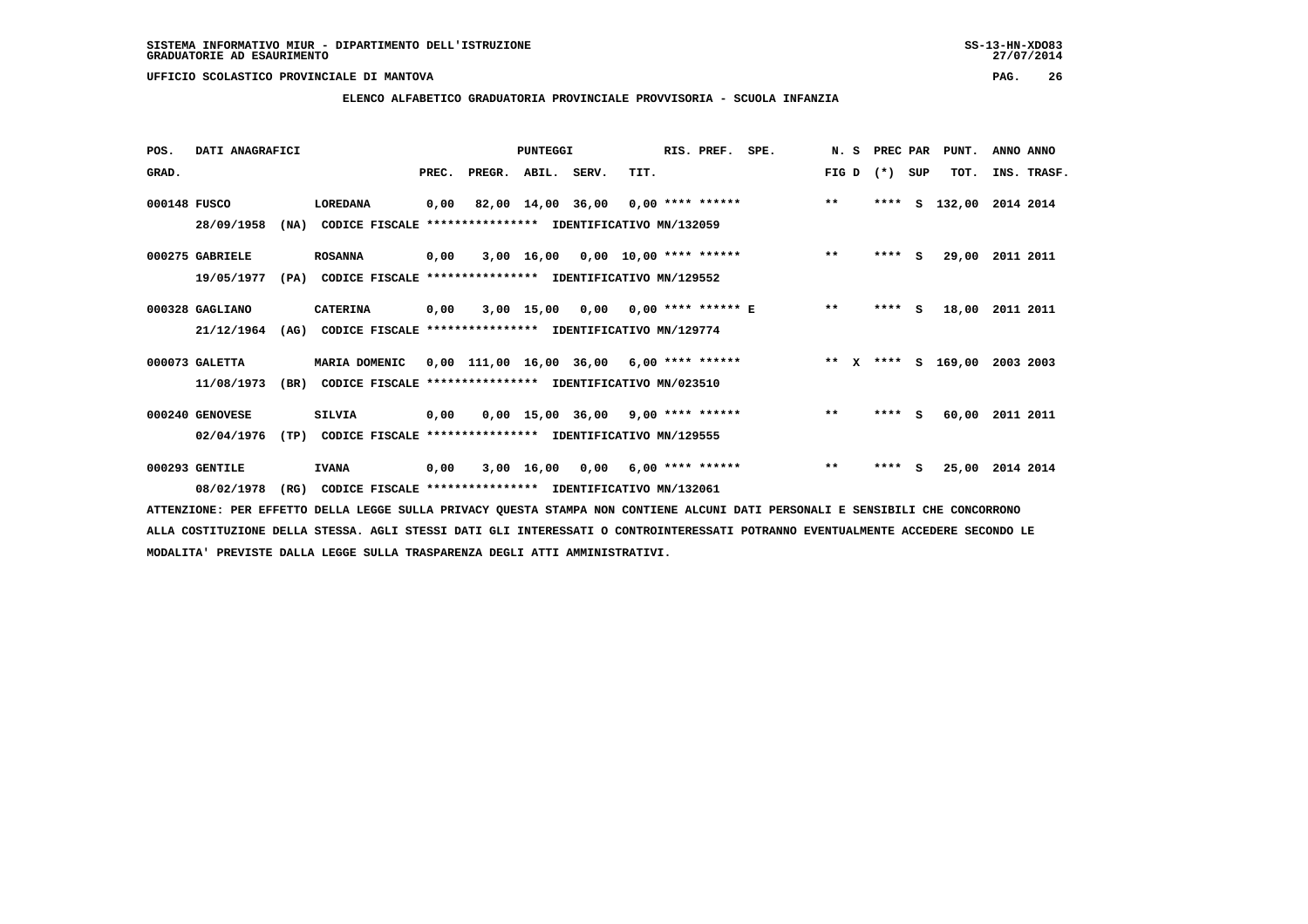# **ELENCO ALFABETICO GRADUATORIA PROVINCIALE PROVVISORIA - SCUOLA INFANZIA**

| POS.         | DATI ANAGRAFICI    |      |                                                          |       |                                           | PUNTEGGI           |                                      |      | RIS. PREF.           | SPE. | N.S    | PREC PAR |          | PUNT.    | ANNO ANNO   |
|--------------|--------------------|------|----------------------------------------------------------|-------|-------------------------------------------|--------------------|--------------------------------------|------|----------------------|------|--------|----------|----------|----------|-------------|
| GRAD.        |                    |      |                                                          | PREC. | PREGR.                                    | ABIL. SERV.        |                                      | TIT. |                      |      | FIG D  | $(*)$    | SUP      | TOT.     | INS. TRASF. |
| 000289 GENUA |                    |      | <b>CATERINA</b>                                          | 0,00  |                                           | $9,00 \quad 16,00$ | 0,00                                 |      | $0.00$ **** ****** F |      | ** $X$ | $***$ S  |          | 25,00    | 2004 2004   |
|              | 28/10/1969         | (TP) | CODICE FISCALE **************** IDENTIFICATIVO MN/024071 |       |                                           |                    |                                      |      |                      |      |        |          |          |          |             |
|              | 000195 GHEZZI      |      | <b>SARA</b>                                              |       | $0,00$ 48,00 16,00 36,00 0,00 **** ****** |                    |                                      |      |                      |      | $***$  | ****     |          | S 100,00 | 2014 2014   |
|              | 16/12/1976         | (BS) | CODICE FISCALE **************** IDENTIFICATIVO MN/132062 |       |                                           |                    |                                      |      |                      |      |        |          |          |          |             |
|              | 000361 GIACOMAZZI  |      | <b>SILVIA</b>                                            | 0,00  | 0,00                                      | 6,00               | 0,00                                 |      | $0.00$ **** ******   |      | $***$  | ****     | <b>S</b> | 6,00     | 2007        |
| s            | 23/03/1987         | (MN) | CODICE FISCALE **************** IDENTIFICATIVO MN/025853 |       |                                           |                    |                                      |      |                      |      |        |          |          |          |             |
|              | 000315 GIALLONGO   |      | <b>ROSARIA</b>                                           | 0,00  |                                           |                    | $0,00$ 15,00 0,00 6,00 **** ******   |      |                      |      | $**$   | $***$ S  |          | 21,00    | 2014 2014   |
|              | 28/08/1976         | (SR) | CODICE FISCALE **************** IDENTIFICATIVO MN/132072 |       |                                           |                    |                                      |      |                      |      |        |          |          |          |             |
|              | 000287 GIAMPICCOLO |      | <b>PAOLA</b>                                             | 0,00  |                                           | 9,00 13,00         | 0,00                                 |      | $4,00$ **** ******   |      | $***$  | ****     | - S      | 26,00    | 2014 2014   |
|              | 12/07/1973         | (RG) | CODICE FISCALE **************** IDENTIFICATIVO MN/132065 |       |                                           |                    |                                      |      |                      |      |        |          |          |          |             |
|              | 000213 GIORDANO    |      | <b>CATERINA</b>                                          | 0,00  |                                           |                    | $33,00$ 15,00 36,00 4,00 **** ****** |      |                      |      | $***$  | ****     | S.       | 88,00    | 2011 2011   |
|              | 15/01/1976         | (ME) | CODICE FISCALE **************** IDENTIFICATIVO MN/129778 |       |                                           |                    |                                      |      |                      |      |        |          |          |          |             |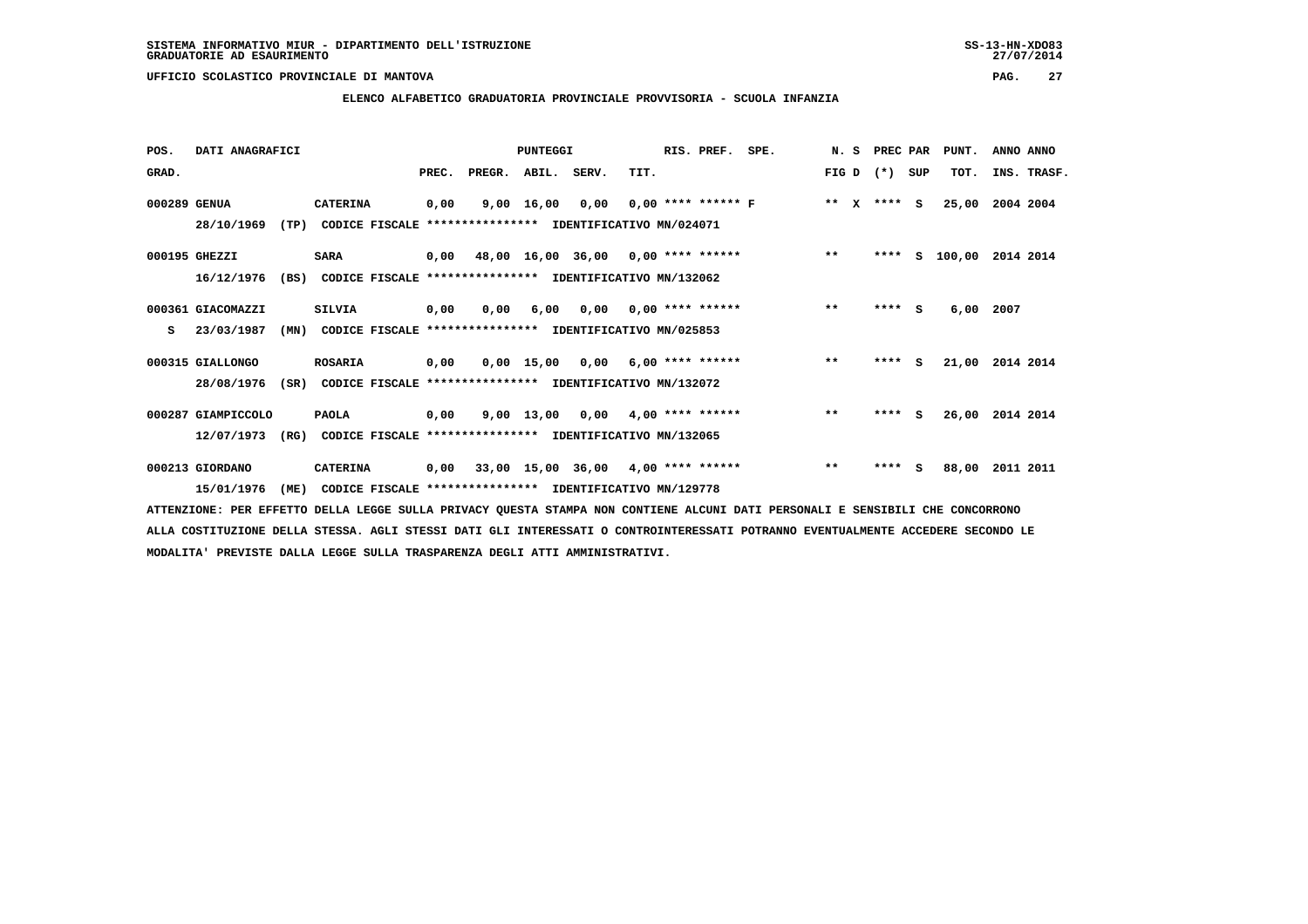# **ELENCO ALFABETICO GRADUATORIA PROVINCIALE PROVVISORIA - SCUOLA INFANZIA**

| POS.         | DATI ANAGRAFICI  |      |                                                          |       |                                            | PUNTEGGI    |                                    |      | RIS. PREF.         | SPE. | N.S   | PREC PAR |          | PUNT.  | ANNO ANNO   |
|--------------|------------------|------|----------------------------------------------------------|-------|--------------------------------------------|-------------|------------------------------------|------|--------------------|------|-------|----------|----------|--------|-------------|
| GRAD.        |                  |      |                                                          | PREC. | PREGR.                                     | ABIL. SERV. |                                    | TIT. |                    |      | FIG D | $(*)$    | SUP      | TOT.   | INS. TRASF. |
|              | 000310 GIORDANO  |      | <b>ROSA</b>                                              | 0,00  |                                            | 8,00 14,00  | 0,00                               |      | $0.00$ **** ****** |      | $***$ | ****     | <b>S</b> | 22,00  | 2014 2014   |
|              | 10/05/1958       | (SA) | CODICE FISCALE **************** IDENTIFICATIVO MN/132066 |       |                                            |             |                                    |      |                    |      |       |          |          |        |             |
|              | 000302 GIUFFRIDA |      | <b>ANGELA</b>                                            | 0,00  |                                            |             | 6,00 14,00 0,00                    |      | $3,00$ **** ****** |      | $***$ | $***$ S  |          | 23,00  | 2014 2014   |
|              | 03/01/1964       | (CT) | CODICE FISCALE **************** IDENTIFICATIVO MN/132067 |       |                                            |             |                                    |      |                    |      |       |          |          |        |             |
|              | 000300 GRAZIANO  |      | ANNAMARIA                                                | 0,00  |                                            | 0,00 16,00  | 0,00                               |      | $7,00$ **** ****** |      | $***$ | ****     | - S      | 23,00  | 2007        |
|              | 03/09/1976       | (CZ) | CODICE FISCALE **************** IDENTIFICATIVO MN/025914 |       |                                            |             |                                    |      |                    |      |       |          |          |        |             |
| 000338 GRECO |                  |      | <b>MARIA</b>                                             | 0,00  |                                            |             | $3,00$ 14,00 0,00 0,00 **** ****** |      |                    |      | $**$  | $***$ S  |          | 17,00  | 2014 2014   |
|              | 14/04/1976       | (VV) | CODICE FISCALE **************** IDENTIFICATIVO MN/132068 |       |                                            |             |                                    |      |                    |      |       |          |          |        |             |
|              | 000206 GRUPPUSO  |      | <b>SERENA</b>                                            | 0,00  | 79,00 15,00                                |             | 0,00                               |      | $0,00$ **** ****** |      | $***$ | ****     | - S      | 94,00  | 2002        |
|              | 10/08/1980       | (TP) | CODICE FISCALE **************** IDENTIFICATIVO MN/022882 |       |                                            |             |                                    |      |                    |      |       |          |          |        |             |
|              | 000030 GUARIENTI |      | VALENTINA                                                |       | $0,00$ 156,00 14,00 36,00 0,00 **** ****** |             |                                    |      |                    |      | $***$ | ****     | s        | 206,00 | 2014 2014   |
|              | 08/05/1971       | (VR) | CODICE FISCALE **************** IDENTIFICATIVO MN/132069 |       |                                            |             |                                    |      |                    |      |       |          |          |        |             |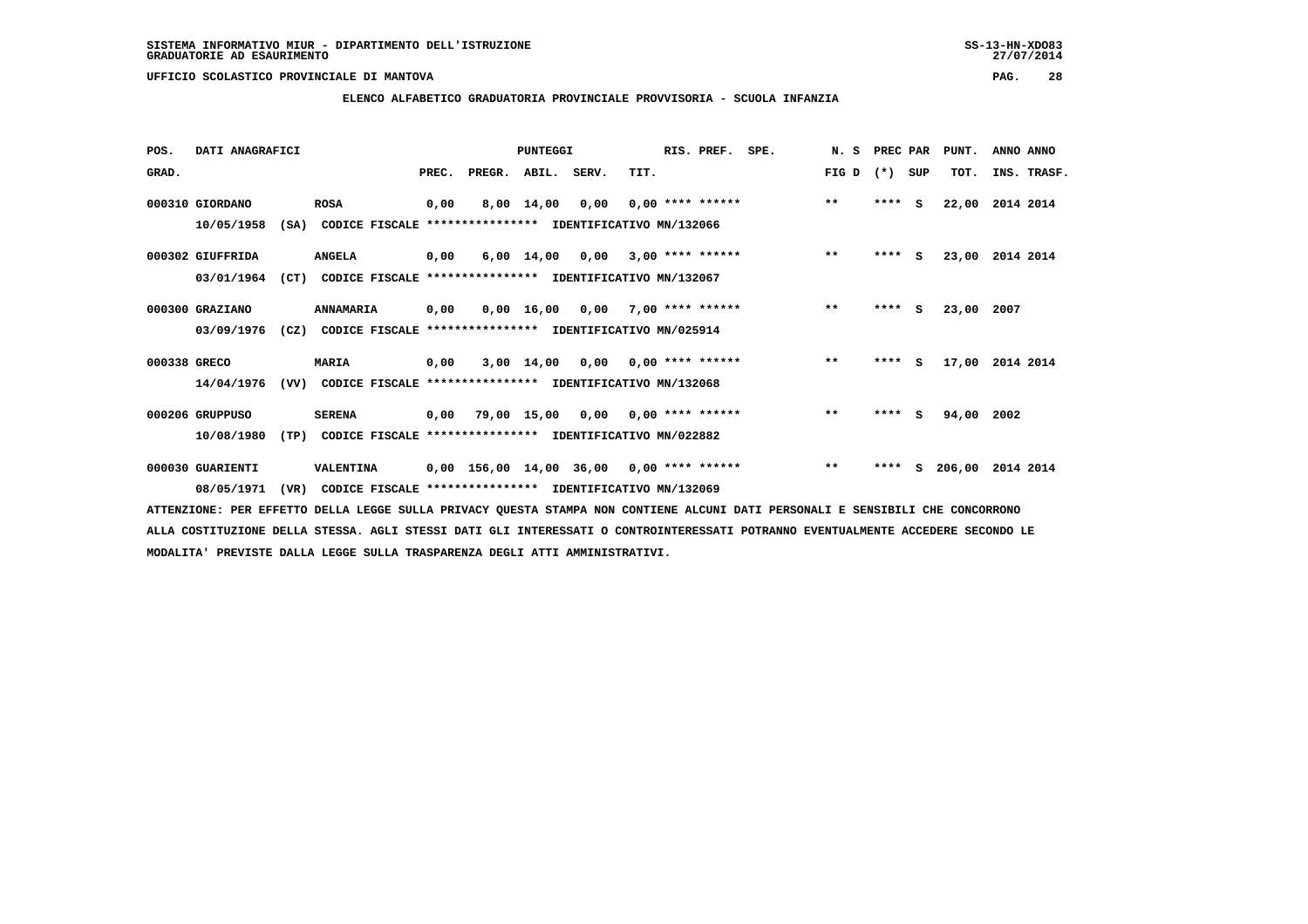**POS. DATI ANAGRAFICI PUNTEGGI RIS. PREF. SPE. N. S PREC PAR PUNT. ANNO ANNO**GRAD. **BRAD. PREC. PREGR. ABIL. SERV.** TIT. THE REGREATER FIG D (\*) SUP TOT. INS. TRASF.  **000152 GUBERTI NICOLE 0,00 50,00 42,00 36,00 0,00 \*\*\*\* \*\*\*\*\*\* \*\* \*\*\*\* S 128,00 2011 2011 25/11/1983 (RE) CODICE FISCALE \*\*\*\*\*\*\*\*\*\*\*\*\*\*\*\* IDENTIFICATIVO MN/129558 000046 GUERRIERI DOROTEA 0,00 133,00 16,00 36,00 4,00 \*\*\*\* \*\*\*\*\*\* \*\* \*\*\*\* S 189,00 2014 2014 03/04/1962 (CT) CODICE FISCALE \*\*\*\*\*\*\*\*\*\*\*\*\*\*\*\* IDENTIFICATIVO MN/132070 000173 GULOTTA LILLA 0,00 51,00 16,00 36,00 9,00 \*\*\*\* \*\*\*\*\*\* \*\* \*\*\*\* S 112,00 2007 2007 01/06/1973 (TP) CODICE FISCALE \*\*\*\*\*\*\*\*\*\*\*\*\*\*\*\* IDENTIFICATIVO MN/025960 000190 IACONO MARIA 0,00 54,00 15,00 34,00 0,00 \*\*\*\* \*\*\*\*\*\* \*\* \*\*\*\* S 103,00 2011 2011 25/12/1977 (AG) CODICE FISCALE \*\*\*\*\*\*\*\*\*\*\*\*\*\*\*\* IDENTIFICATIVO MN/129805 000347 IASEVOLI MARIA 0,00 0,00 15,00 0,00 0,00 \*\*\*\* \*\*\*\*\*\* \*\* \*\*\*\* S 15,00 2014 2014**

 **21/08/1977 (NA) CODICE FISCALE \*\*\*\*\*\*\*\*\*\*\*\*\*\*\*\* IDENTIFICATIVO MN/132071 000267 INSIDIOSO MARIA 0,00 15,00 16,00 0,00 1,00 \*\*\*\* \*\*\*\*\*\* \*\* \*\*\*\* S 32,00 2011 2011**

 **05/01/1978 (CE) CODICE FISCALE \*\*\*\*\*\*\*\*\*\*\*\*\*\*\*\* IDENTIFICATIVO MN/129840**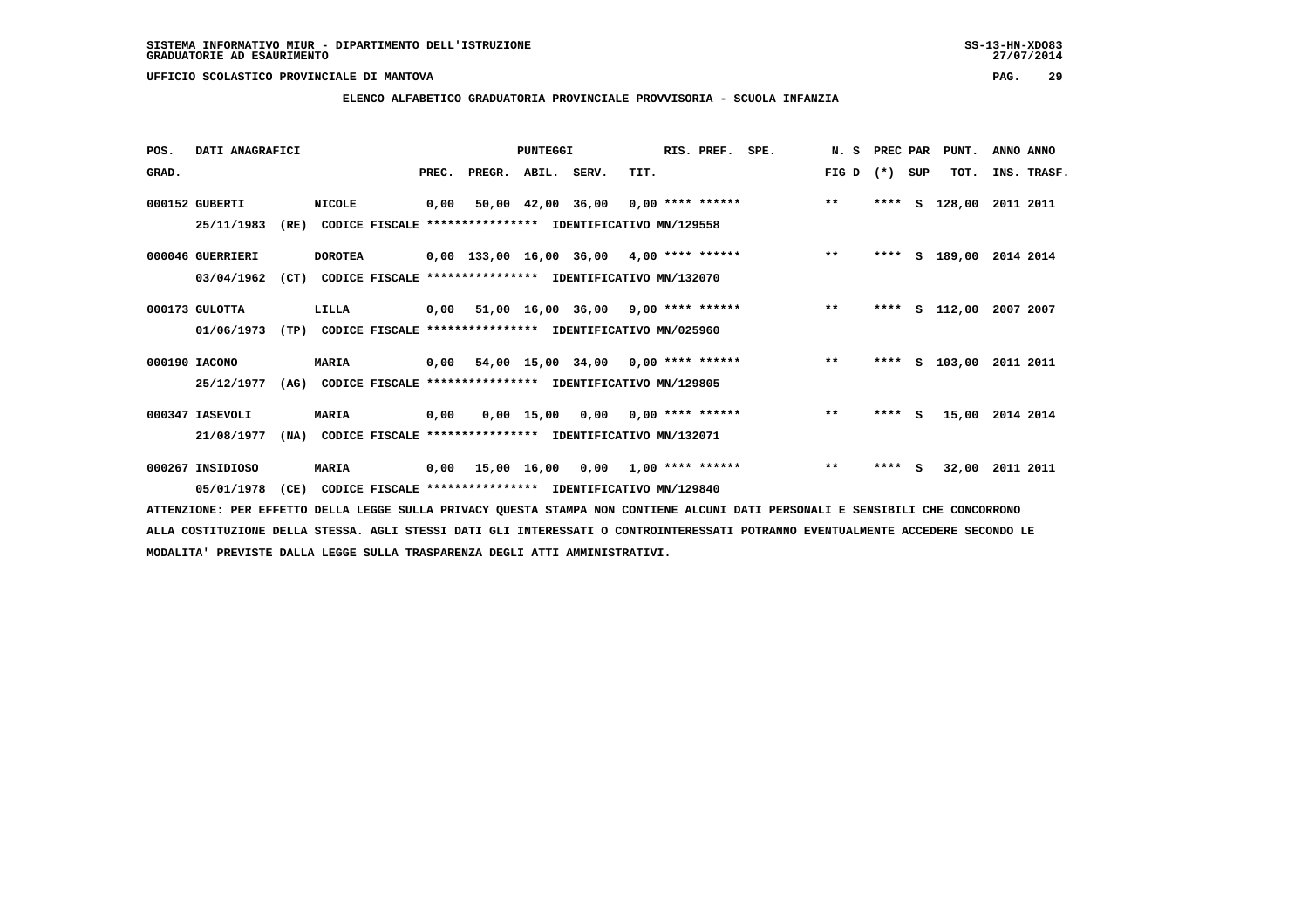### **ELENCO ALFABETICO GRADUATORIA PROVINCIALE PROVVISORIA - SCUOLA INFANZIA**

| POS.        | DATI ANAGRAFICI  |      |                                                          |       |                    | PUNTEGGI   |                                                               |      | RIS. PREF.                | SPE. | N.S     |       | PREC PAR | PUNT.      | ANNO ANNO   |
|-------------|------------------|------|----------------------------------------------------------|-------|--------------------|------------|---------------------------------------------------------------|------|---------------------------|------|---------|-------|----------|------------|-------------|
| GRAD.       |                  |      |                                                          | PREC. | PREGR. ABIL. SERV. |            |                                                               | TIT. |                           |      | FIG D   | $(*)$ | SUP      | TOT.       | INS. TRASF. |
|             | 000172 IUZZOLINO |      | ANNA MARIA                                               | 0,00  |                    |            | $61,00$ 15,00 36,00 0,00 **** ******                          |      |                           |      | $***$   | ****  | s        | 112,00     | 2004 2004   |
|             | 07/12/1973       | (SA) | CODICE FISCALE **************** IDENTIFICATIVO MN/024085 |       |                    |            |                                                               |      |                           |      |         |       |          |            |             |
| 000114 IZZO |                  |      | <b>CELESTE</b>                                           |       |                    |            | $0,00$ 102,00 15,00 36,00 0,00 **** ******                    |      |                           |      | $***$   | ****  |          | S 153,00   | 2014 2014   |
|             | 09/09/1978       | (NA) | CODICE FISCALE **************** IDENTIFICATIVO MN/132074 |       |                    |            |                                                               |      |                           |      |         |       |          |            |             |
|             | 000324 LA CORTE  |      | <b>RACHELE</b>                                           | 0,00  |                    | 3,00 16,00 |                                                               |      | $0,00$ $0,00$ **** ****** |      | $***$   | ****  | S.       | 19,00      | 2014 2014   |
|             | 18/01/1980       | (CT) | CODICE FISCALE **************** IDENTIFICATIVO MN/132075 |       |                    |            |                                                               |      |                           |      |         |       |          |            |             |
|             | 000233 LA MARCA  |      | MICOL                                                    | 0,00  |                    |            | $0.00 \quad 42.00 \quad 24.00 \quad 3.00 \quad *** \quad ***$ |      |                           |      | $***$   | ****  | S.       | 69,00 2009 |             |
|             | 21/02/1983       | (MN) | CODICE FISCALE                                           |       |                    |            | **************** IDENTIFICATIVO MN/127515                     |      |                           |      |         |       |          |            |             |
|             | 000349 LAMURA    |      | <b>ROSA</b>                                              | 0,00  |                    |            | $0,00$ 15,00 0,00 0,00 **** ****** E                          |      |                           |      | $***$ X |       | $***$ S  | 15,00      | 2014 2014   |
|             | 06/08/1969       | (BA) | CODICE FISCALE **************** IDENTIFICATIVO MN/132076 |       |                    |            |                                                               |      |                           |      |         |       |          |            |             |
|             | 000246 LANFREDI  |      | <b>ISABELLA</b>                                          | 0,00  |                    |            | $10,00$ $17,00$ $18,00$ $3,00$ **** ******                    |      |                           |      | $***$   | ****  | <b>S</b> | 48,00      | 2007        |
|             | 11/12/1975       | (MN) | CODICE FISCALE **************** IDENTIFICATIVO MN/026194 |       |                    |            |                                                               |      |                           |      |         |       |          |            |             |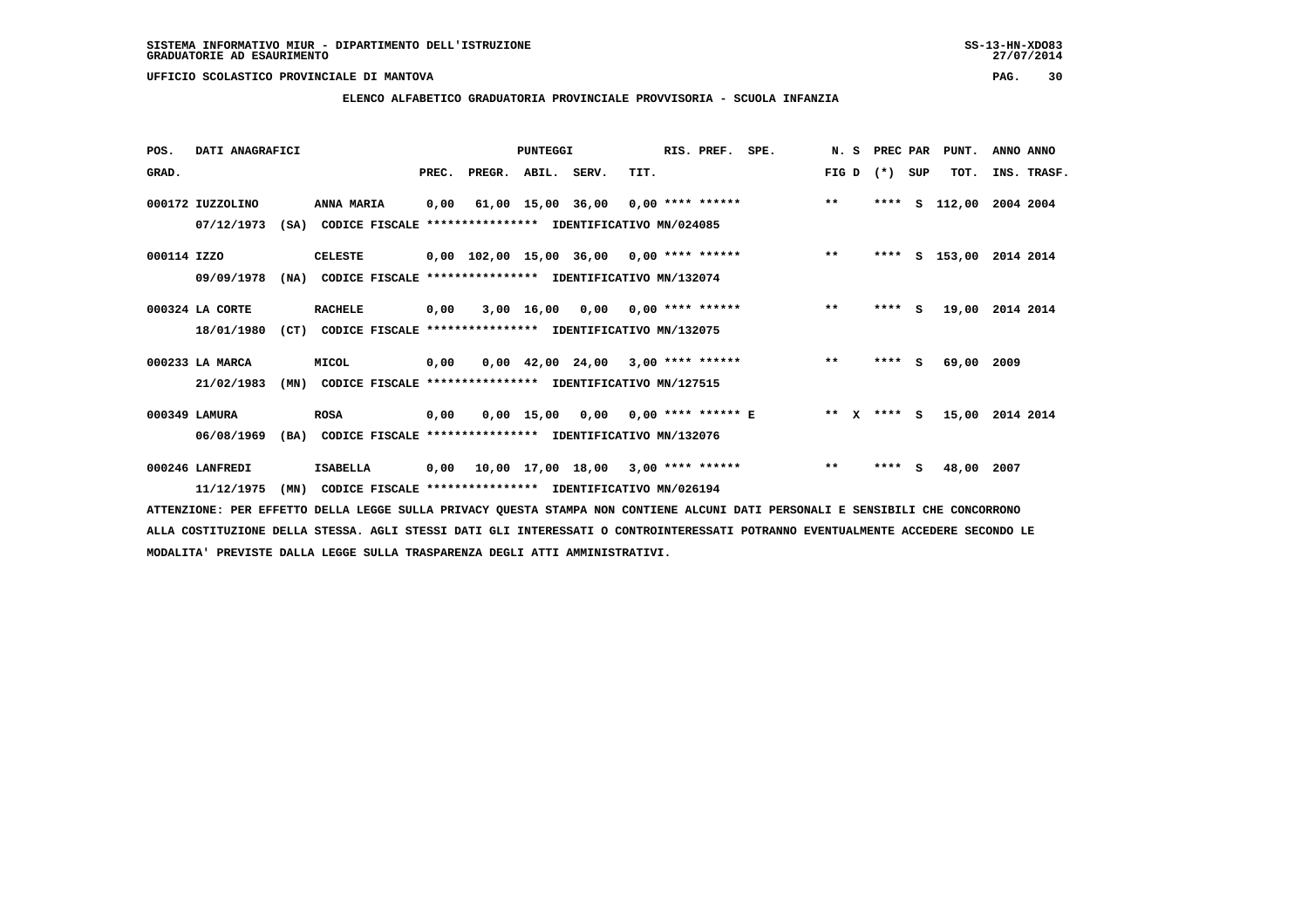### **ELENCO ALFABETICO GRADUATORIA PROVINCIALE PROVVISORIA - SCUOLA INFANZIA**

| POS.         | DATI ANAGRAFICI |      |                                                               |       |                                          | PUNTEGGI |                                    |      | RIS. PREF. | SPE.                                      | N.S   | PREC PAR |     | PUNT.         | ANNO ANNO   |
|--------------|-----------------|------|---------------------------------------------------------------|-------|------------------------------------------|----------|------------------------------------|------|------------|-------------------------------------------|-------|----------|-----|---------------|-------------|
| GRAD.        |                 |      |                                                               | PREC. | PREGR. ABIL. SERV.                       |          |                                    | TIT. |            |                                           | FIG D | $(*)$    | SUP | TOT.          | INS. TRASF. |
|              | 000194 LAPELOSA |      | MARIALUISA                                                    | 0,00  |                                          |          |                                    |      |            | 51,00 13,00 36,00 0,00 **** ****** *** ** |       | ****     | S.  | 100,00 2005   |             |
|              | 17/01/1973      |      | (SA) CODICE FISCALE **************** IDENTIFICATIVO MN/025151 |       |                                          |          |                                    |      |            |                                           |       |          |     |               |             |
| 000332 LARDO |                 |      | <b>MARIA GRAZIA</b>                                           | 0,00  |                                          |          |                                    |      |            | 3,00 15,00 0,00 0,00 **** ******          | $***$ | $***$ S  |     | 18,00         | 2014 2014   |
|              | 10/12/1972      | (SA) | CODICE FISCALE **************** IDENTIFICATIVO MN/132144      |       |                                          |          |                                    |      |            |                                           |       |          |     |               |             |
| 000342 LAURO |                 |      | CARLA                                                         | 0,00  |                                          |          | $0,00$ 16,00 0,00 0,00 **** ****** |      |            |                                           | $***$ | **** $S$ |     | 16,00         | 2014 2014   |
|              | 20/12/1975      |      | (NA) CODICE FISCALE **************** IDENTIFICATIVO MN/132145 |       |                                          |          |                                    |      |            |                                           |       |          |     |               |             |
| 000343 LEVA  |                 |      | RITA IMMACOLA                                                 | 0,00  |                                          |          |                                    |      |            | 0,00 16,00 0,00 0,00 **** ******          | $***$ | $***$ S  |     | 16,00         | 2014 2014   |
|              | 07/12/1967      | (LE) | CODICE FISCALE **************** IDENTIFICATIVO MN/132146      |       |                                          |          |                                    |      |            |                                           |       |          |     |               |             |
| 000109 LIACI |                 |      | <b>MANUELA</b>                                                |       | 0,00 106,00 15,00 36,00 0,00 **** ****** |          |                                    |      |            |                                           | $***$ | ****     |     | S 157,00 2002 |             |
|              | 26/08/1978      | (BR) | CODICE FISCALE **************** IDENTIFICATIVO MN/022333      |       |                                          |          |                                    |      |            |                                           |       |          |     |               |             |
|              | 000218 LIGUORO  |      | <b>NADIA</b>                                                  |       |                                          |          |                                    |      |            | 0,00 48,00 16,00 12,00 6,00 **** ******   | $***$ | ****     | S.  | 82,00         | 2005 2005   |
|              | 03/10/1980      | (NA) | CODICE FISCALE **************** IDENTIFICATIVO MN/025084      |       |                                          |          |                                    |      |            |                                           |       |          |     |               |             |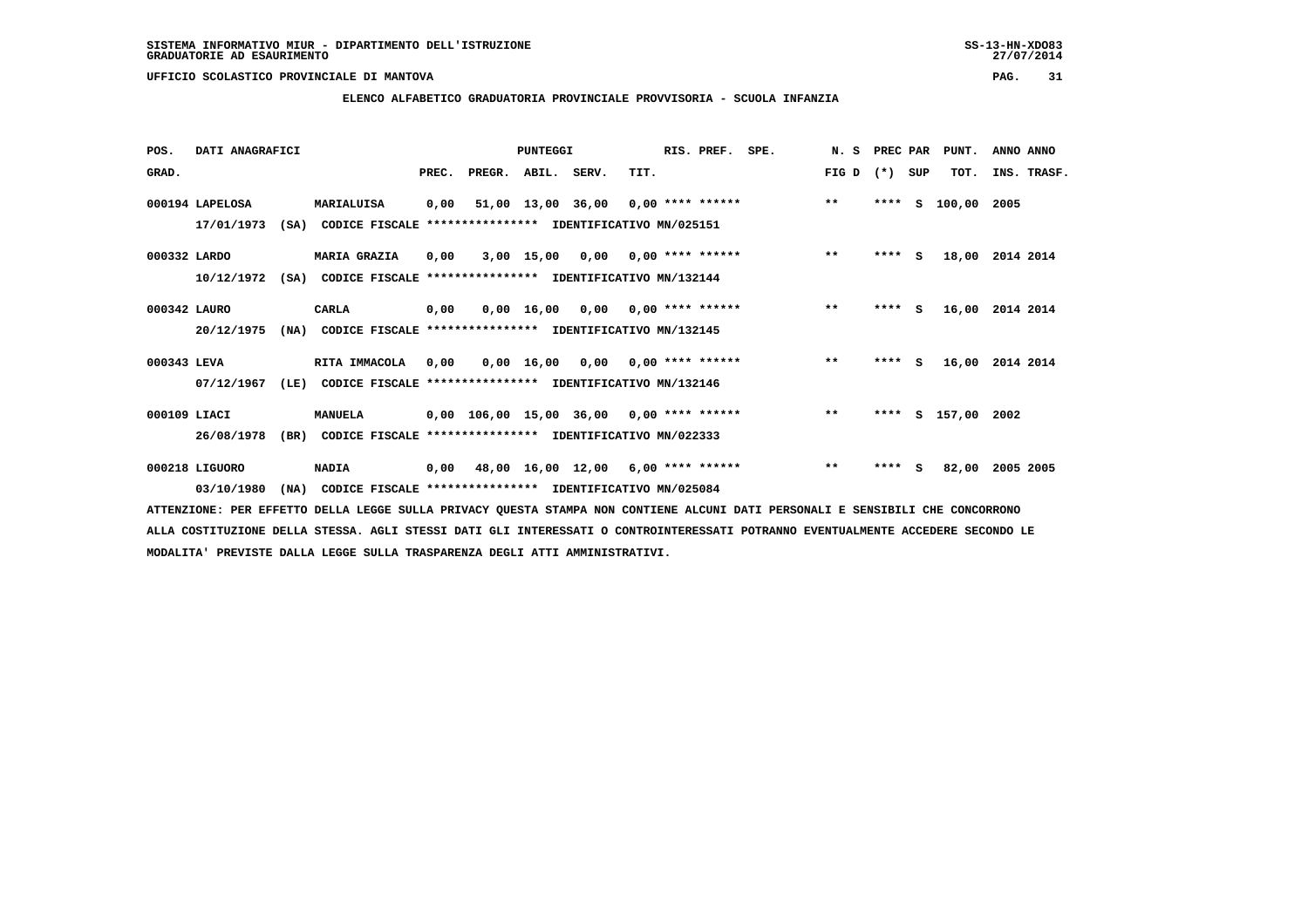**POS. DATI ANAGRAFICI PUNTEGGI RIS. PREF. SPE. N. S PREC PAR PUNT. ANNO ANNO**GRAD. **BRAD. PREC. PREGR. ABIL. SERV.** TIT. THE REGREATER FIG D (\*) SUP TOT. INS. TRASF.  **000159 LIOTTA TONINA RITA M 0,00 83,00 15,00 24,00 0,00 \*\*\*\* \*\*\*\*\*\* \*\* X \*\*\*\* S 122,00 2007 2007 14/09/1978 (AG) CODICE FISCALE \*\*\*\*\*\*\*\*\*\*\*\*\*\*\*\* IDENTIFICATIVO MN/026119 000122 LIVOTI ANTONELLA 0,00 93,00 16,00 36,00 3,00 \*\*\*\* \*\*\*\*\*\* \*\* \*\*\*\* S 148,00 2007 2007 21/04/1980 (ME) CODICE FISCALE \*\*\*\*\*\*\*\*\*\*\*\*\*\*\*\* IDENTIFICATIVO MN/026122 000294 LONGO ROSA 0,00 6,00 16,00 0,00 3,00 \*\*\*\* \*\*\*\*\*\* \*\* \*\*\*\* S 25,00 2014 2014 31/08/1974 (CT) CODICE FISCALE \*\*\*\*\*\*\*\*\*\*\*\*\*\*\*\* IDENTIFICATIVO MN/132147 000144 LUGLI SILVIA 0,00 81,00 18,00 36,00 0,00 \*\*\*\* \*\*\*\*\*\* \*\* X \*\*\*\* S 135,00 2007 23/09/1980 (MO) CODICE FISCALE \*\*\*\*\*\*\*\*\*\*\*\*\*\*\*\* IDENTIFICATIVO MN/025993 000085 MAESTRELLI ELISA 0,00 110,00 18,00 36,00 0,00 \*\*\*\* \*\*\*\*\*\* E \*\* X \*\*\*\* S 164,00 2007 14/10/1976 (MN) CODICE FISCALE \*\*\*\*\*\*\*\*\*\*\*\*\*\*\*\* IDENTIFICATIVO MN/026123 000028 MAGLI MADDALENA 0,00 149,00 14,00 36,00 9,00 \*\*\*\* \*\*\*\*\*\* \*\* X \*\*\*\* S 208,00 2014 2014 15/11/1975 (BS) CODICE FISCALE \*\*\*\*\*\*\*\*\*\*\*\*\*\*\*\* IDENTIFICATIVO MN/132148**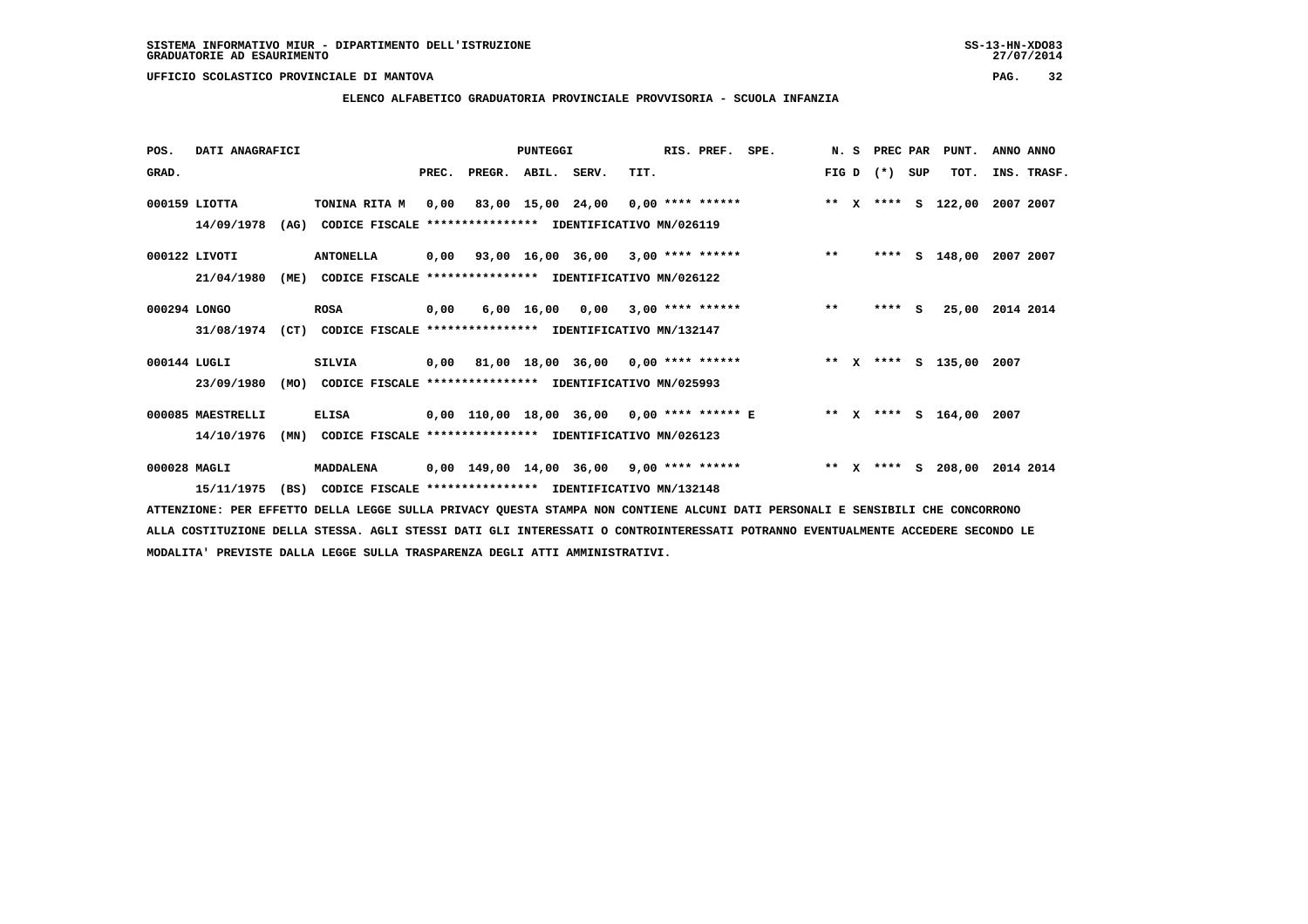### **ELENCO ALFABETICO GRADUATORIA PROVINCIALE PROVVISORIA - SCUOLA INFANZIA**

| POS.  | DATI ANAGRAFICI  |      |                                                          |       |        | PUNTEGGI    |                                            |      | RIS. PREF.         | SPE. | N.S    |         | PREC PAR | PUNT.         | ANNO ANNO   |
|-------|------------------|------|----------------------------------------------------------|-------|--------|-------------|--------------------------------------------|------|--------------------|------|--------|---------|----------|---------------|-------------|
| GRAD. |                  |      |                                                          | PREC. | PREGR. | ABIL. SERV. |                                            | TIT. |                    |      | FIG D  | $(*)$   | SUP      | TOT.          | INS. TRASF. |
|       | 000196 MAGNANO   |      | <b>CONCETTA</b>                                          | 0,00  |        | 81,00 16,00 | 0,00                                       |      | $3,00$ **** ****** |      | $***$  | ****    | s        | 100,00        | 2014 2014   |
|       | 30/07/1973       | (CT) | CODICE FISCALE **************** IDENTIFICATIVO MN/132152 |       |        |             |                                            |      |                    |      |        |         |          |               |             |
|       | 000285 MAGNONE   |      | <b>CATERINA</b>                                          |       |        |             | $0,00$ 12,00 14,00 0,00 0,00 **** ******   |      |                    |      | $***$  | $***$ S |          | 26,00         | 2011 2011   |
|       | 26/02/1964       | (CS) | CODICE FISCALE **************** IDENTIFICATIVO MN/129563 |       |        |             |                                            |      |                    |      |        |         |          |               |             |
|       | 000129 MANDANICI |      | SONIA                                                    | 0,00  |        |             | 90,00 14,00 36,00                          |      | $3,00$ **** ****** |      | $***$  | ****    | s        | 143,00        | 2011 2011   |
|       | 07/07/1979       | (ME) | CODICE FISCALE **************** IDENTIFICATIVO MN/129812 |       |        |             |                                            |      |                    |      |        |         |          |               |             |
|       | 000132 MANDARANO |      | <b>MARIA TERESA</b>                                      | 0,00  |        |             | 90,00 15,00 36,00 0,00 **** ******         |      |                    |      | $**$   | ****    | s        | 141,00        | 2003 2003   |
|       | 05/02/1966       | (RC) | CODICE FISCALE                                           |       |        |             | **************** IDENTIFICATIVO MN/023406  |      |                    |      |        |         |          |               |             |
|       | 000170 MANNONE   |      | VINCENZA MARI                                            | 0,00  |        |             | 61,00 15,00 36,00 1,00 **** ******         |      |                    |      | $***$  | ****    | s        | 113,00        | 2005 2005   |
|       | 14/05/1971       | (TP) | CODICE FISCALE **************** IDENTIFICATIVO MN/025140 |       |        |             |                                            |      |                    |      |        |         |          |               |             |
|       | 000008 MANTOVANI |      | <b>SILVIA</b>                                            |       |        |             | $0,00$ 186,00 11,00 36,00 0,00 **** ****** |      |                    |      | ** $X$ |         |          | **** S 233,00 | 2014 2014   |
|       | 29/11/1969       | (VR) | CODICE FISCALE **************** IDENTIFICATIVO MN/132155 |       |        |             |                                            |      |                    |      |        |         |          |               |             |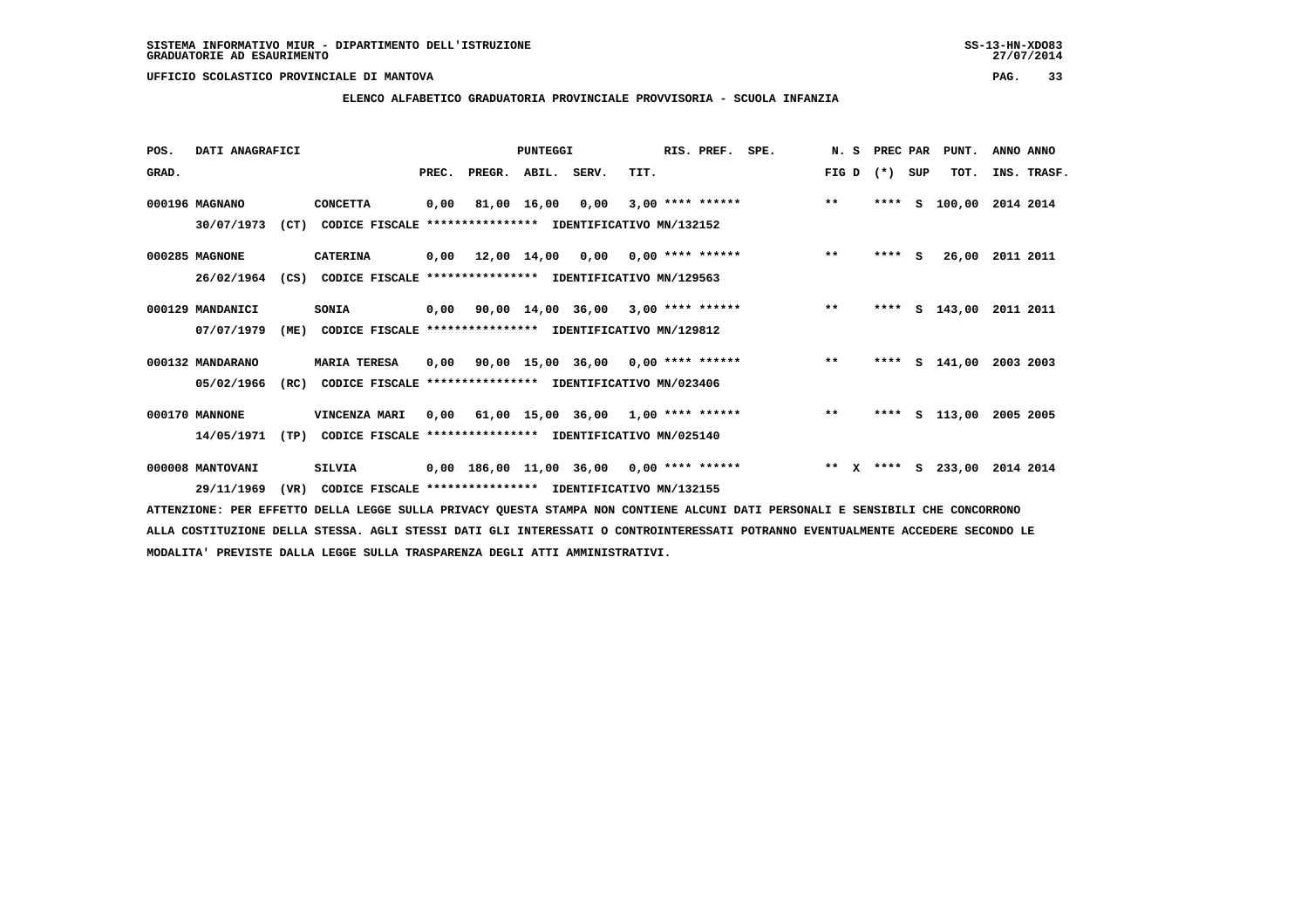### **ELENCO ALFABETICO GRADUATORIA PROVINCIALE PROVVISORIA - SCUOLA INFANZIA**

| POS.  | DATI ANAGRAFICI   |      |                                                          |       |        | PUNTEGGI    |                                            |      | RIS. PREF.         | SPE. | N.S   |              | PREC PAR |     | PUNT.              | ANNO ANNO   |
|-------|-------------------|------|----------------------------------------------------------|-------|--------|-------------|--------------------------------------------|------|--------------------|------|-------|--------------|----------|-----|--------------------|-------------|
| GRAD. |                   |      |                                                          | PREC. | PREGR. | ABIL. SERV. |                                            | TIT. |                    |      | FIG D |              | $(*)$    | SUP | TOT.               | INS. TRASF. |
|       | 000350 MARANGIO   |      | <b>LOREDANA</b>                                          | 0,00  | 0,00   | 15,00       | 0,00                                       |      | $0,00$ **** ****** |      | $***$ |              | ****     | - S | 15,00              | 2014 2014   |
|       | 27/04/1968        | (NA) | CODICE FISCALE **************** IDENTIFICATIVO MN/132156 |       |        |             |                                            |      |                    |      |       |              |          |     |                    |             |
|       | 000022 MARCHESINI |      | <b>ELISA</b>                                             |       |        |             | $0,00$ 165,00 11,00 36,00 3,00 **** ****** |      |                    |      |       |              |          |     | ** X **** S 215,00 | 2014 2014   |
|       | 29/11/1978        | (VR) | CODICE FISCALE **************** IDENTIFICATIVO MN/132339 |       |        |             |                                            |      |                    |      |       |              |          |     |                    |             |
|       | 000005 MARCHINI   |      | MONICA                                                   |       |        |             | $0,00$ 187,00 15,00 36,00 0,00 **** ****** |      |                    |      | $**$  | $\mathbf{x}$ | $***$ S  |     | 238,00             | 2014 2014   |
|       | 18/01/1968        | (RM) | CODICE FISCALE **************** IDENTIFICATIVO MN/132157 |       |        |             |                                            |      |                    |      |       |              |          |     |                    |             |
|       | 000126 MARCONI    |      | <b>ELISABETTA</b>                                        | 0,00  |        |             | 92,00 17,00 36,00 0,00 **** ****** E       |      |                    |      |       |              |          |     | ** x **** s 145,00 | 2007        |
|       | 22/08/1976        | (VR) | CODICE FISCALE                                           |       |        |             | **************** IDENTIFICATIVO MN/026069  |      |                    |      |       |              |          |     |                    |             |
|       | 000366 MARGHELLA  |      | <b>ERMINIA</b>                                           | 0,00  | 0,00   | 6,00        | 0,00                                       |      | $0.00$ **** ****** |      | $* *$ |              | ****     | - S | 6,00               | 2007        |
| s     | 25/04/1987        | (CS) | CODICE FISCALE **************** IDENTIFICATIVO MN/025940 |       |        |             |                                            |      |                    |      |       |              |          |     |                    |             |
|       | 000258 MARICI     |      | <b>MILENA</b>                                            | 0,00  |        |             | 15,00 15,00 0,00                           |      | 6,00 **** ******   |      | $***$ |              | ****     | s   | 36,00              | 2007 2007   |
|       | 13/07/1978        | (CT) | CODICE FISCALE **************** IDENTIFICATIVO MN/026130 |       |        |             |                                            |      |                    |      |       |              |          |     |                    |             |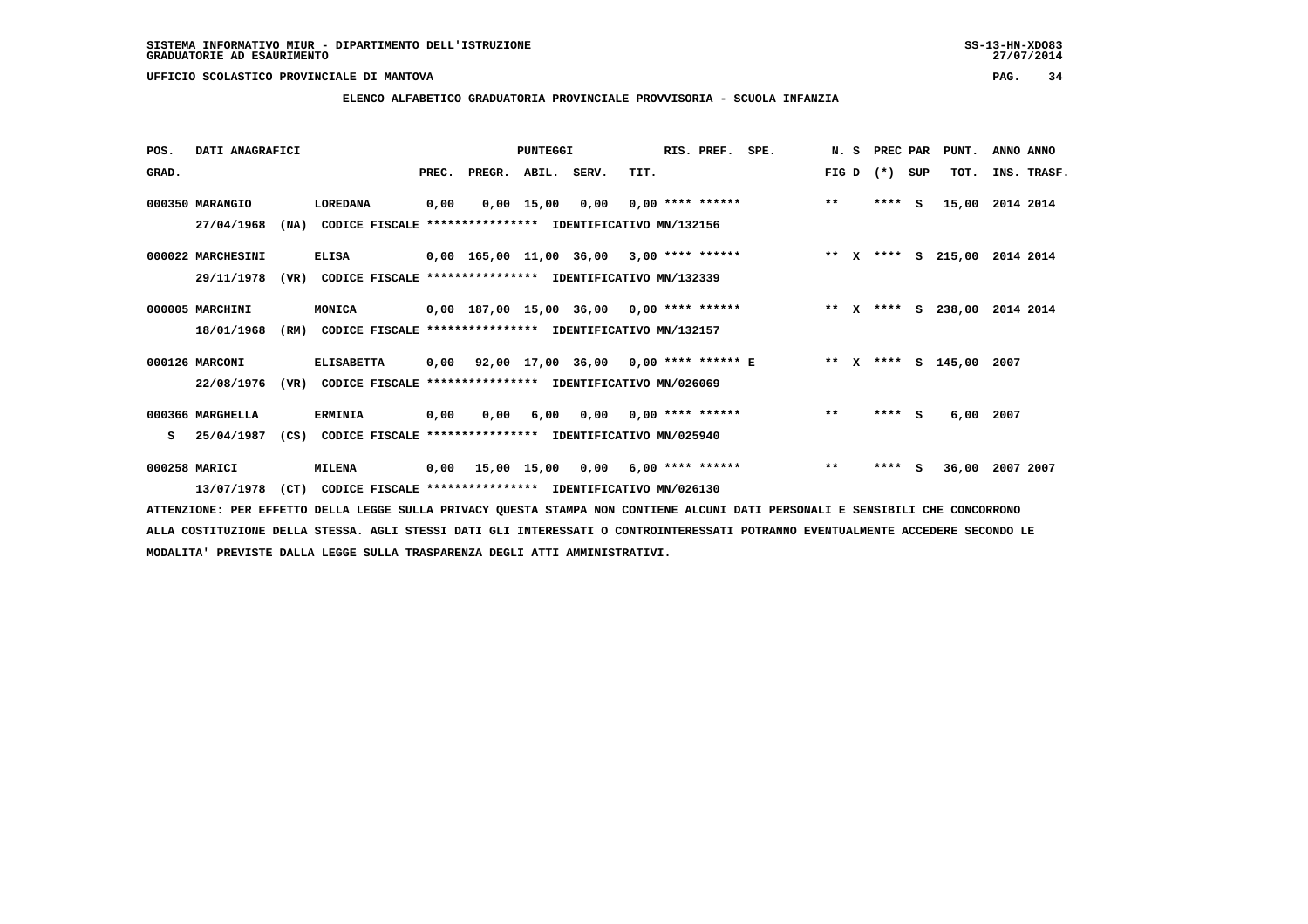# **ELENCO ALFABETICO GRADUATORIA PROVINCIALE PROVVISORIA - SCUOLA INFANZIA**

| POS.  | DATI ANAGRAFICI  |      |                                                          |       |                                            | <b>PUNTEGGI</b> |                                      |      | RIS. PREF.         | SPE. | N.S   |              | PREC PAR      |     | PUNT.       | ANNO ANNO |             |
|-------|------------------|------|----------------------------------------------------------|-------|--------------------------------------------|-----------------|--------------------------------------|------|--------------------|------|-------|--------------|---------------|-----|-------------|-----------|-------------|
| GRAD. |                  |      |                                                          | PREC. | PREGR.                                     | ABIL.           | SERV.                                | TIT. |                    |      | FIG D |              | $(*)$         | SUP | TOT.        |           | INS. TRASF. |
|       | 000325 MARTINEZ  |      | SALVATORE AGO                                            | 0.00  |                                            | 3,00 15,00      | 0,00                                 |      | $0.00$ **** ****** |      | $***$ |              | ****          |     | 18,00       | 2000      |             |
|       | 29/08/1961       | (TP) | CODICE FISCALE **************** IDENTIFICATIVO MN/020279 |       |                                            |                 |                                      |      |                    |      |       |              |               |     |             |           |             |
|       | 000273 MARTINI   |      | <b>GRAZIELLA</b>                                         |       | $0,00$ 17,00 13,00 0,00 0,00 **** ******   |                 |                                      |      |                    |      |       |              | ** $X$ **** S |     | 30,00       | 2000      |             |
|       | 24/08/1962       | (MN) | CODICE FISCALE **************** IDENTIFICATIVO MN/020084 |       |                                            |                 |                                      |      |                    |      |       |              |               |     |             |           |             |
|       | 000242 MARTINO   |      | <b>MARIA</b>                                             | 0,00  |                                            |                 | $24,00$ 16,00 0,00 13,00 **** ****** |      |                    |      | $***$ |              | $***$ S       |     | 53,00       | 2011 2011 |             |
|       | 10/06/1976       | (RC) | CODICE FISCALE **************** IDENTIFICATIVO MN/129846 |       |                                            |                 |                                      |      |                    |      |       |              |               |     |             |           |             |
|       | 000123 MARTIRE   |      | <b>ALESSIA</b>                                           |       | $0,00$ 114,00 17,00 16,00 0,00 **** ****** |                 |                                      |      |                    |      | $***$ |              | ****          |     | 147,00 2007 |           |             |
|       | 05/10/1973       | (CS) | CODICE FISCALE **************** IDENTIFICATIVO MN/026070 |       |                                            |                 |                                      |      |                    |      |       |              |               |     |             |           |             |
|       | 000068 MARTORANA |      | <b>DOROTEA</b>                                           |       | $0,00$ 119,00 16,00 36,00 0,00 **** ****** |                 |                                      |      |                    |      | $* *$ | $\mathbf{x}$ | ****          | S.  | 171,00      | 2004 2004 |             |
|       | 20/03/1958       | (AG) | CODICE FISCALE **************** IDENTIFICATIVO MN/024113 |       |                                            |                 |                                      |      |                    |      |       |              |               |     |             |           |             |
|       | 000317 MASSARI   |      | <b>GIUSEPPA</b>                                          | 0,00  |                                            |                 | $6,00$ 15,00 0,00 0,00 **** ******   |      |                    |      | $***$ |              | ****          |     | 21,00       | 2014 2014 |             |
|       | 02/05/1968       | (RG) | CODICE FISCALE **************** IDENTIFICATIVO MN/132161 |       |                                            |                 |                                      |      |                    |      |       |              |               |     |             |           |             |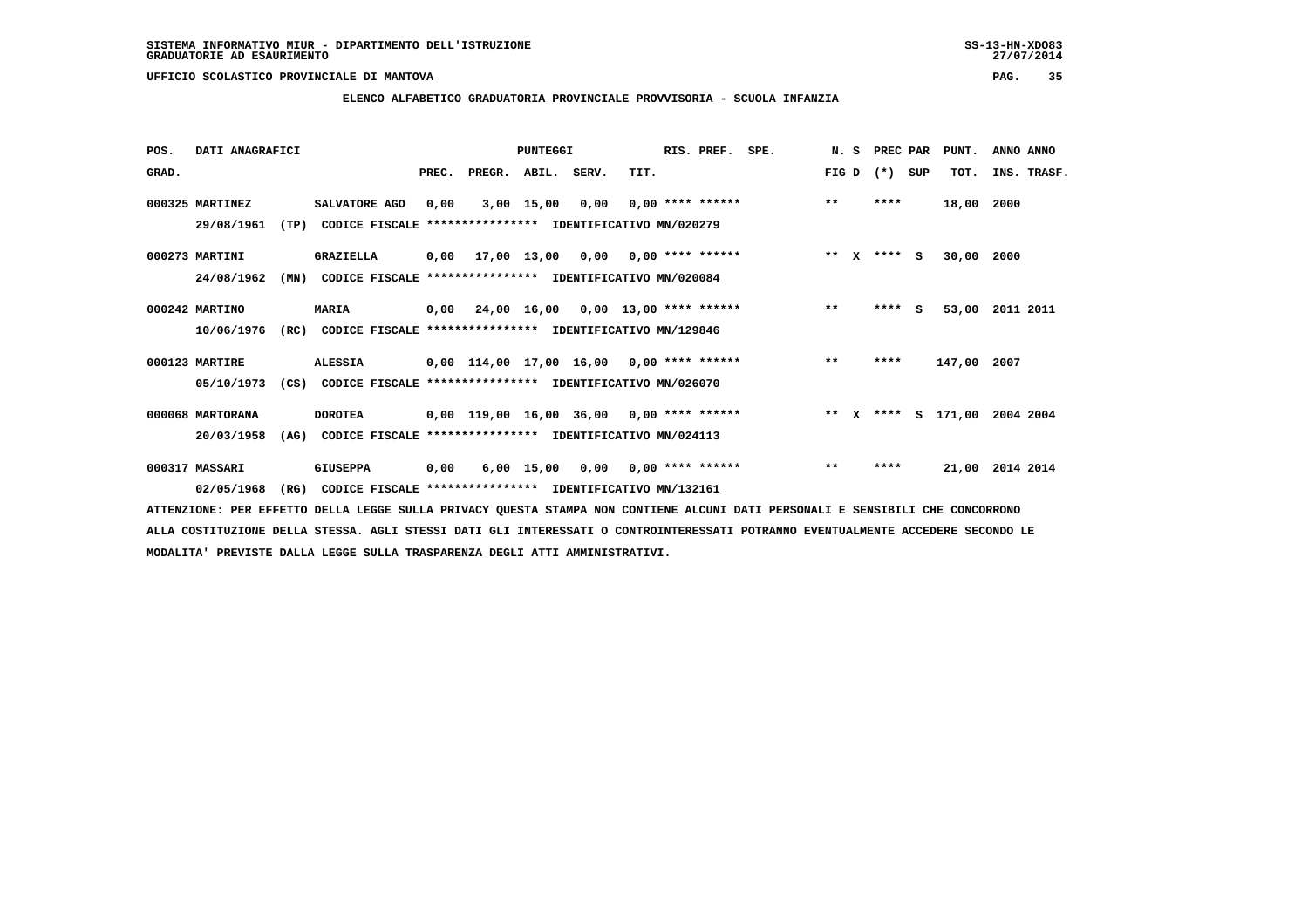# **ELENCO ALFABETICO GRADUATORIA PROVINCIALE PROVVISORIA - SCUOLA INFANZIA**

| POS.         | DATI ANAGRAFICI   |      |                                                               |       |        | PUNTEGGI    |                                           |      | RIS. PREF.         | SPE. | N.S    | PREC PAR      |          | PUNT.    | ANNO ANNO |             |
|--------------|-------------------|------|---------------------------------------------------------------|-------|--------|-------------|-------------------------------------------|------|--------------------|------|--------|---------------|----------|----------|-----------|-------------|
| GRAD.        |                   |      |                                                               | PREC. | PREGR. | ABIL. SERV. |                                           | TIT. |                    |      | FIG D  | $(*)$         | SUP      | TOT.     |           | INS. TRASF. |
|              | 000207 MASSIGNAN  |      | <b>ELENA</b>                                                  | 0,00  |        |             | 12,00 42,00 36,00                         |      | $3,00$ **** ****** |      | $***$  | ****          | <b>S</b> | 93,00    | 2009      |             |
|              | 11/08/1984        | (MN) | CODICE FISCALE **************** IDENTIFICATIVO MN/127520      |       |        |             |                                           |      |                    |      |        |               |          |          |           |             |
|              | 000143 MATARAZZO  |      | <b>FORTUNA</b>                                                |       |        |             | $0,00$ 84,00 15,00 36,00 0,00 **** ****** |      |                    |      | $***$  | ****          |          | S 135,00 | 2004 2004 |             |
|              | 06/10/1977        | (CE) | CODICE FISCALE **************** IDENTIFICATIVO MN/024114      |       |        |             |                                           |      |                    |      |        |               |          |          |           |             |
|              | 000205 MAUGERI    |      | LAURA                                                         | 0,00  |        |             | 38,00 17,00 36,00 6,00 **** ******        |      |                    |      | $***$  | ****          | <b>S</b> | 97,00    | 2014 2014 |             |
|              | 19/07/1974        |      | (CL) CODICE FISCALE **************** IDENTIFICATIVO MN/132162 |       |        |             |                                           |      |                    |      |        |               |          |          |           |             |
| 000369 MAZZA |                   |      | <b>FILOMENA</b>                                               | 0,00  | 0.00   | 6,00        | $0.00$ $0.00$ $***$ **** *****            |      |                    |      |        | ** $X$ **** S |          | 6,00     | 2011 2011 |             |
| s            | 20/10/1988        | (KR) | CODICE FISCALE **************** IDENTIFICATIVO MN/129849      |       |        |             |                                           |      |                    |      |        |               |          |          |           |             |
|              | 000003 MAZZASETTE |      | OLIMPIA                                                       |       |        |             | 0,00 186,00 12,00 36,00 7,00 **** ******  |      |                    |      | ** $X$ | $***$ S       |          | 241,00   | 2014 2014 |             |
|              | 04/07/1974        | (VR) | CODICE FISCALE **************** IDENTIFICATIVO MN/132163      |       |        |             |                                           |      |                    |      |        |               |          |          |           |             |
| 000296 MEGNA |                   |      | <b>ROBERTA</b>                                                | 0,00  |        |             | $6,00$ 15,00 0,00 3,00 **** ******        |      |                    |      | $***$  | ****          | s        | 24,00    | 2014 2014 |             |
|              | 10/07/1969        | (PA) | CODICE FISCALE **************** IDENTIFICATIVO MN/132164      |       |        |             |                                           |      |                    |      |        |               |          |          |           |             |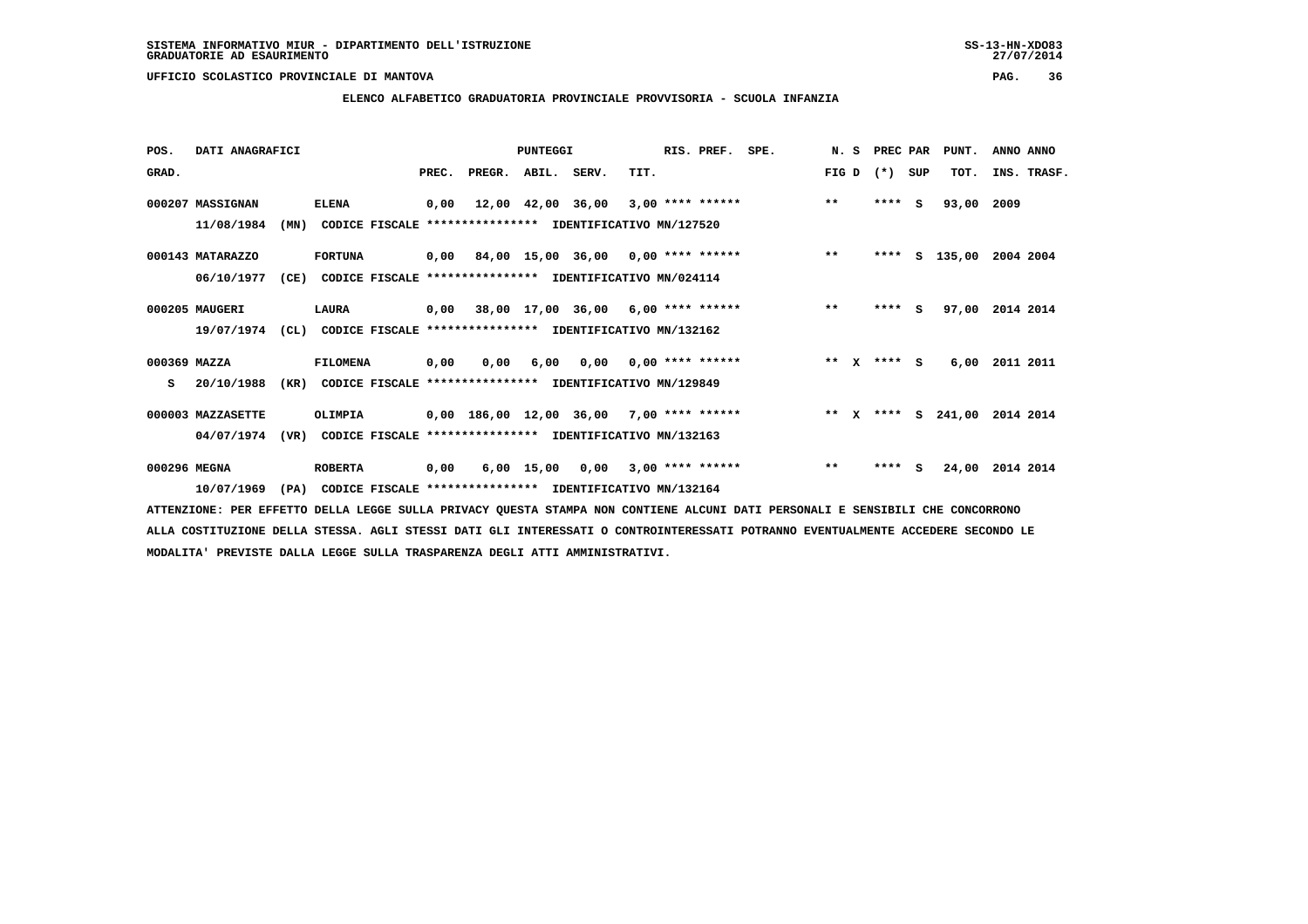#### **ELENCO ALFABETICO GRADUATORIA PROVINCIALE PROVVISORIA - SCUOLA INFANZIA**

| POS.         | DATI ANAGRAFICI  |      |                                                          |       |                    | PUNTEGGI |                                                  |      | RIS. PREF. | SPE.                                     | N.S   | PREC PAR |     | PUNT.    | ANNO ANNO   |
|--------------|------------------|------|----------------------------------------------------------|-------|--------------------|----------|--------------------------------------------------|------|------------|------------------------------------------|-------|----------|-----|----------|-------------|
| GRAD.        |                  |      |                                                          | PREC. | PREGR. ABIL. SERV. |          |                                                  | TIT. |            |                                          | FIG D | $(*)$    | SUP | TOT.     | INS. TRASF. |
| 000201 MELIS |                  |      | <b>SANDRA</b>                                            | 0,00  |                    |          | 53,00 14,00 32,00 0,00 **** ******               |      |            |                                          | $***$ | $***5$   |     | 99,00    | 2014 2014   |
|              | 26/11/1968       | (CA) | CODICE FISCALE **************** IDENTIFICATIVO MN/132340 |       |                    |          |                                                  |      |            |                                          |       |          |     |          |             |
|              | 000183 MELLUSO   |      | <b>TIZIANA</b>                                           |       |                    |          | $0,00$ $90,00$ $14,00$ $0,00$ $3,00$ **** ****** |      |            |                                          | $***$ | ****     |     | S 107,00 | 2011 2011   |
|              | 21/09/1962       | (RM) | CODICE FISCALE **************** IDENTIFICATIVO MN/129850 |       |                    |          |                                                  |      |            |                                          |       |          |     |          |             |
|              | 000054 MERLINI   |      | <b>MILENA</b>                                            |       |                    |          | 0,00 132,00 16,00 36,00 0,00 **** ******         |      |            |                                          | $***$ | ****     | s   | 184,00   | 2014 2014   |
|              | 05/04/1981       | (VR) | CODICE FISCALE **************** IDENTIFICATIVO MN/132165 |       |                    |          |                                                  |      |            |                                          |       |          |     |          |             |
|              | 000208 MILAZZO   |      | <b>MARIA CATENA</b>                                      |       |                    |          | $0,00$ 67,00 16,00 10,00 0,00 **** ******        |      |            |                                          | $***$ | $***$ S  |     | 93,00    | 2014 2014   |
|              | 13/10/1970       | (CT) | CODICE FISCALE **************** IDENTIFICATIVO MN/132166 |       |                    |          |                                                  |      |            |                                          |       |          |     |          |             |
|              | 000059 MISCHIERI |      | CHIARA                                                   |       |                    |          | 0,00 120,00 18,00 36,00 6,00 **** ******         |      |            |                                          | $***$ | ****     | s   | 180,00   | 2007        |
|              | 02/09/1977       | (MN) | CODICE FISCALE **************** IDENTIFICATIVO MN/026072 |       |                    |          |                                                  |      |            |                                          |       |          |     |          |             |
|              | 000108 MIZZONI   |      | FABRIZIA                                                 |       |                    |          |                                                  |      |            | 0,00 103,00 15,00 36,00 4,00 **** ****** | $***$ | ****     | s   | 158,00   | 2014 2014   |
|              | 12/06/1976       | (CE) | CODICE FISCALE **************** IDENTIFICATIVO MN/132167 |       |                    |          |                                                  |      |            |                                          |       |          |     |          |             |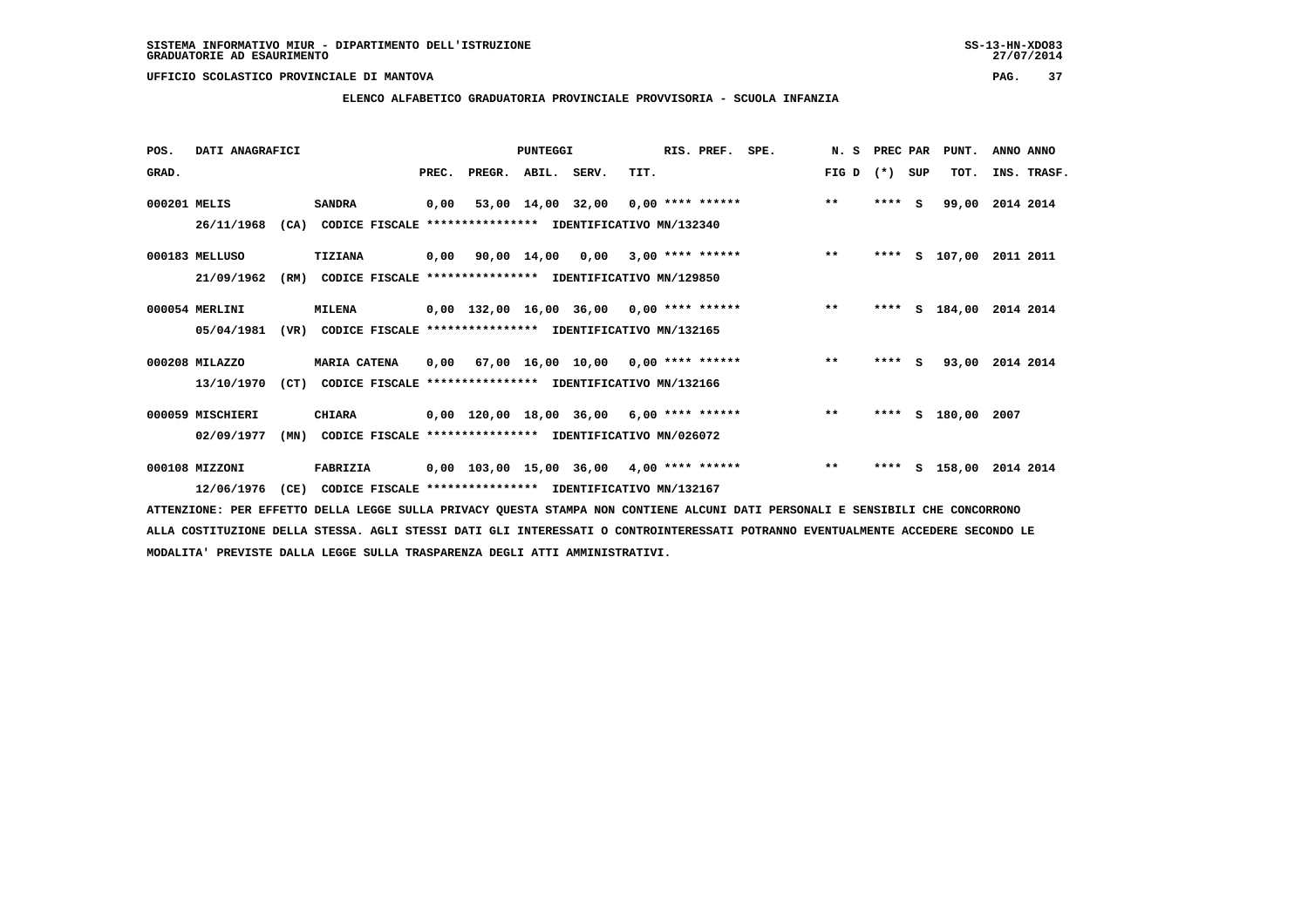| POS.  | DATI ANAGRAFICI   |      |                                                               |       |                                            | <b>PUNTEGGI</b> |      |      | RIS. PREF. SPE.    |                                            | N. S    | PREC PAR |     | PUNT.         | ANNO ANNO   |
|-------|-------------------|------|---------------------------------------------------------------|-------|--------------------------------------------|-----------------|------|------|--------------------|--------------------------------------------|---------|----------|-----|---------------|-------------|
| GRAD. |                   |      |                                                               | PREC. | PREGR. ABIL. SERV.                         |                 |      | TIT. |                    |                                            | FIG D   | $(* )$   | SUP | TOT.          | INS. TRASF. |
|       | 000266 MODICA     |      | MARIANGELA                                                    | 0,00  |                                            | 8,00 16,00      | 0,00 |      | $9,00$ **** ****** |                                            | $***$   | $***$ S  |     | 33,00         | 2014 2014   |
|       | 17/05/1971        | (TP) | CODICE FISCALE                                                |       | **************** IDENTIFICATIVO MN/132168  |                 |      |      |                    |                                            |         |          |     |               |             |
|       | 000100 MONTAGNOLI |      | <b>ERIKA</b>                                                  |       | 0,00 108,00 16,00 36,00 1,00 **** ******   |                 |      |      |                    |                                            | $***$   |          |     | **** S 161,00 | 2014 2014   |
|       | 06/07/1977        | (VR) | CODICE FISCALE **************** IDENTIFICATIVO MN/132341      |       |                                            |                 |      |      |                    |                                            |         |          |     |               |             |
|       | 000036 MONTOLLI   |      | <b>STEFANIA</b>                                               |       | 0,00 156,00 11,00 36,00 0,00 **** ******   |                 |      |      |                    |                                            | $***$ X |          |     | **** S 203,00 | 2014 2014   |
|       | 28/03/1969        |      | (VR) CODICE FISCALE **************** IDENTIFICATIVO MN/132170 |       |                                            |                 |      |      |                    |                                            |         |          |     |               |             |
|       | 000039 MONTRESOR  |      | <b>ERICA</b>                                                  |       | $0,00$ 152,00 12,00 30,00 3,00 **** ****** |                 |      |      |                    | ** x **** s 197,00 2014 2014               |         |          |     |               |             |
|       | 20/08/1978        | (VR) | CODICE FISCALE **************** IDENTIFICATIVO MN/132173      |       |                                            |                 |      |      |                    |                                            |         |          |     |               |             |
|       | 000081 MONTRESOR  |      | LAURA                                                         |       | 0,00 114,00 17,00 36,00 0,00 **** ******   |                 |      |      |                    |                                            | $**$    | ****     |     | S 167,00      | 2011 2011   |
|       | 22/10/1982        | (VR) | CODICE FISCALE **************** IDENTIFICATIVO MN/129570      |       |                                            |                 |      |      |                    |                                            |         |          |     |               |             |
|       | 000031 MORETTI    |      | LAURA                                                         |       |                                            |                 |      |      |                    | $0,00$ 155,00 12,00 36,00 3,00 **** ****** | $***$   | ****     |     | S 206,00      | 2014 2014   |
|       | 03/04/1975        | (BS) | CODICE FISCALE **************** IDENTIFICATIVO MN/132174      |       |                                            |                 |      |      |                    |                                            |         |          |     |               |             |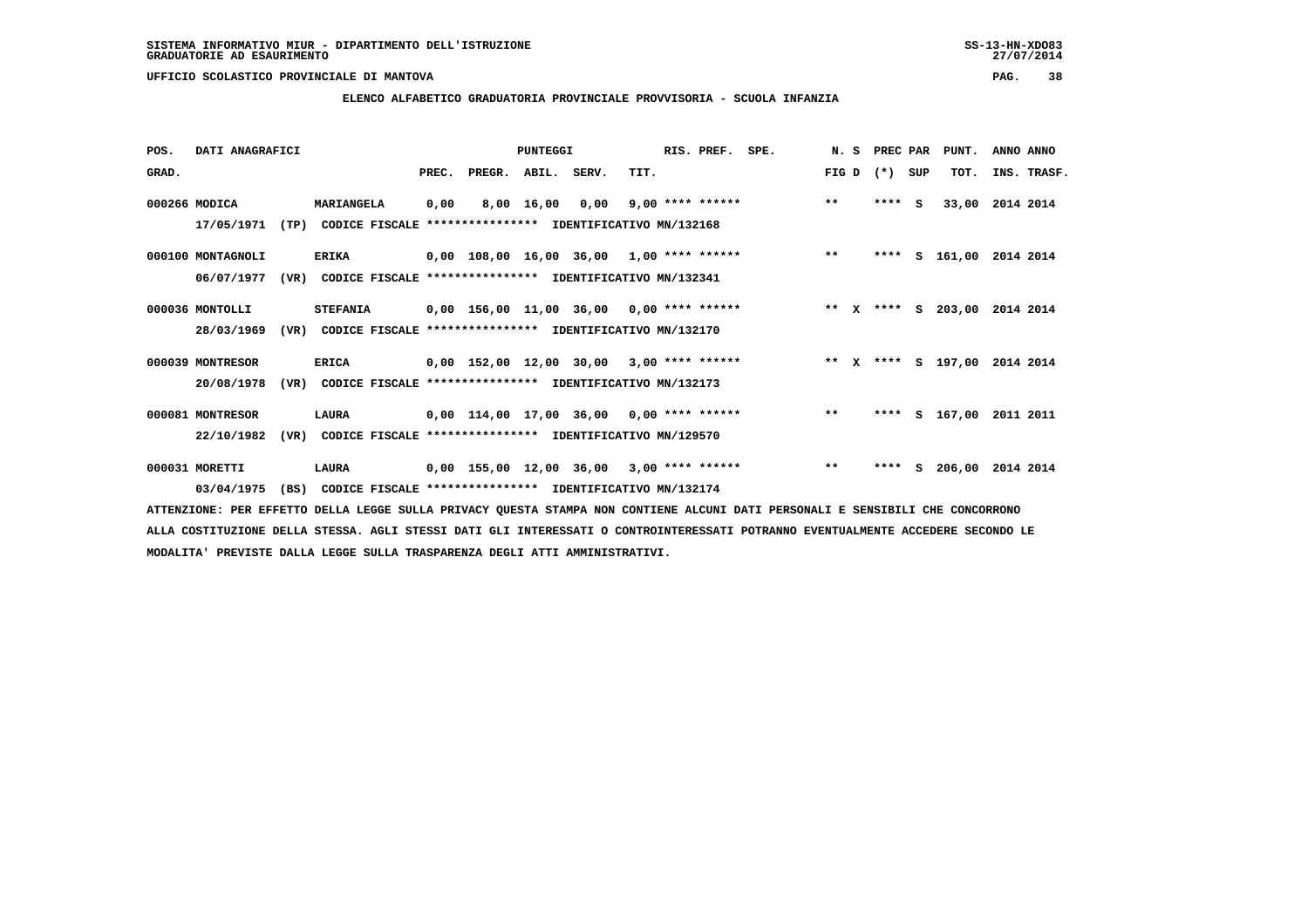$27/07/2014$ 

# **ELENCO ALFABETICO GRADUATORIA PROVINCIALE PROVVISORIA - SCUOLA INFANZIA**

| POS.  | DATI ANAGRAFICI   |      |                                                          |       |                                            | <b>PUNTEGGI</b> |                 |      | RIS. PREF.         | SPE. | N. S PREC PAR |         |     | PUNT.         | ANNO ANNO          |  |
|-------|-------------------|------|----------------------------------------------------------|-------|--------------------------------------------|-----------------|-----------------|------|--------------------|------|---------------|---------|-----|---------------|--------------------|--|
| GRAD. |                   |      |                                                          | PREC. | PREGR.                                     | ABIL.           | SERV.           | TIT. |                    |      | FIG D         | $(* )$  | SUP | TOT.          | INS. TRASF.        |  |
|       | 000292 MORREALE   |      | <b>MARIA GIOVANN</b>                                     | 0,00  |                                            | 10,00 15,00     | 0,00            |      | $0.00$ **** ****** |      | $***$         | $***$ S |     | 25,00         | 2014 2014          |  |
|       | 20/03/1975        | (EE) | CODICE FISCALE                                           |       | *************** IDENTIFICATIVO MN/132366   |                 |                 |      |                    |      |               |         |     |               |                    |  |
|       | 000307 MORTELLARO |      | <b>ANGELA</b>                                            | 0,00  |                                            |                 | 6,00 16,00 0,00 |      | $0.00$ **** ****** |      | $**$          | $***$ S |     | 22,00         | 2011 2011          |  |
|       | 20/03/1976        | (PA) | CODICE FISCALE **************** IDENTIFICATIVO MN/129852 |       |                                            |                 |                 |      |                    |      |               |         |     |               |                    |  |
|       | 000095 MOZZARELLI |      | ADRIANA                                                  |       | $0,00$ 108,00 17,00 36,00 0,00 **** ****** |                 |                 |      |                    |      | $***$         |         |     | **** S 161,00 | 2007               |  |
|       | 01/06/1982        | (MN) | CODICE FISCALE                                           |       | *************** IDENTIFICATIVO MN/026007   |                 |                 |      |                    |      |               |         |     |               |                    |  |
|       | 000288 MURATORE   |      | <b>GABRIELLA MAR</b>                                     |       | 0,00 12,00 13,00 0,00                      |                 |                 |      | $0.00$ **** ****** |      | $\star\star$  | $***$ S |     | 25,00 2002    |                    |  |
|       | 30/03/1959        | (AG) | CODICE FISCALE **************** IDENTIFICATIVO MN/022695 |       |                                            |                 |                 |      |                    |      |               |         |     |               |                    |  |
|       | 000304 MUSARRA    |      | <b>ALESSANDRA</b>                                        | 0,00  |                                            | 3,00 13,00      | 0,00            |      | $6,00$ **** ****** |      | $* *$         | $***$ S |     | 22,00         | 2005 2005          |  |
|       | 22/10/1979        | (CT) | CODICE FISCALE                                           |       | **************** IDENTIFICATIVO MN/025071  |                 |                 |      |                    |      |               |         |     |               |                    |  |
|       | 000087 NARCISO    |      | <b>ELISABETTA</b>                                        |       | 0,00 109,00 16,00 36,00                    |                 |                 |      | $3,00$ **** ****** |      | $***$         | ****    |     |               | S 164,00 2014 2014 |  |
|       | 16/10/1977        | (MI) | CODICE FISCALE                                           |       | **************** IDENTIFICATIVO MN/132179  |                 |                 |      |                    |      |               |         |     |               |                    |  |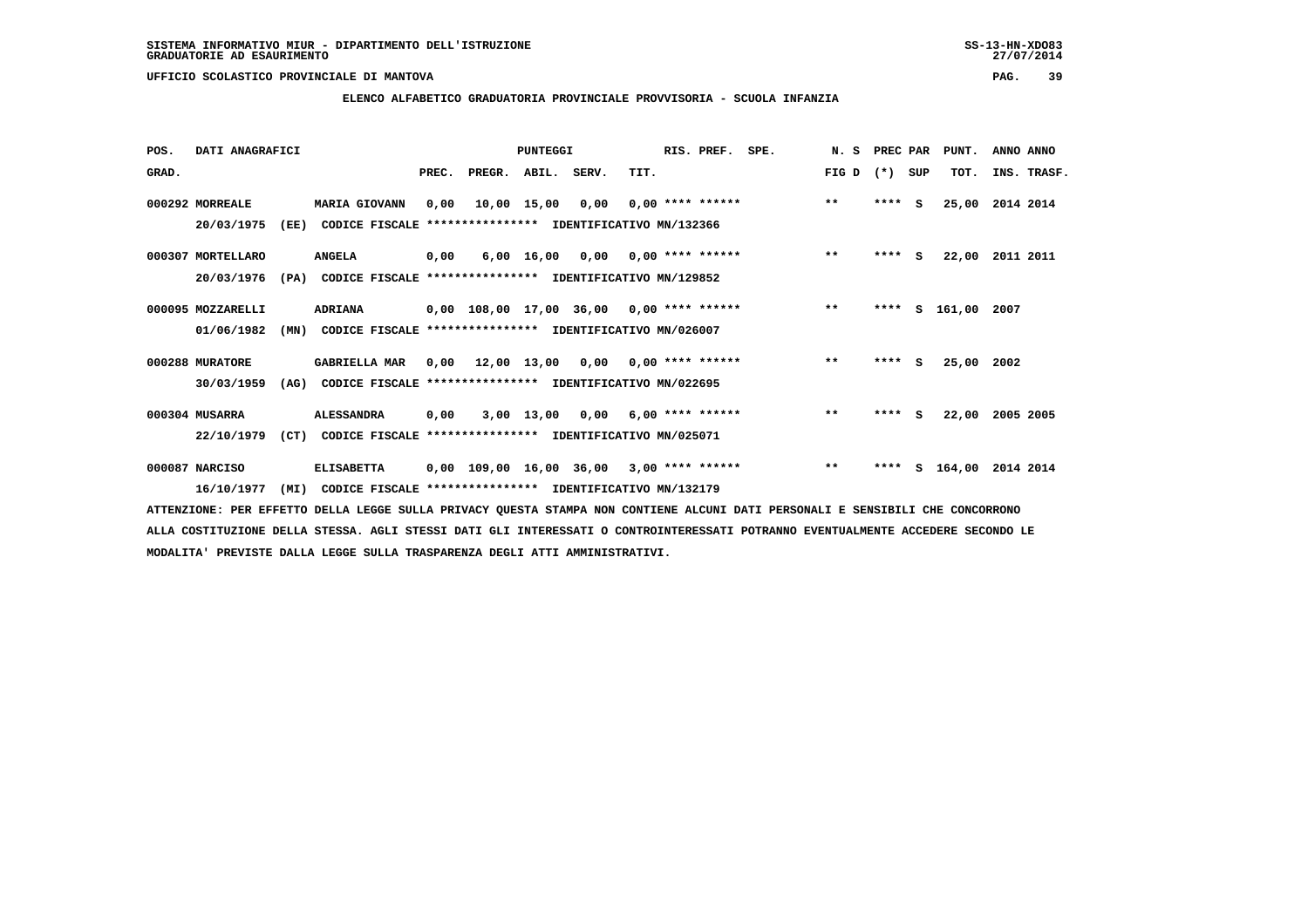# **ELENCO ALFABETICO GRADUATORIA PROVINCIALE PROVVISORIA - SCUOLA INFANZIA**

| POS.         | DATI ANAGRAFICI |      |                                                               |       |                                           | <b>PUNTEGGI</b> |                                    |      | RIS. PREF. | SPE.                                        | N.S    | PREC PAR |     | PUNT.    | ANNO ANNO       |  |
|--------------|-----------------|------|---------------------------------------------------------------|-------|-------------------------------------------|-----------------|------------------------------------|------|------------|---------------------------------------------|--------|----------|-----|----------|-----------------|--|
| GRAD.        |                 |      |                                                               | PREC. | PREGR. ABIL. SERV.                        |                 |                                    | TIT. |            |                                             | FIG D  | $(*)$    | SUP | TOT.     | INS. TRASF.     |  |
|              | 000181 NARDELLI |      | PIA                                                           | 0,00  |                                           |                 |                                    |      |            | 46,00 15,00 36,00 12,00 **** ****** *** *** |        | ****     | s   | 109,00   | 2011 2011       |  |
|              | 11/02/1968      | (EE) | CODICE FISCALE **************** IDENTIFICATIVO MN/129574      |       |                                           |                 |                                    |      |            |                                             |        |          |     |          |                 |  |
| 000235 NARDI |                 |      | CECILIA                                                       | 0,00  |                                           |                 |                                    |      |            | $0,00$ 42,00 24,00 0,00 **** ****** D **    |        | $***$ S  |     | 66,00    | 2009            |  |
|              | 11/06/1988      | (MN) | CODICE FISCALE **************** IDENTIFICATIVO MN/127522      |       |                                           |                 |                                    |      |            |                                             |        |          |     |          |                 |  |
|              | 000175 NASTASI  |      | <b>FRANCESCA</b>                                              |       | $0,00$ 51,00 15,00 36,00 9,00 **** ****** |                 |                                    |      |            |                                             | $***$  | ****     | s   | 111,00   | 2007 2007       |  |
|              | 08/06/1980      | (ME) | CODICE FISCALE **************** IDENTIFICATIVO MN/026170      |       |                                           |                 |                                    |      |            |                                             |        |          |     |          |                 |  |
|              | 000209 NEBULONI |      | MONICA                                                        |       | $0,00$ 14,00 42,00 36,00 0,00 **** ****** |                 |                                    |      |            |                                             | ** $X$ | **** S   |     | 92,00    | 2011 2011       |  |
|              | 04/06/1986      | (MI) | CODICE FISCALE **************** IDENTIFICATIVO MN/129779      |       |                                           |                 |                                    |      |            |                                             |        |          |     |          |                 |  |
| 000244 NIGRO |                 |      | <b>SILVIA</b>                                                 |       | $0,00$ 34,00 16,00 0,00 3,00 **** ******  |                 |                                    |      |            |                                             | $* *$  | $***$ S  |     |          | 53,00 2014 2014 |  |
|              | 09/12/1973      | (CT) | CODICE FISCALE **************** IDENTIFICATIVO MN/132342      |       |                                           |                 |                                    |      |            |                                             |        |          |     |          |                 |  |
|              | 000115 NOCERA   |      | <b>ILENIA</b>                                                 | 0,00  |                                           |                 | 98,00 18,00 36,00 0,00 **** ****** |      |            |                                             | $***$  | ****     |     | s 152,00 | 2007            |  |
|              | 13/09/1977      |      | (TA) CODICE FISCALE **************** IDENTIFICATIVO MN/026077 |       |                                           |                 |                                    |      |            |                                             |        |          |     |          |                 |  |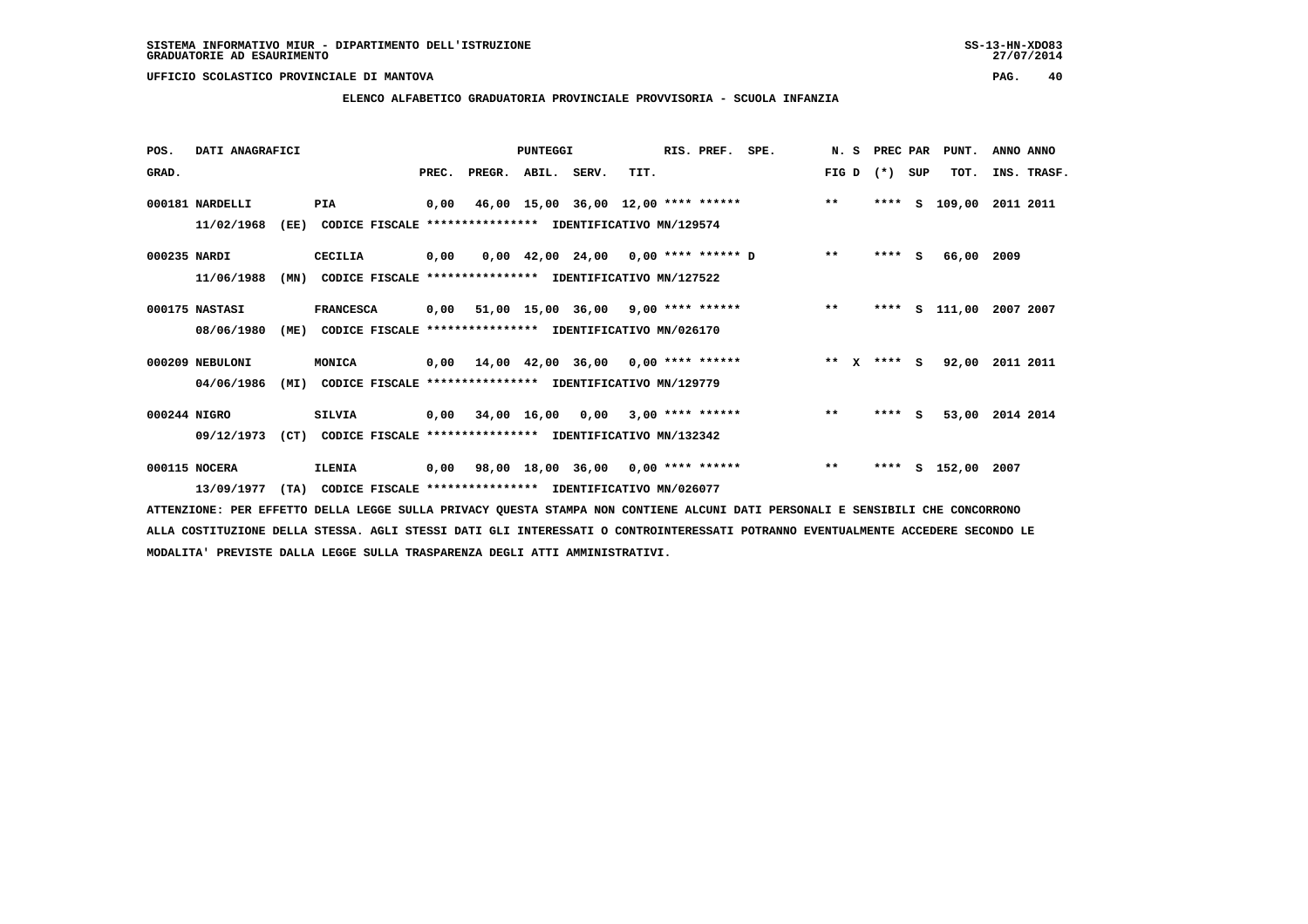| POS.         | DATI ANAGRAFICI  |      |                                                               |       |                                            | PUNTEGGI |                                      |      | RIS. PREF. | SPE. |              | N. S PREC PAR |           | PUNT.              | <b>ANNO ANNO</b> |  |
|--------------|------------------|------|---------------------------------------------------------------|-------|--------------------------------------------|----------|--------------------------------------|------|------------|------|--------------|---------------|-----------|--------------------|------------------|--|
| GRAD.        |                  |      |                                                               | PREC. | PREGR. ABIL. SERV.                         |          |                                      | TIT. |            |      | FIG D        | $(* )$        | SUP       | TOT.               | INS. TRASF.      |  |
| 000125 NOTO  |                  |      | <b>ROSA</b>                                                   | 0,00  |                                            |          | $94,00$ 16,00 36,00 0,00 **** ****** |      |            |      | $***$        | ****          |           | S 146,00           | 2011 2011        |  |
|              | 06/10/1979       | (PA) | CODICE FISCALE **************** IDENTIFICATIVO MN/129780      |       |                                            |          |                                      |      |            |      |              |               |           |                    |                  |  |
|              | 000040 NOVARINI  |      | CINZIA                                                        |       | $0,00$ 150,00 12,00 34,00 0,00 **** ****** |          |                                      |      |            |      | $***$        | ****          |           | S 196,00 2014 2014 |                  |  |
|              | 13/06/1973       | (VR) | CODICE FISCALE **************** IDENTIFICATIVO MN/132180      |       |                                            |          |                                      |      |            |      |              |               |           |                    |                  |  |
|              | 000202 NUCIFORA  |      | LUCIA                                                         | 0,00  |                                            |          | 35,00 15,00 40,00 9,00 **** ******   |      |            |      | $***$        |               | $***$ S   | 99,00              | 2014 2014        |  |
|              | 31/03/1974       |      | (SR) CODICE FISCALE **************** IDENTIFICATIVO MN/132343 |       |                                            |          |                                      |      |            |      |              |               |           |                    |                  |  |
| 000182 NUZZO |                  |      | <b>MARINA</b>                                                 |       | $0,00$ 48,00 15,00 36,00 9,00 **** ******  |          |                                      |      |            |      | $***$ X      |               |           | **** S 108,00      | 2011 2011        |  |
|              | 07/07/1965       | (LE) | CODICE FISCALE **************** IDENTIFICATIVO MN/129578      |       |                                            |          |                                      |      |            |      |              |               |           |                    |                  |  |
|              | 000329 OCCHICONE |      | <b>LORENZO</b>                                                | 0,00  |                                            |          | $0,00$ 15,00 0,00 3,00 **** ******   |      |            |      | $\star\star$ |               | **** S    | 18,00              | 2011 2011        |  |
|              | 01/03/1968       | (AV) | CODICE FISCALE **************** IDENTIFICATIVO MN/129579      |       |                                            |          |                                      |      |            |      |              |               |           |                    |                  |  |
|              | 000146 OLIVIERI  |      | <b>MARTINA</b>                                                | 0,00  |                                            |          | 84,00 15,00 36,00 0,00 **** ******   |      |            |      | $***$        |               | ****<br>s | 135,00             | 2011 2011        |  |
|              | 26/01/1980       |      | (VR) CODICE FISCALE **************** IDENTIFICATIVO MN/129580 |       |                                            |          |                                      |      |            |      |              |               |           |                    |                  |  |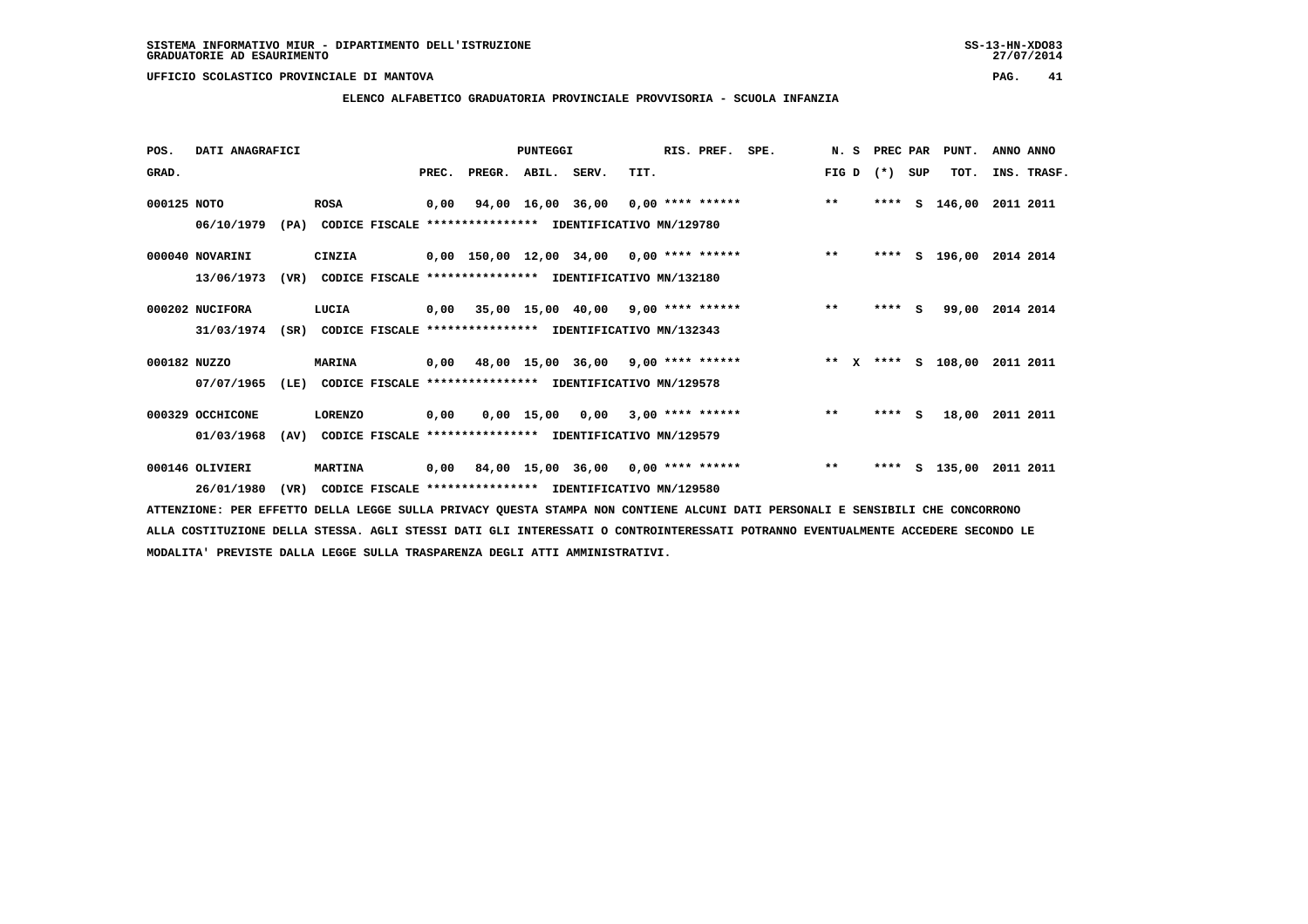### **ELENCO ALFABETICO GRADUATORIA PROVINCIALE PROVVISORIA - SCUOLA INFANZIA**

| POS.         | DATI ANAGRAFICI   |                                                                  |       |                    | PUNTEGGI |                                                  |      | RIS. PREF. | SPE.                                                              | N.S   | PREC PAR |     | PUNT.         | ANNO ANNO          |
|--------------|-------------------|------------------------------------------------------------------|-------|--------------------|----------|--------------------------------------------------|------|------------|-------------------------------------------------------------------|-------|----------|-----|---------------|--------------------|
| GRAD.        |                   |                                                                  | PREC. | PREGR. ABIL. SERV. |          |                                                  | TIT. |            |                                                                   | FIG D | $(* )$   | SUP | тот.          | INS. TRASF.        |
|              | 000160 ORLANDI    | <b>ILARIA</b>                                                    | 0,00  |                    |          |                                                  |      |            | 44,00 42,00 36,00 0,00 **** ****** **** *** ** **** S 122,00 2007 |       |          |     |               |                    |
|              | 06/09/1984        | (MN)<br>CODICE FISCALE **************** IDENTIFICATIVO MN/026010 |       |                    |          |                                                  |      |            |                                                                   |       |          |     |               |                    |
|              | 000136 PALAMARA   | <b>ANNUNZIATA</b>                                                |       |                    |          | $0,00$ 123,00 16,00 0,00 0,00 **** ******        |      |            |                                                                   | $***$ | ****     |     |               | 139,00 2014 2014   |
|              | 01/04/1968        | (RC)<br>CODICE FISCALE **************** IDENTIFICATIVO MN/132182 |       |                    |          |                                                  |      |            |                                                                   |       |          |     |               |                    |
| 000156 PALMA |                   | <b>FRANCESCA</b>                                                 | 0.00  |                    |          | $71,00$ $14,00$ $36,00$ $3,00$ $***$ **** ****** |      |            | ** X **** S 124,00                                                |       |          |     |               | 2011 2011          |
|              | 12/10/1978        | (BR)<br>CODICE FISCALE **************** IDENTIFICATIVO MN/129582 |       |                    |          |                                                  |      |            |                                                                   |       |          |     |               |                    |
|              | 000089 PALMISANO  | PALMA ROSA                                                       |       |                    |          | $0,00$ 112,00 15,00 36,00 0,00 **** ******       |      |            |                                                                   | $* *$ | ****     |     | S 163,00 2002 |                    |
|              | 27/01/1972        | (BA)<br>CODICE FISCALE **************** IDENTIFICATIVO MN/022316 |       |                    |          |                                                  |      |            |                                                                   |       |          |     |               |                    |
|              | 000049 PALUMBO    | CARMELA                                                          |       |                    |          | $0,00$ 135,00 15,00 36,00 1,00 **** ******       |      |            |                                                                   | $***$ | ****     |     |               | S 187,00 2014 2014 |
|              | 02/05/1962        | (SA) CODICE FISCALE **************** IDENTIFICATIVO MN/132185    |       |                    |          |                                                  |      |            |                                                                   |       |          |     |               |                    |
|              | 000217 PANARIELLO | <b>MARIA</b>                                                     |       |                    |          |                                                  |      |            | 0,00 64,00 14,00 0,00 6,00 **** ****** F                          | $***$ | $***$ S  |     | 84,00         | 2014 2014          |
|              | 09/05/1971        | (NA)<br>CODICE FISCALE **************** IDENTIFICATIVO MN/132188 |       |                    |          |                                                  |      |            |                                                                   |       |          |     |               |                    |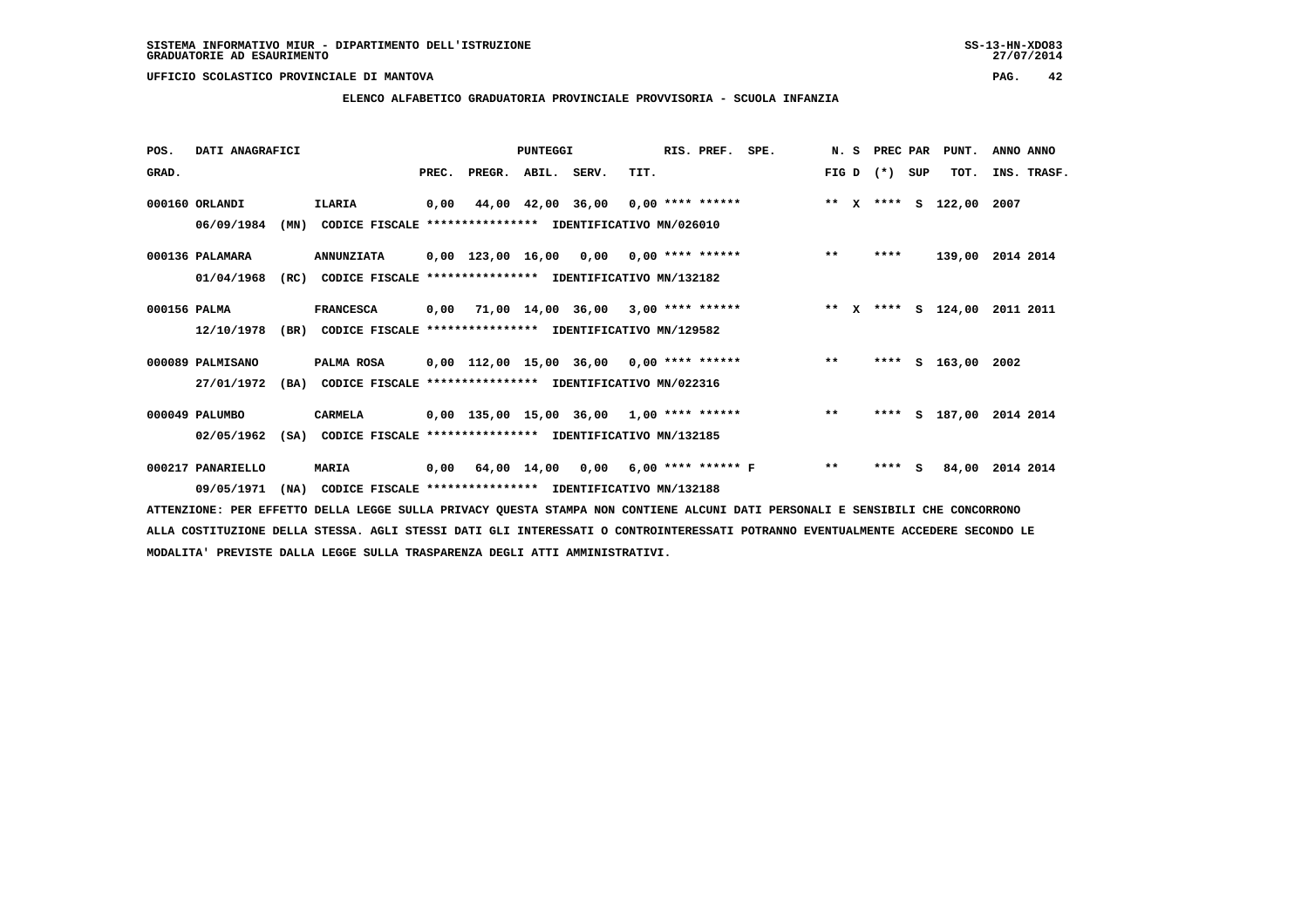### **ELENCO ALFABETICO GRADUATORIA PROVINCIALE PROVVISORIA - SCUOLA INFANZIA**

| POS.  | DATI ANAGRAFICI |      |                                                          |       |                         | PUNTEGGI     |                                            |      | RIS. PREF.         | SPE. | N.S   | PREC PAR |     | PUNT.              | ANNO ANNO |             |
|-------|-----------------|------|----------------------------------------------------------|-------|-------------------------|--------------|--------------------------------------------|------|--------------------|------|-------|----------|-----|--------------------|-----------|-------------|
| GRAD. |                 |      |                                                          | PREC. | PREGR.                  | ABIL. SERV.  |                                            | TIT. |                    |      | FIG D | $(*)$    | SUP | TOT.               |           | INS. TRASF. |
|       | 000092 PANDOLFO |      | <b>MIRIAM</b>                                            |       | 0,00 105,00 18,00 36,00 |              |                                            |      | $3,00$ **** ****** |      | $***$ | ****     | s   | 162,00             | 2007      |             |
|       | 19/08/1981      | (CZ) | CODICE FISCALE **************** IDENTIFICATIVO MN/026078 |       |                         |              |                                            |      |                    |      |       |          |     |                    |           |             |
|       | 000113 PANIZZA  |      | <b>SANDRA</b>                                            |       |                         |              | $0,00$ 76,00 41,00 36,00 0,00 **** ******  |      |                    |      |       |          |     | ** X **** S 153,00 | 2011 2011 |             |
|       | 19/06/1980      | (MN) | CODICE FISCALE **************** IDENTIFICATIVO MN/129583 |       |                         |              |                                            |      |                    |      |       |          |     |                    |           |             |
|       | 000345 PAOLILLO |      | ANNAMARIA                                                | 0,00  |                         | $0,00$ 15,00 | 0,00                                       |      | $0.00$ **** ****** |      | $***$ | $***$ S  |     | 15,00              | 2011 2011 |             |
|       | 11/06/1973      | (SA) | CODICE FISCALE **************** IDENTIFICATIVO MN/129833 |       |                         |              |                                            |      |                    |      |       |          |     |                    |           |             |
|       | 000188 PAROLINO |      | <b>GIOVANNA</b>                                          |       |                         |              | $0,00$ 47,00 14,00 36,00 7,00 **** ******  |      |                    |      | $***$ | ****     |     | $S$ 104,00         | 2007 2007 |             |
|       | 30/09/1977      | (LT) | CODICE FISCALE **************** IDENTIFICATIVO MN/026263 |       |                         |              |                                            |      |                    |      |       |          |     |                    |           |             |
|       | 000004 PASQUESI |      | MONICA                                                   |       |                         |              | $0,00$ 192,00 11,00 36,00 0,00 **** ****** |      |                    |      | $* *$ | ****     | s   | 239,00             | 2014 2014 |             |
|       | 25/10/1967      | (VR) | CODICE FISCALE **************** IDENTIFICATIVO MN/132220 |       |                         |              |                                            |      |                    |      |       |          |     |                    |           |             |
|       | 000220 PAVIANI  |      | <b>ELENA</b>                                             | 0,00  |                         |              | $3,00$ 41,00 36,00 0,00 **** ****** D      |      |                    |      | $**$  | ****     | s   | 80,00              | 2007      |             |
|       | 18/06/1980      | (MO) | CODICE FISCALE **************** IDENTIFICATIVO MN/026019 |       |                         |              |                                            |      |                    |      |       |          |     |                    |           |             |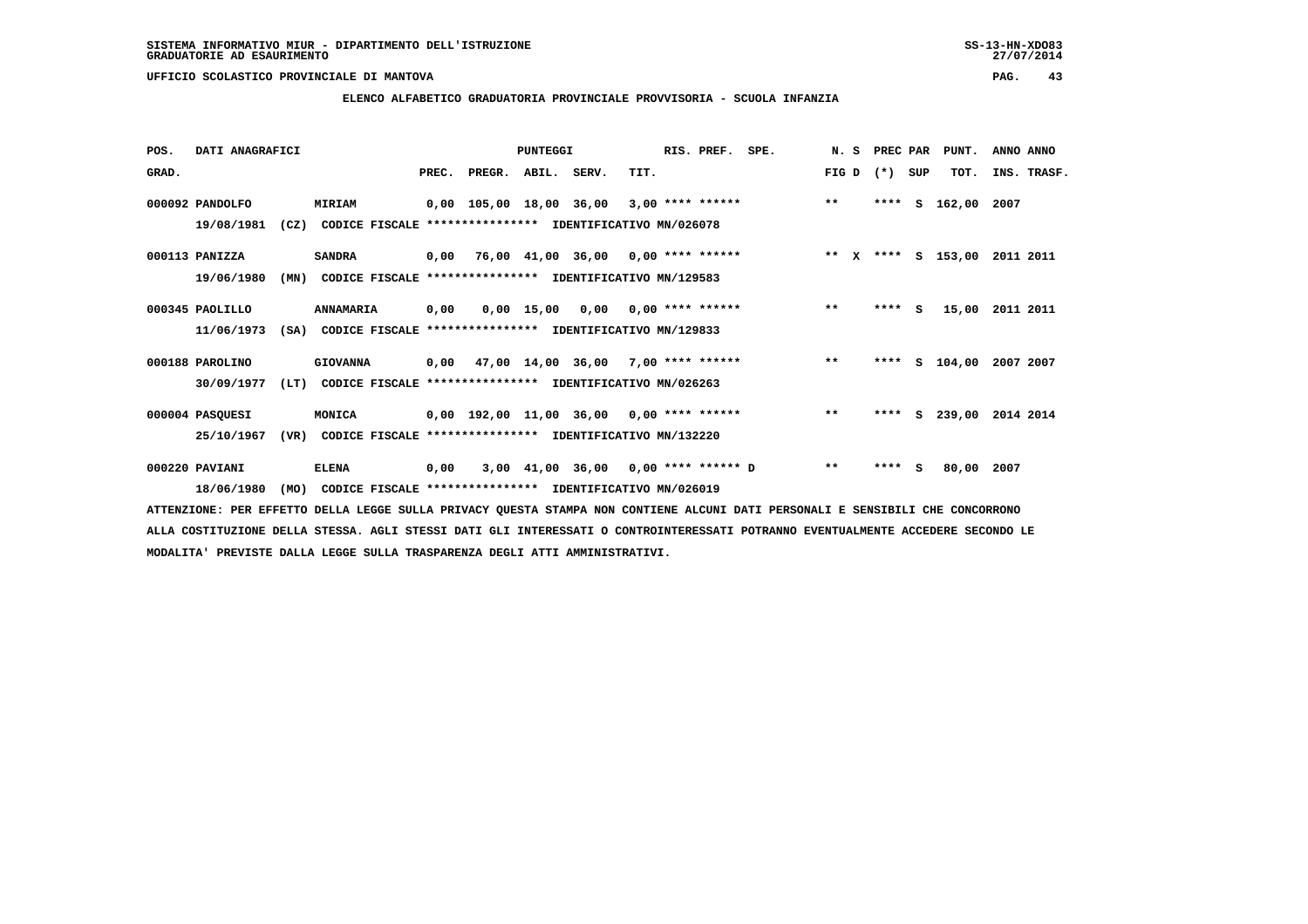| POS.  | DATI ANAGRAFICI   |      |                                                               |       |                                                          | PUNTEGGI |                                    |      | RIS. PREF. | SPE. |         |                 | N. S PREC PAR PUNT.     | ANNO ANNO |             |
|-------|-------------------|------|---------------------------------------------------------------|-------|----------------------------------------------------------|----------|------------------------------------|------|------------|------|---------|-----------------|-------------------------|-----------|-------------|
| GRAD. |                   |      |                                                               | PREC. | PREGR. ABIL. SERV.                                       |          |                                    | TIT. |            |      |         | FIG D $(*)$ SUP | TOT.                    |           | INS. TRASF. |
|       | 000090 PELIZZONI  |      | MARCELLA                                                      |       | $0,00$ 103,00 17,00 36,00 7,00 **** ******               |          |                                    |      |            |      |         |                 | ** X **** S 163,00 2007 |           |             |
|       | 17/06/1978        | (MN) | CODICE FISCALE                                                |       | *************** IDENTIFICATIVO MN/025806                 |          |                                    |      |            |      |         |                 |                         |           |             |
|       | 000199 PERICOLO   |      | <b>CARMEN ANTONI</b>                                          |       | $0,00$ 48,00 15,00 36,00 0,00 **** ******                |          |                                    |      |            |      | $***$ X | $***$ S         | 99,00                   | 2011 2011 |             |
|       | 27/02/1968        | (EE) | CODICE FISCALE **************** IDENTIFICATIVO MN/129585      |       |                                                          |          |                                    |      |            |      |         |                 |                         |           |             |
|       | 000348 PERRUCCI   |      | MARIA LEDA                                                    | 0,00  |                                                          |          | $0.00$ 15.00 0.00 0.00 **** ****** |      |            |      | $**$    | **** S          | 15,00                   | 2014 2014 |             |
|       | 25/09/1969        |      | (TA) CODICE FISCALE **************** IDENTIFICATIVO MN/132221 |       |                                                          |          |                                    |      |            |      |         |                 |                         |           |             |
|       | 000270 PERSPICACE |      | <b>FLORA</b>                                                  |       | $0,00$ 16,00 15,00 0,00 0,00 **** ******                 |          |                                    |      |            |      | $***$   | $***$ S         | 31,00                   | 2014 2014 |             |
|       | 19/08/1976        | (CT) | CODICE FISCALE **************** IDENTIFICATIVO MN/132222      |       |                                                          |          |                                    |      |            |      |         |                 |                         |           |             |
|       | 000103 PERTICARA  |      | ALESSANDRA                                                    |       | $0,00$ $104,00$ $17,00$ $36,00$ $3,00$ $***$ **** ****** |          |                                    |      |            |      | $***$ X |                 | **** S 160,00 2014 2014 |           |             |
|       | 08/12/1973        | (VI) | CODICE FISCALE **************** IDENTIFICATIVO MN/132224      |       |                                                          |          |                                    |      |            |      |         |                 |                         |           |             |
|       | 000015 PETRIN     |      | SUSANNA                                                       |       | $0,00$ 174,00 13,00 36,00 0,00 **** ******               |          |                                    |      |            |      | $***$   | ****            | S 223,00                | 2014 2014 |             |
|       | 05/12/1973        |      | (VR) CODICE FISCALE **************** IDENTIFICATIVO MN/132225 |       |                                                          |          |                                    |      |            |      |         |                 |                         |           |             |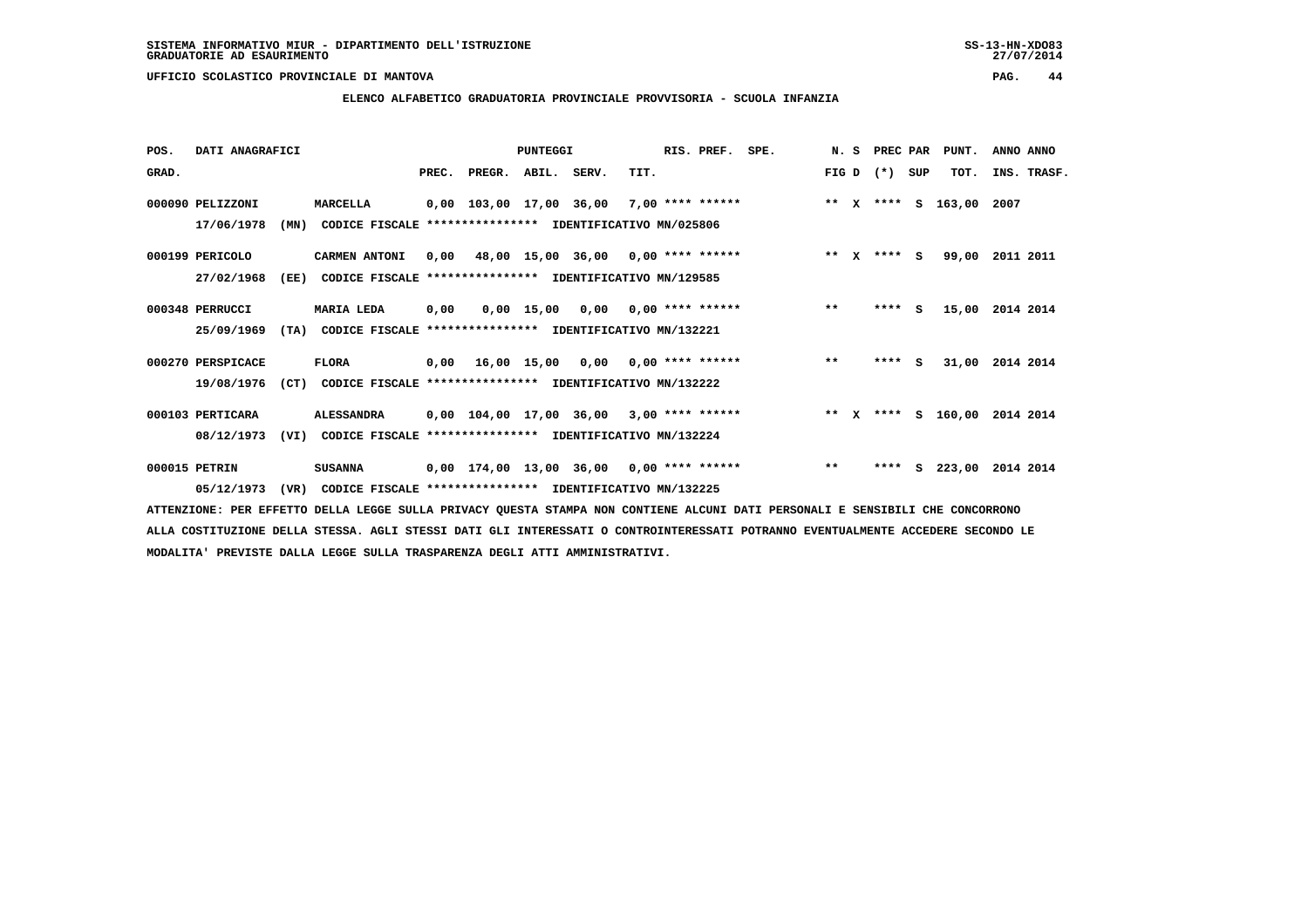### **ELENCO ALFABETICO GRADUATORIA PROVINCIALE PROVVISORIA - SCUOLA INFANZIA**

| POS.         | DATI ANAGRAFICI   |      |                                                          |       |        | PUNTEGGI    |                                            |      | RIS. PREF. | SPE. | N.S   | PREC PAR |     | PUNT.  | ANNO ANNO   |
|--------------|-------------------|------|----------------------------------------------------------|-------|--------|-------------|--------------------------------------------|------|------------|------|-------|----------|-----|--------|-------------|
| GRAD.        |                   |      |                                                          | PREC. | PREGR. | ABIL. SERV. |                                            | TIT. |            |      | FIG D | $(*)$    | SUP | TOT.   | INS. TRASF. |
|              | 000128 PEZZINI    |      | <b>SAVINA</b>                                            | 0,00  |        |             | 84,00 17,00 36,00 6,00 **** ******         |      |            |      | $***$ | ****     | s   | 143,00 | 2007        |
|              | 17/10/1980        | (MN) | CODICE FISCALE **************** IDENTIFICATIVO MN/025985 |       |        |             |                                            |      |            |      |       |          |     |        |             |
| 000127 PEZZO |                   |      | <b>MANUELA</b>                                           |       |        |             | $0,00$ 130,00 14,00 0,00 0,00 **** ******  |      |            |      | $***$ | ****     | s   | 144,00 | 2014 2014   |
|              | 09/04/1971        | (VR) | CODICE FISCALE **************** IDENTIFICATIVO MN/132344 |       |        |             |                                            |      |            |      |       |          |     |        |             |
|              | 000212 PIGNAGNOLI |      | <b>SARA</b>                                              | 0,00  |        |             | $12,00$ $42,00$ $36,00$ $0,00$ **** ****** |      |            |      | $***$ | ****     | - S | 90,00  | 2007        |
|              | 11/05/1986        | (MN) | CODICE FISCALE **************** IDENTIFICATIVO MN/026021 |       |        |             |                                            |      |            |      |       |          |     |        |             |
|              | 000341 PIROCCHI   |      | <b>FRANCESCA</b>                                         | 0,00  |        |             | $3,00$ 13,00 0,00 0,00 **** ******         |      |            |      | $**$  | $***$ S  |     | 16,00  | 2011 2011   |
|              | 04/06/1973        | (TE) | CODICE FISCALE **************** IDENTIFICATIVO MN/129586 |       |        |             |                                            |      |            |      |       |          |     |        |             |
|              | 000011 PIROZZI    |      | CAMILLA                                                  |       |        |             | $0,00$ 174,00 11,00 36,00 4,00 **** ****** |      |            |      | $***$ | ****     | s   | 225,00 | 2014 2014   |
|              | 26/03/1972        | (NA) | CODICE FISCALE **************** IDENTIFICATIVO MN/132345 |       |        |             |                                            |      |            |      |       |          |     |        |             |
|              | 000228 PISANELLO  |      | <b>DORA REGINA</b>                                       | 0,00  |        |             | $24,00$ 15,00 36,00 0,00 **** ******       |      |            |      | $***$ | ****     | - S | 75,00  | 2011 2011   |
|              | 05/12/1976        | (LE) | CODICE FISCALE **************** IDENTIFICATIVO MN/129587 |       |        |             |                                            |      |            |      |       |          |     |        |             |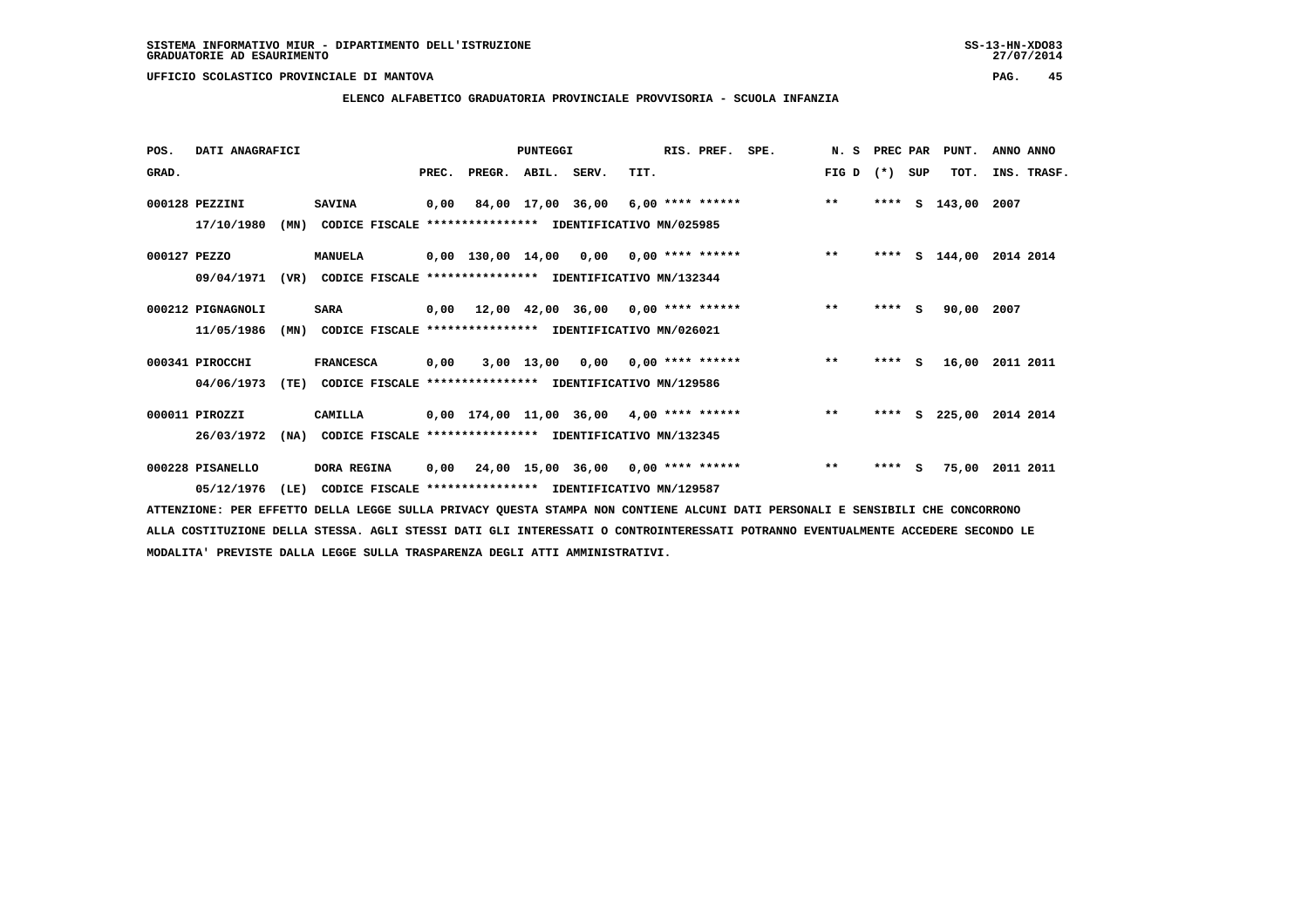**POS. DATI ANAGRAFICI PUNTEGGI RIS. PREF. SPE. N. S PREC PAR PUNT. ANNO ANNO**GRAD. **BRAD. PREC. PREGR. ABIL. SERV.** TIT. THE REGREATER FIG D (\*) SUP TOT. INS. TRASF.  **000226 PIZZI FRANCESCA 0,00 48,00 16,00 12,00 0,00 \*\*\*\* \*\*\*\*\*\* \*\* X \*\*\*\* S 76,00 2011 2011 16/01/1978 (RC) CODICE FISCALE \*\*\*\*\*\*\*\*\*\*\*\*\*\*\*\* IDENTIFICATIVO MN/129835 000309 POLILLO MARILISA 0,00 6,00 16,00 0,00 0,00 \*\*\*\* \*\*\*\*\*\* \*\* \*\*\*\* S 22,00 2014 2014 25/10/1967 (CS) CODICE FISCALE \*\*\*\*\*\*\*\*\*\*\*\*\*\*\*\* IDENTIFICATIVO MN/132227 000298 PRESTIPINO ROSARIA 0,00 8,00 16,00 0,00 0,00 \*\*\*\* \*\*\*\*\*\* \*\* \*\*\*\* S 24,00 2014 2014 24/07/1974 (EE) CODICE FISCALE \*\*\*\*\*\*\*\*\*\*\*\*\*\*\*\* IDENTIFICATIVO MN/132367 000335 PROCOPIO TIZIANA 0,00 0,00 17,00 0,00 0,00 \*\*\*\* \*\*\*\*\*\* \*\* \*\*\*\* S 17,00 2007 2007 10/02/1973 (SR) CODICE FISCALE \*\*\*\*\*\*\*\*\*\*\*\*\*\*\*\* IDENTIFICATIVO MN/026208 000167 PROFETA CONCETTA 0,00 65,00 15,00 36,00 1,00 \*\*\*\* \*\*\*\*\*\* \*\* \*\*\*\* S 117,00 2004 2004 03/05/1970 (NA) CODICE FISCALE \*\*\*\*\*\*\*\*\*\*\*\*\*\*\*\* IDENTIFICATIVO MN/024150 000096 PROSPERI SILVIA 0,00 108,00 17,00 36,00 0,00 \*\*\*\* \*\*\*\*\*\* \*\* \*\*\*\* S 161,00 2007 08/08/1976 (VR) CODICE FISCALE \*\*\*\*\*\*\*\*\*\*\*\*\*\*\*\* IDENTIFICATIVO MN/025835**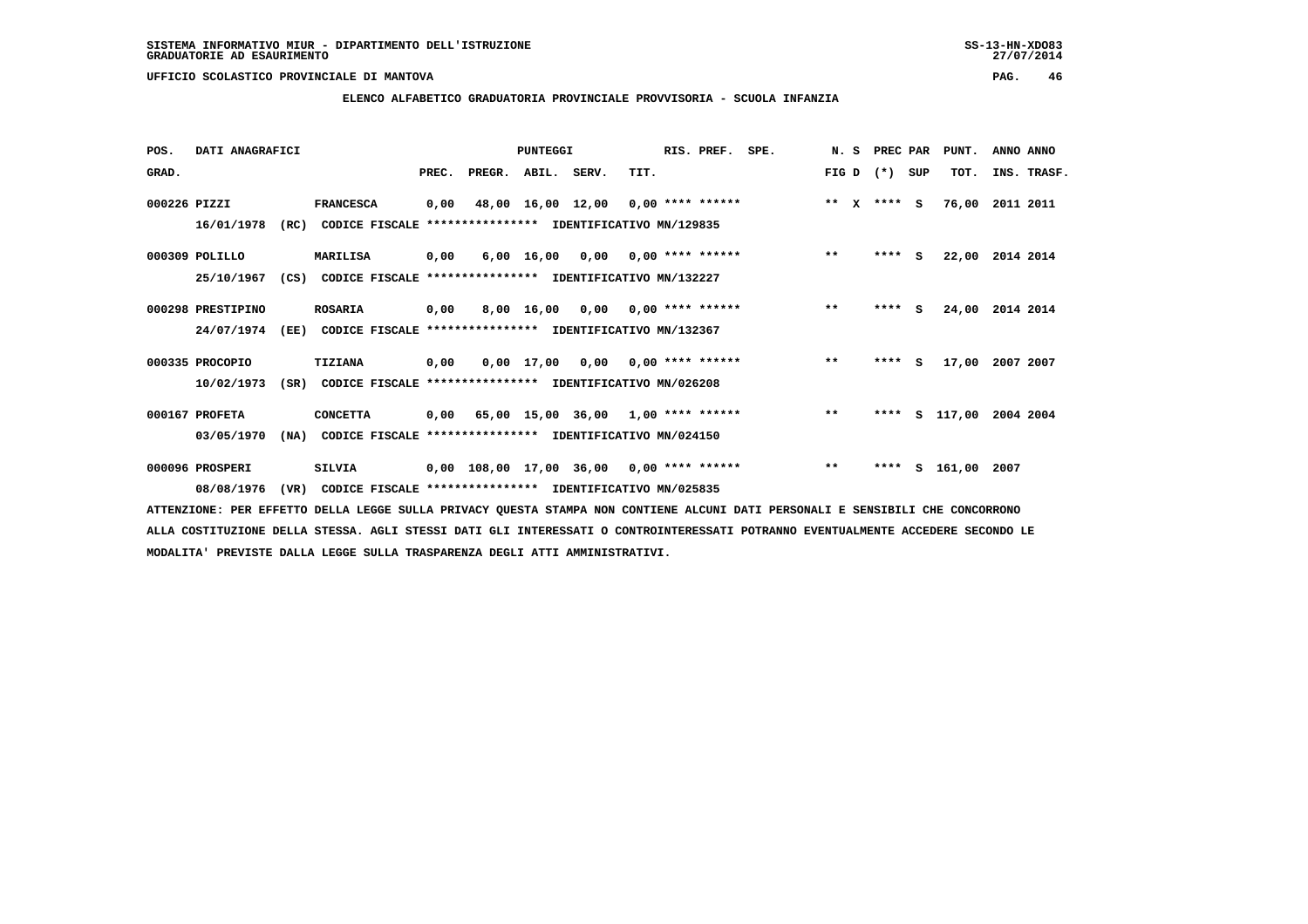### **ELENCO ALFABETICO GRADUATORIA PROVINCIALE PROVVISORIA - SCUOLA INFANZIA**

| POS.         | DATI ANAGRAFICI |      |                                                             |       |                       | <b>PUNTEGGI</b> |                                     |      | RIS. PREF. SPE.           |                    | N. S  | PREC PAR |          | PUNT.         | ANNO ANNO       |
|--------------|-----------------|------|-------------------------------------------------------------|-------|-----------------------|-----------------|-------------------------------------|------|---------------------------|--------------------|-------|----------|----------|---------------|-----------------|
| GRAD.        |                 |      |                                                             | PREC. | PREGR. ABIL. SERV.    |                 |                                     | TIT. |                           |                    | FIG D | $(* )$   | SUP      | TOT.          | INS. TRASF.     |
|              | 000248 PUGLISI  |      | <b>ANGELA</b>                                               | 0,00  |                       | 24,00 17,00     | 6,00                                |      |                           | $0,00$ **** ****** | $***$ | ****     | s        | 47,00         | 2003 2003       |
|              | 15/09/1965      | (ME) | CODICE FISCALE **************** IDENTIFICATIVO MN/023561    |       |                       |                 |                                     |      |                           |                    |       |          |          |               |                 |
|              | 000316 PUGLISI  |      | <b>SABRINA</b>                                              | 0,00  |                       |                 | $6,00$ 15,00 0,00 0,00 **** ******  |      |                           |                    | $***$ | ****     | <b>S</b> | 21,00         | 2014 2014       |
|              | 04/04/1974      | (EN) | CODICE FISCALE **************** IDENTIFICATIVO MN/132233    |       |                       |                 |                                     |      |                           |                    |       |          |          |               |                 |
| 000259 PULEO |                 |      | <b>DANIELA</b>                                              |       | 0,00 16,00 15,00 0,00 |                 |                                     |      | $3,00$ **** ******        |                    | $***$ | ****     | S.       |               | 34,00 2011 2011 |
|              | 05/03/1980      | (PA) | CODICE FISCALE **************** IDENTIFICATIVO MN/129782    |       |                       |                 |                                     |      |                           |                    |       |          |          |               |                 |
|              | 000050 OUARTA   |      | MARIA ADDOLOR  0,00  134,00  15,00  36,00  1,00 **** ****** |       |                       |                 |                                     |      |                           |                    | $***$ |          |          | **** S 186,00 | 2014 2014       |
|              | 10/09/1978      | (LE) | CODICE FISCALE **************** IDENTIFICATIVO MN/132234    |       |                       |                 |                                     |      |                           |                    |       |          |          |               |                 |
|              | 000249 QUATRARO |      | MARIA VINCENZ                                               | 0,00  |                       |                 | $5,00$ 15,00 24,00 3,00 **** ****** |      |                           |                    | $* *$ | $***$ S  |          | 47,00         | 2011 2011       |
|              | 27/10/1975      | (MT) | CODICE FISCALE **************** IDENTIFICATIVO MN/129783    |       |                       |                 |                                     |      |                           |                    |       |          |          |               |                 |
|              | 000360 QUERCI   |      | <b>VALENTINA</b>                                            | 0,00  | 0.00                  | 6,00            |                                     |      | $0,00$ $0,00$ **** ****** |                    | $***$ | **** S   |          | 6,00          | 2007            |
| s            | 21/08/1987      | (MN) | CODICE FISCALE **************** IDENTIFICATIVO MN/026024    |       |                       |                 |                                     |      |                           |                    |       |          |          |               |                 |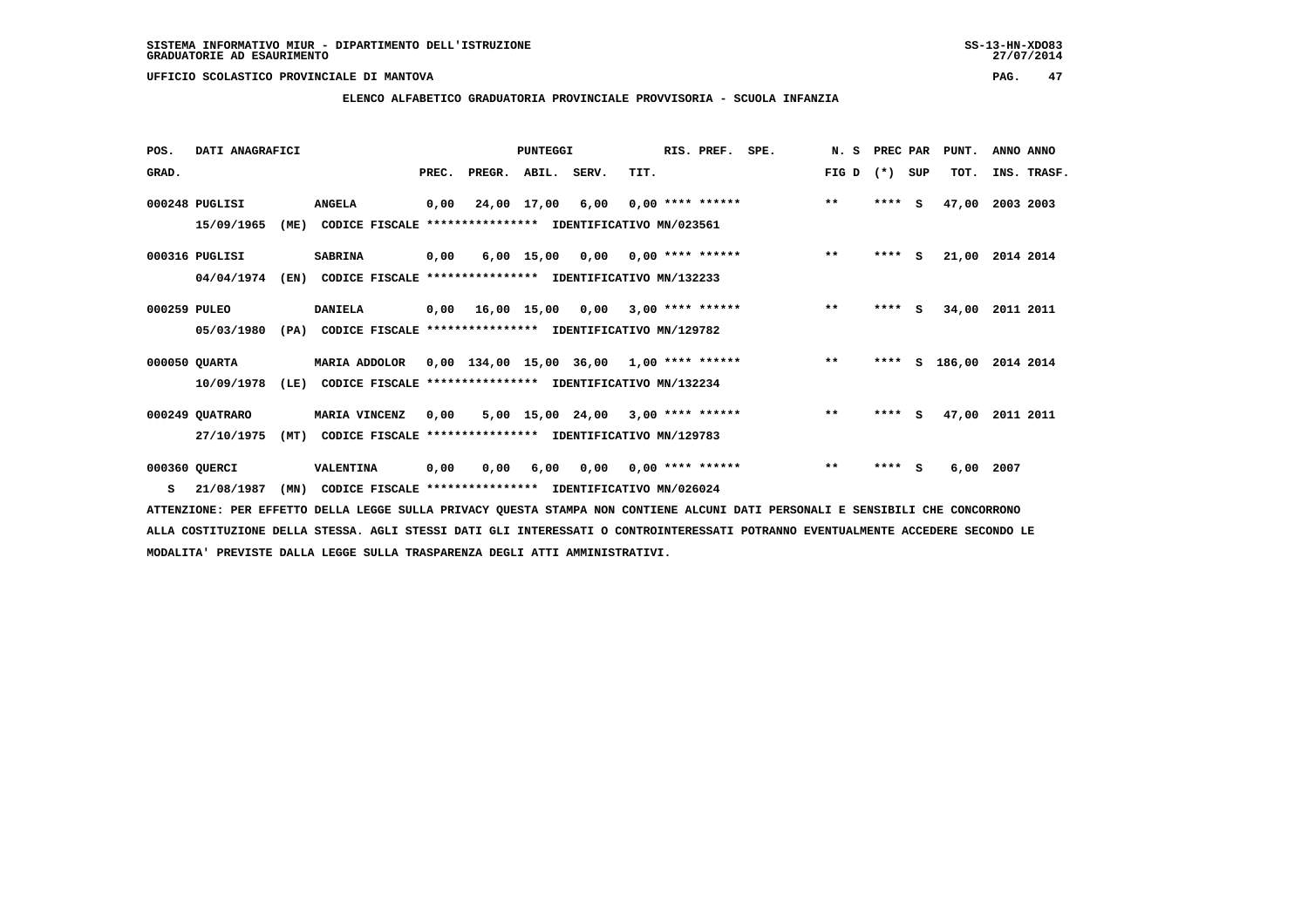### **ELENCO ALFABETICO GRADUATORIA PROVINCIALE PROVVISORIA - SCUOLA INFANZIA**

| POS.         | DATI ANAGRAFICI |      |                                                               |       |                    | PUNTEGGI |                                            |      | RIS. PREF.          | SPE. | N.S    | PREC PAR |     | PUNT.              | ANNO ANNO |             |
|--------------|-----------------|------|---------------------------------------------------------------|-------|--------------------|----------|--------------------------------------------|------|---------------------|------|--------|----------|-----|--------------------|-----------|-------------|
| GRAD.        |                 |      |                                                               | PREC. | PREGR. ABIL. SERV. |          |                                            | TIT. |                     |      | FIG D  | $(*)$    | SUP | тот.               |           | INS. TRASF. |
|              | 000033 RASOLO   |      | MARIKA                                                        |       |                    |          | 0,00 153,00 14,00 36,00                    |      | $3,00$ **** ******  |      | $***$  | ****     | s   | 206,00             | 2014 2014 |             |
|              | 03/04/1975      | (PD) | CODICE FISCALE **************** IDENTIFICATIVO MN/132237      |       |                    |          |                                            |      |                     |      |        |          |     |                    |           |             |
|              | 000060 REBOLDI  |      | <b>MANUELA</b>                                                |       |                    |          | $0,00$ 119,00 16,00 36,00 9,00 **** ****** |      |                     |      |        |          |     | ** X **** S 180,00 | 2014 2014 |             |
|              | 22/11/1969      | (BS) | CODICE FISCALE **************** IDENTIFICATIVO MN/132238      |       |                    |          |                                            |      |                     |      |        |          |     |                    |           |             |
| 000303 RENDA |                 |      | <b>ANNA MARIA</b>                                             | 0,00  |                    |          | $6,00$ 16,00 0,00 0,00 **** ******         |      |                     |      | ** $X$ | **** $S$ |     | 22,00 2002         |           |             |
|              | 23/10/1968      | (TP) | CODICE FISCALE **************** IDENTIFICATIVO MN/022562      |       |                    |          |                                            |      |                     |      |        |          |     |                    |           |             |
| 000282 RENDE |                 |      | PINA                                                          | 0,00  |                    |          | $6,00$ 15,00 0,00 6,00 **** ******         |      |                     |      | $**$   | **** S   |     | 27,00 2004 2004    |           |             |
|              | 20/12/1964      | (CS) | CODICE FISCALE **************** IDENTIFICATIVO MN/024156      |       |                    |          |                                            |      |                     |      |        |          |     |                    |           |             |
|              | 000257 RICCIO   |      | <b>ANGELA</b>                                                 | 0,00  |                    |          | 15,00 17,00 0,00                           |      | 7,00 **** ****** EF |      | $***$  | $***$ S  |     | 39,00              | 2014 2014 |             |
|              | 06/11/1969      |      | (CE) CODICE FISCALE **************** IDENTIFICATIVO MN/132239 |       |                    |          |                                            |      |                     |      |        |          |     |                    |           |             |
| 000176 RIGGI |                 |      | <b>ANGELA</b>                                                 |       |                    |          | $0,00$ 58,00 16,00 36,00 0,00 **** ******  |      |                     |      | $* *$  | ****     |     | s 110,00           | 2007 2007 |             |
|              | 02/12/1977      | (NA) | CODICE FISCALE **************** IDENTIFICATIVO MN/025856      |       |                    |          |                                            |      |                     |      |        |          |     |                    |           |             |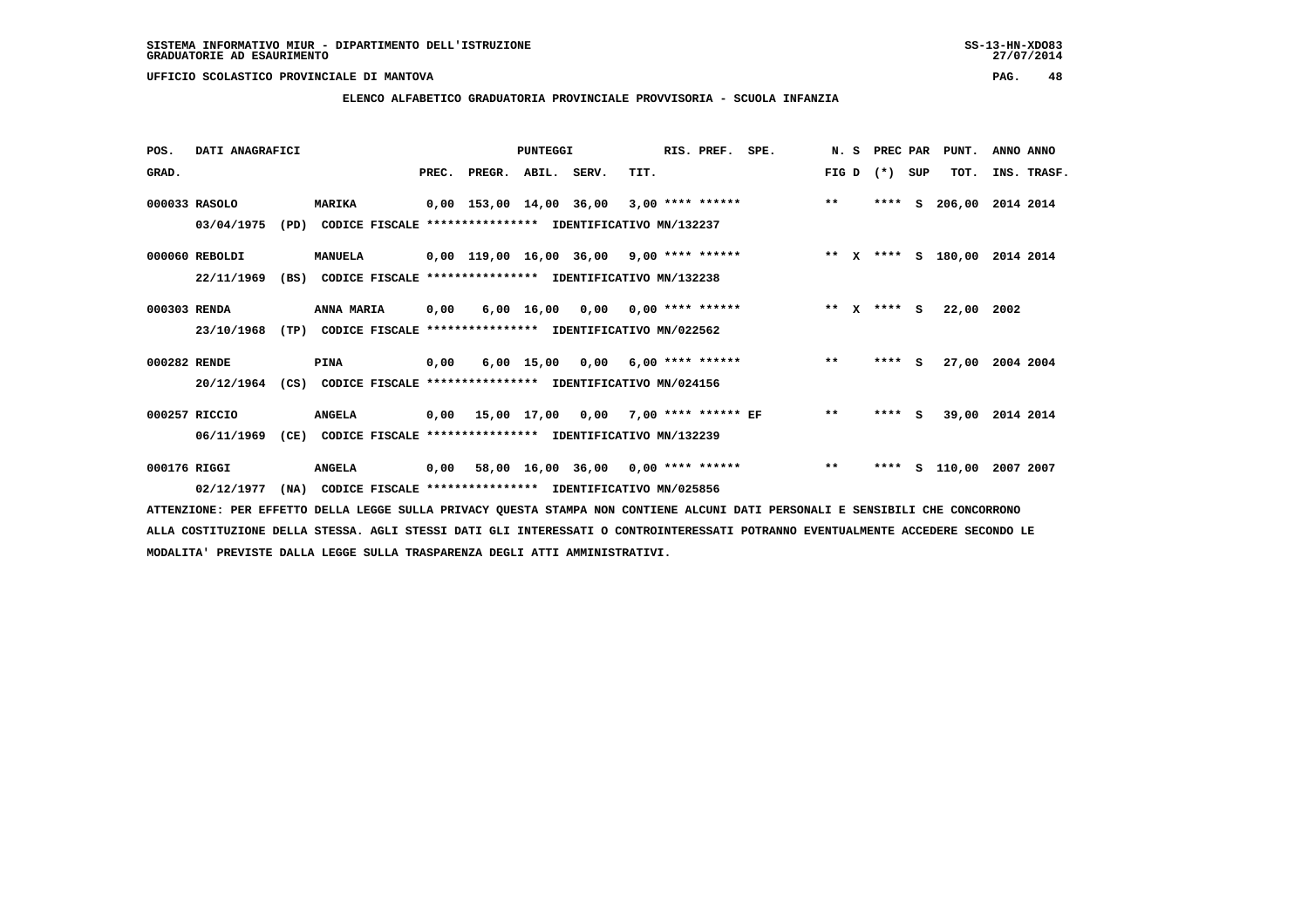### **ELENCO ALFABETICO GRADUATORIA PROVINCIALE PROVVISORIA - SCUOLA INFANZIA**

| POS.         | DATI ANAGRAFICI |      |                                                               |       |                    | PUNTEGGI   |                                                         |                           | RIS. PREF. | SPE.                                            | N. S    | PREC PAR    |     | PUNT.                        | ANNO ANNO   |  |
|--------------|-----------------|------|---------------------------------------------------------------|-------|--------------------|------------|---------------------------------------------------------|---------------------------|------------|-------------------------------------------------|---------|-------------|-----|------------------------------|-------------|--|
| GRAD.        |                 |      |                                                               | PREC. | PREGR. ABIL. SERV. |            |                                                         | TIT.                      |            |                                                 | FIG D   | $(*)$       | SUP | TOT.                         | INS. TRASF. |  |
| 000048 RIGO  |                 |      | <b>MARILENA</b>                                               |       |                    |            |                                                         |                           |            | 0,00 136,00 15,00 36,00 0,00 **** ****** *** ** |         | ****        | s   | 187,00                       | 2014 2014   |  |
|              | 17/01/1978      |      | (VR) CODICE FISCALE **************** IDENTIFICATIVO MN/132240 |       |                    |            |                                                         |                           |            |                                                 |         |             |     |                              |             |  |
|              | 000066 RIGONI   |      | GIUSEPPINA                                                    |       |                    |            | $0,00$ 120,00 17,00 36,00 0,00 **** ******              |                           |            |                                                 |         |             |     | ** X **** S 173,00 2014 2014 |             |  |
|              | 23/08/1969      | (VR) | CODICE FISCALE **************** IDENTIFICATIVO MN/132241      |       |                    |            |                                                         |                           |            |                                                 |         |             |     |                              |             |  |
|              | 000305 ROMANO   |      | <b>GIOVANNA</b>                                               | 0,00  |                    | 6,00 16,00 |                                                         | $0,00$ $0,00$ **** ****** |            |                                                 | $* *$   | $***$ S     |     | 22,00                        | 2011 2011   |  |
|              | 12/06/1979      |      | (PA) CODICE FISCALE **************** IDENTIFICATIVO MN/129796 |       |                    |            |                                                         |                           |            |                                                 |         |             |     |                              |             |  |
| 000187 ROSSI |                 |      | ALICE                                                         |       |                    |            | $0,00$ $24,00$ $42,00$ $36,00$ $3,00$ $***$ **** ****** |                           |            |                                                 | $***$   | ****        |     | S 105,00                     | 2007 2014   |  |
|              | 17/02/1986      | (PR) | CODICE FISCALE **************** IDENTIFICATIVO MN/026027      |       |                    |            |                                                         |                           |            |                                                 |         |             |     |                              |             |  |
| 000018 ROSSI |                 |      | GIORGIA                                                       |       |                    |            | 0,00 165,00 14,00 30,00 9,00 **** ******                |                           |            |                                                 |         | ** X **** S |     | 218,00                       | 2014 2014   |  |
|              | 27/01/1973      | (VR) | CODICE FISCALE **************** IDENTIFICATIVO MN/132243      |       |                    |            |                                                         |                           |            |                                                 |         |             |     |                              |             |  |
|              | 000007 ROSSINI  |      | ANNA                                                          |       |                    |            | $0,00$ 183,00 15,00 36,00 1,00 **** ******              |                           |            |                                                 | $***$ X |             |     | **** S 235,00                | 2014 2014   |  |
|              | 22/02/1968      | (VR) | CODICE FISCALE **************** IDENTIFICATIVO MN/132244      |       |                    |            |                                                         |                           |            |                                                 |         |             |     |                              |             |  |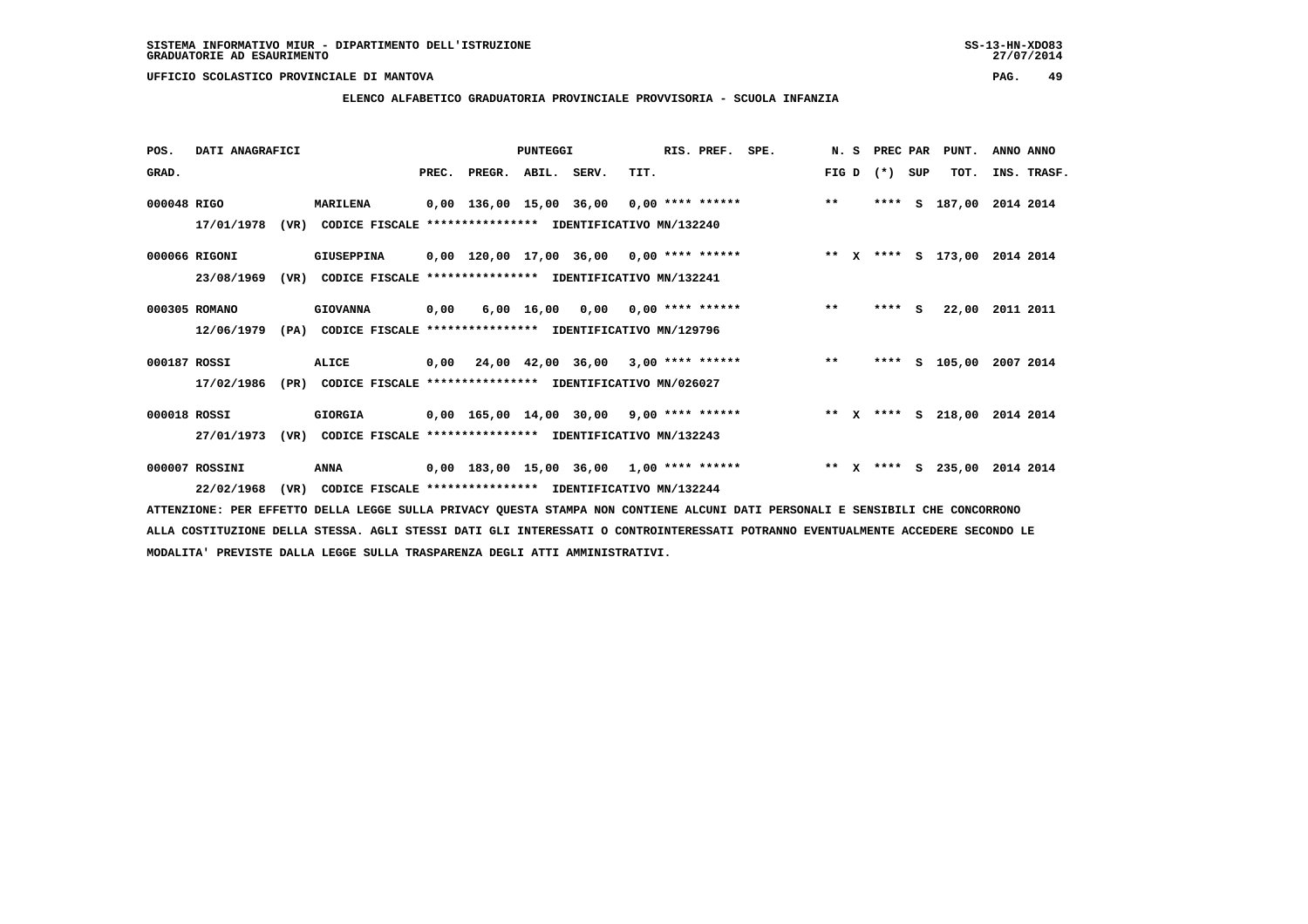### **ELENCO ALFABETICO GRADUATORIA PROVINCIALE PROVVISORIA - SCUOLA INFANZIA**

| POS.         | DATI ANAGRAFICI |      |                                                               |       |                    | PUNTEGGI |                                         |      | RIS. PREF. | SPE.                                      | N.S   | PREC PAR |     | PUNT.              | ANNO ANNO   |  |
|--------------|-----------------|------|---------------------------------------------------------------|-------|--------------------|----------|-----------------------------------------|------|------------|-------------------------------------------|-------|----------|-----|--------------------|-------------|--|
| GRAD.        |                 |      |                                                               | PREC. | PREGR. ABIL. SERV. |          |                                         | TIT. |            |                                           | FIG D | $(* )$   | SUP | TOT.               | INS. TRASF. |  |
|              | 000099 RUBILONI |      | <b>ELENA</b>                                                  | 0,00  |                    |          |                                         |      |            | 84,00 41,00 36,00 0,00 **** ****** *** ** |       | ****     | S.  | 161,00 2007        |             |  |
|              | 05/02/1981      | (MN) | CODICE FISCALE **************** IDENTIFICATIVO MN/026028      |       |                    |          |                                         |      |            |                                           |       |          |     |                    |             |  |
| 000263 RUCCO |                 |      | <b>ANNA MARIA</b>                                             |       |                    |          |                                         |      |            | 0,00 18,00 15,00 0,00 0,00 **** ******    | $* *$ | $***$ S  |     | 33,00              | 2011 2011   |  |
|              | 17/11/1978      | (CE) | CODICE FISCALE **************** IDENTIFICATIVO MN/129860      |       |                    |          |                                         |      |            |                                           |       |          |     |                    |             |  |
| 000179 RUSSO |                 |      | <b>DOMENICA</b>                                               | 0,00  |                    |          |                                         |      |            | 59,00 14,00 36,00 0,00 **** ****** *** ** |       | ****     | S.  | 109,00             | 2005 2005   |  |
|              | 14/11/1965      |      | (NA) CODICE FISCALE **************** IDENTIFICATIVO MN/025002 |       |                    |          |                                         |      |            |                                           |       |          |     |                    |             |  |
| 000185 RUSSO |                 |      | <b>ROSARIA</b>                                                |       |                    |          |                                         |      |            | 0,00 51,00 16,00 36,00 3,00 **** ******   | $***$ |          |     | **** $S$ 106,00    | 2007 2007   |  |
|              | 07/09/1969      | (ME) | CODICE FISCALE **************** IDENTIFICATIVO MN/026219      |       |                    |          |                                         |      |            |                                           |       |          |     |                    |             |  |
|              | 000149 SABATINO |      | <b>SILVIA</b>                                                 |       |                    |          | 0,00 70,00 16,00 36,00 9,00 **** ****** |      |            | $\star\star$                              |       |          |     | **** S 131,00 2002 |             |  |
|              | 06/07/1978      |      | (CZ) CODICE FISCALE **************** IDENTIFICATIVO MN/022849 |       |                    |          |                                         |      |            |                                           |       |          |     |                    |             |  |
|              | 000193 SAETTA   |      | <b>LAURA</b>                                                  |       |                    |          |                                         |      |            | 0,00 24,00 41,00 36,00 0,00 **** ******   | $***$ | ****     |     | s 101,00           | 2011 2011   |  |
|              | 18/09/1983      | (MN) | CODICE FISCALE **************** IDENTIFICATIVO MN/129594      |       |                    |          |                                         |      |            |                                           |       |          |     |                    |             |  |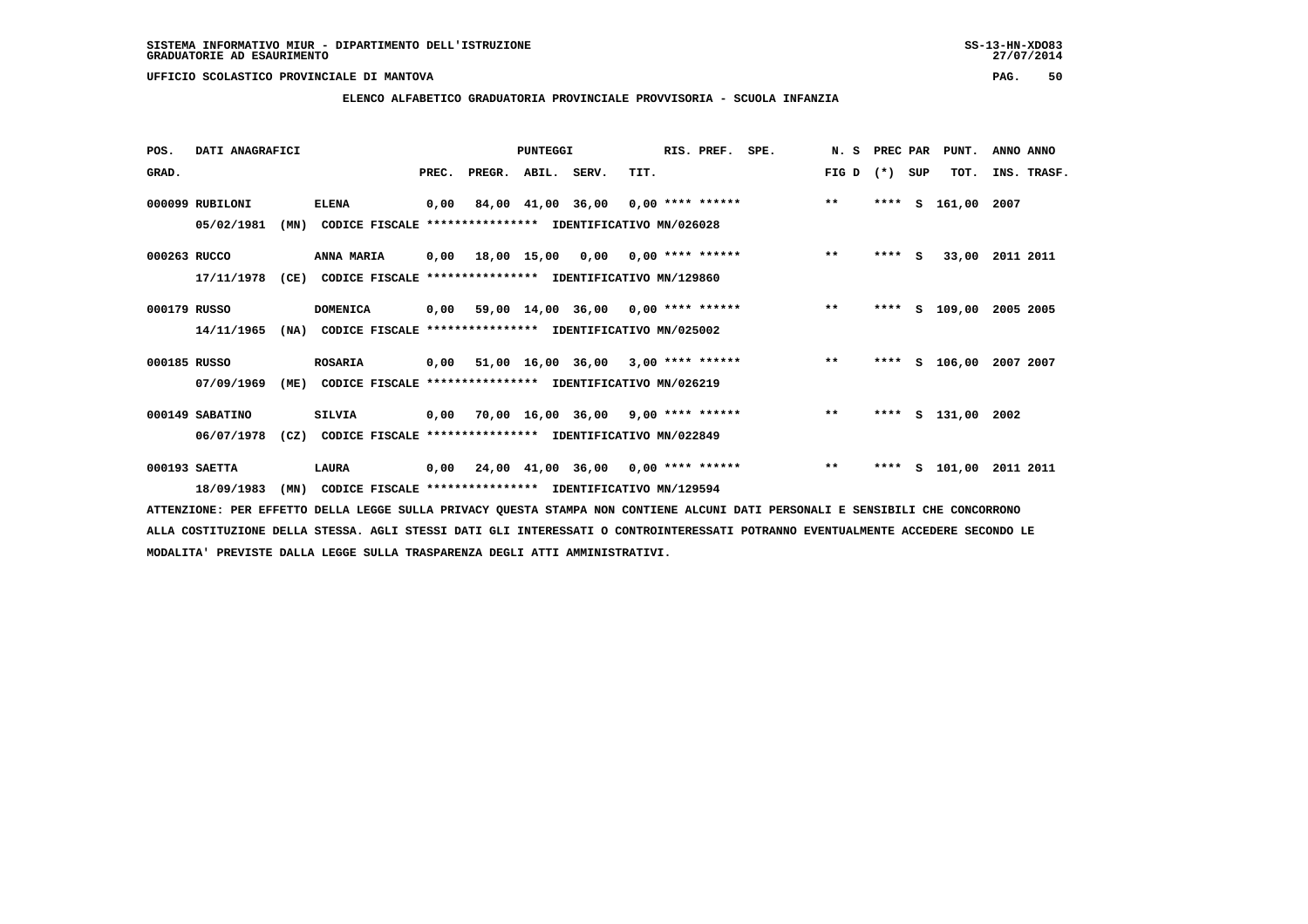### **ELENCO ALFABETICO GRADUATORIA PROVINCIALE PROVVISORIA - SCUOLA INFANZIA**

| POS.  | DATI ANAGRAFICI   |      |                                                               |       |                                           | PUNTEGGI    |      |      | RIS. PREF.         | SPE.                               | N.S   | PREC PAR |     | PUNT.              | ANNO ANNO   |
|-------|-------------------|------|---------------------------------------------------------------|-------|-------------------------------------------|-------------|------|------|--------------------|------------------------------------|-------|----------|-----|--------------------|-------------|
| GRAD. |                   |      |                                                               | PREC. | PREGR. ABIL. SERV.                        |             |      | TIT. |                    |                                    | FIG D | $(*)$    | SUP | TOT.               | INS. TRASF. |
|       | 000241 SAFFIOTI   |      | <b>SANDRA</b>                                                 | 0,00  |                                           | 40,00 16,00 | 0,00 |      | $0.00$ **** ****** |                                    | $***$ | $***$ S  |     | 56,00              | 2004 2004   |
|       | 11/09/1964        | (RC) | CODICE FISCALE **************** IDENTIFICATIVO MN/024164      |       |                                           |             |      |      |                    |                                    |       |          |     |                    |             |
|       | 000012 SAMBINELLI |      | <b>DOSOLINA</b>                                               |       | 0,00 174,00 11,00 36,00 4,00 **** ******  |             |      |      |                    |                                    | $***$ | ****     |     | S 225,00           | 2014 2014   |
|       | 19/10/1956        | (BS) | CODICE FISCALE **************** IDENTIFICATIVO MN/132250      |       |                                           |             |      |      |                    |                                    |       |          |     |                    |             |
|       | 000278 SANNINO    |      | <b>ANGELA</b>                                                 | 0,00  |                                           | 6,00 15,00  | 0,00 |      | $7,00$ **** ****** |                                    | $***$ | $***$ S  |     | 28,00              | 2014 2014   |
|       | 14/01/1972        |      | (NA) CODICE FISCALE **************** IDENTIFICATIVO MN/132251 |       |                                           |             |      |      |                    |                                    |       |          |     |                    |             |
|       | 000020 SANSON     |      | <b>KATIA</b>                                                  |       | 0,00 166,00 11,00 36,00 3,00 **** ******  |             |      |      |                    |                                    |       |          |     | ** x **** s 216,00 | 2014 2014   |
|       | 03/03/1974        | (VI) | CODICE FISCALE **************** IDENTIFICATIVO MN/132253      |       |                                           |             |      |      |                    |                                    |       |          |     |                    |             |
|       | 000023 SANTOLO    |      | <b>AMELIANA</b>                                               |       | 0,00 154,00 15,00 36,00 10,00 **** ****** |             |      |      |                    |                                    | $***$ | ****     |     | S 215,00           | 2014 2014   |
|       | 12/01/1976        |      | (BS) CODICE FISCALE *************** IDENTIFICATIVO MN/132254  |       |                                           |             |      |      |                    |                                    |       |          |     |                    |             |
|       | 000284 SANZA'     |      | <b>GESUALDA TIZI</b>                                          | 0,00  |                                           |             |      |      |                    | 8,00 17,00 2,00 0,00 **** ****** E | $***$ | ****     | - S | 27,00              | 2014 2014   |
|       | 15/02/1964        | (SR) | CODICE FISCALE **************** IDENTIFICATIVO MN/132255      |       |                                           |             |      |      |                    |                                    |       |          |     |                    |             |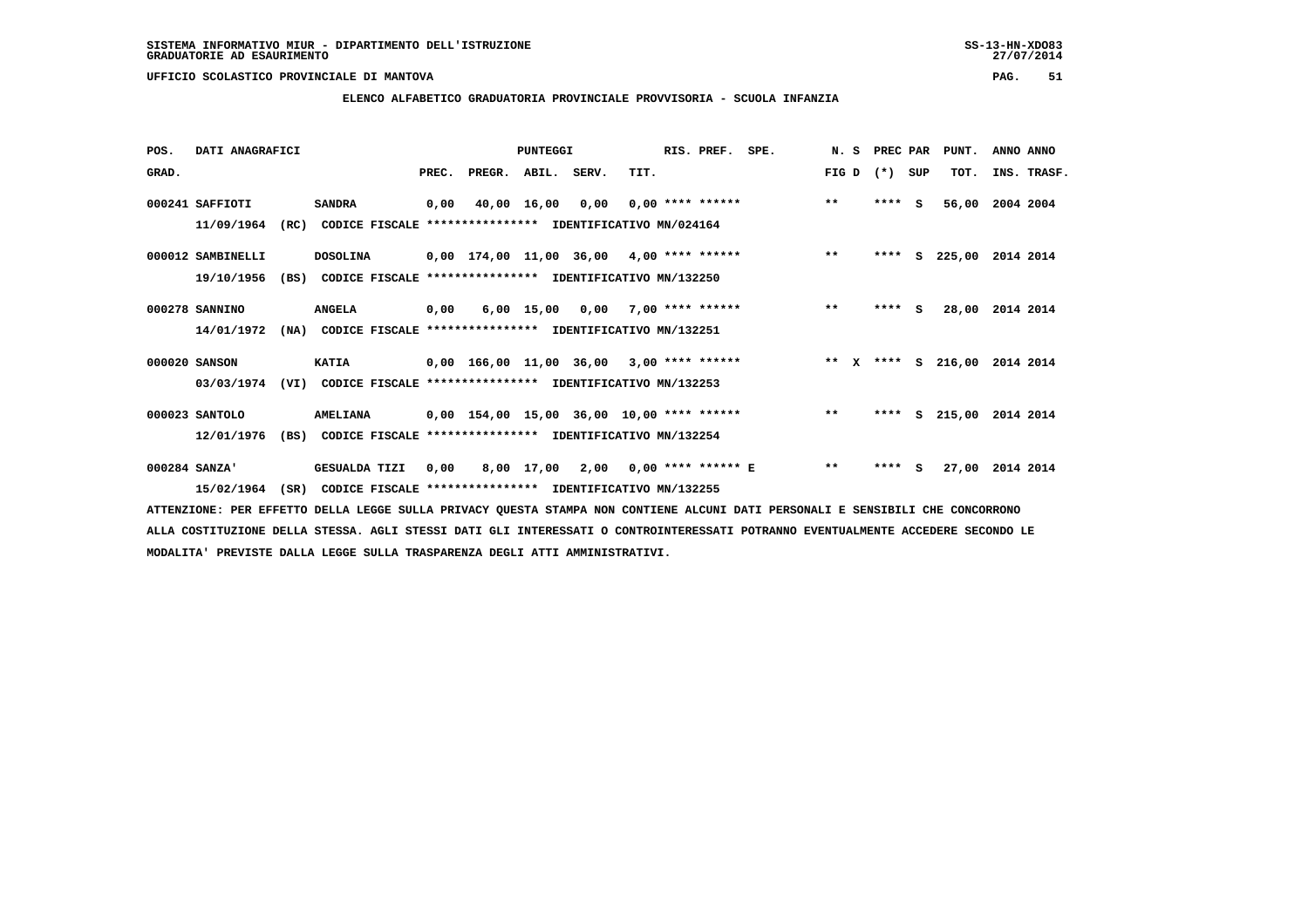**ELENCO ALFABETICO GRADUATORIA PROVINCIALE PROVVISORIA - SCUOLA INFANZIA**

 **POS. DATI ANAGRAFICI PUNTEGGI RIS. PREF. SPE. N. S PREC PAR PUNT. ANNO ANNO**GRAD. **PREGRADE SERVEGER. ABIL. SERV. TIT.** FIG D (\*) SUP TOT. INS. TRASF.  **000277 SARTORATO FRANCESCA 0,00 22,00 6,00 0,00 0,00 \*\*\*\* \*\*\*\*\*\* \*\* X \*\*\*\* S 28,00 2009 S 10/10/1982 (MN) CODICE FISCALE \*\*\*\*\*\*\*\*\*\*\*\*\*\*\*\* IDENTIFICATIVO MN/127532 000019 SARTORI LUISA 0,00 168,00 13,00 36,00 0,00 \*\*\*\* \*\*\*\*\*\* \*\* \*\*\*\* S 217,00 2014 2014 27/01/1973 (VR) CODICE FISCALE \*\*\*\*\*\*\*\*\*\*\*\*\*\*\*\* IDENTIFICATIVO MN/132256 000064 SARZI BRAGA FRANCESCA 0,00 122,00 17,00 36,00 0,00 \*\*\*\* \*\*\*\*\*\* \*\* \*\*\*\* S 175,00 2007 22/09/1981 (MN) CODICE FISCALE \*\*\*\*\*\*\*\*\*\*\*\*\*\*\*\* IDENTIFICATIVO MN/026033 000117 SAVONA CATERINA CINZ 0,00 96,00 15,00 36,00 3,00 \*\*\*\* \*\*\*\*\*\* \*\* \*\*\*\* S 150,00 2003 2003 28/11/1975 (TP) CODICE FISCALE \*\*\*\*\*\*\*\*\*\*\*\*\*\*\*\* IDENTIFICATIVO MN/023611 000280 SCALIA MARIA RITA GI 0,00 9,00 16,00 0,00 3,00 \*\*\*\* \*\*\*\*\*\* \*\* \*\*\*\* 28,00 2014 2014 12/01/1972 (CL) CODICE FISCALE \*\*\*\*\*\*\*\*\*\*\*\*\*\*\*\* IDENTIFICATIVO MN/132258 000120 SCARDAMAGLIA FRANCESCO 0,00 101,00 13,00 36,00 0,00 \*\*\*\* \*\*\*\*\*\* \*\* X \*\*\*\* S 150,00 2014 2014 06/02/1974 (TO) CODICE FISCALE \*\*\*\*\*\*\*\*\*\*\*\*\*\*\*\* IDENTIFICATIVO MN/132259**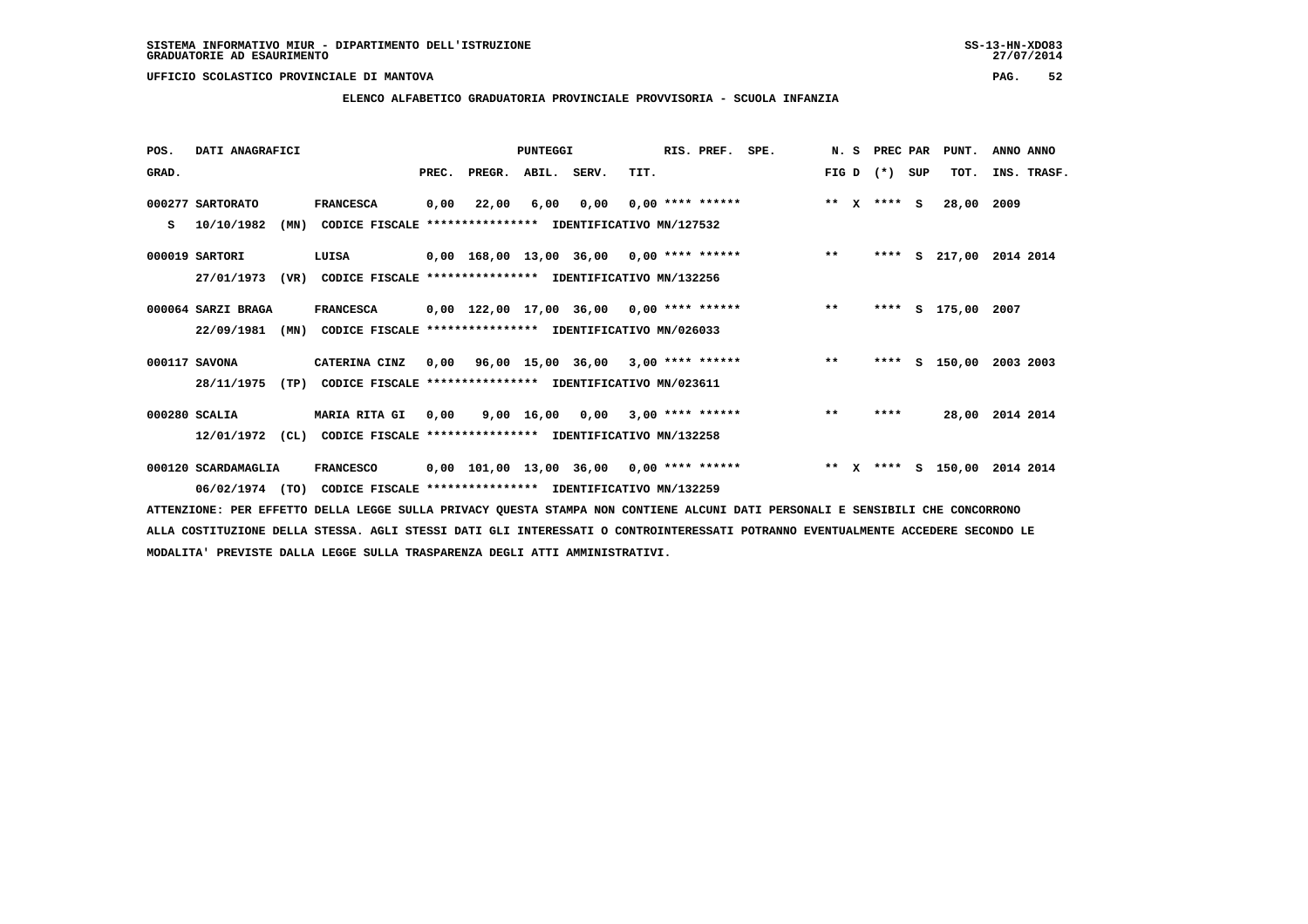# **ELENCO ALFABETICO GRADUATORIA PROVINCIALE PROVVISORIA - SCUOLA INFANZIA**

| POS.  | DATI ANAGRAFICI     |      |                                                          |       |                                           | PUNTEGGI    |                                           |      | RIS. PREF.         | SPE. | N.S          | PREC PAR |     | PUNT.  | ANNO ANNO   |
|-------|---------------------|------|----------------------------------------------------------|-------|-------------------------------------------|-------------|-------------------------------------------|------|--------------------|------|--------------|----------|-----|--------|-------------|
| GRAD. |                     |      |                                                          | PREC. | PREGR.                                    | ABIL.       | SERV.                                     | TIT. |                    |      | FIG D        | $(*)$    | SUP | TOT.   | INS. TRASF. |
|       | 000283 SCARFO'      |      | <b>FRANCESCA</b>                                         | 0,00  |                                           | 12,00 15,00 | 0,00                                      |      | $0,00$ **** ****** |      | $\star\star$ | ****     | - S | 27,00  | 2014 2014   |
|       | 02/04/1953          | (RC) | CODICE FISCALE **************** IDENTIFICATIVO MN/132260 |       |                                           |             |                                           |      |                    |      |              |          |     |        |             |
|       | 000262 SCEBERRAS    |      | <b>ANGELA</b>                                            | 0,00  | 16,00 16,00 0,00 1,00 **** ******         |             |                                           |      |                    |      | $\star\star$ | ****     | s   | 33,00  | 2007 2007   |
|       | 04/08/1977          | (EN) | CODICE FISCALE                                           |       | **************** IDENTIFICATIVO MN/026226 |             |                                           |      |                    |      |              |          |     |        |             |
|       | 000334 SCHIAVONE    |      | <b>SABINA</b>                                            | 0,00  |                                           | 2,00 16,00  | 0,00                                      |      | $0,00$ **** ****** |      | $\star\star$ | ****     | - S | 18,00  | 2014 2014   |
|       | 01/09/1971          | (SR) | CODICE FISCALE **************** IDENTIFICATIVO MN/132261 |       |                                           |             |                                           |      |                    |      |              |          |     |        |             |
|       | 000272 SCHILLACI    |      | <b>OLGA</b>                                              | 0.00  |                                           |             | $15,00$ $16,00$ $0,00$ $0,00$ **** ****** |      |                    |      | $\star\star$ | ****     | - 5 | 31,00  | 2014 2014   |
|       | 01/08/1974          | (CT) | CODICE FISCALE **************** IDENTIFICATIVO MN/132346 |       |                                           |             |                                           |      |                    |      |              |          |     |        |             |
|       | 000261 SCILIPOTI    |      | <b>MARIA GRAZIA</b>                                      |       | 0,00 18,00 16,00 0,00                     |             |                                           |      | $0.00$ **** ****** |      | $\star\star$ | $***$ S  |     | 34,00  | 2014 2014   |
|       | 17/11/1963          | (ME) | CODICE FISCALE                                           |       | **************** IDENTIFICATIVO MN/132096 |             |                                           |      |                    |      |              |          |     |        |             |
|       | 000009 SCOGNAMIGLIO |      | <b>GIUSEPPINA</b>                                        |       | 0,00 180,00 10,00 36,00                   |             |                                           |      | $4,00$ **** ****** |      | $\star\star$ | ****     | s   | 230,00 | 2014 2014   |
|       | 17/11/1968          | (NA) | CODICE FISCALE **************** IDENTIFICATIVO MN/132262 |       |                                           |             |                                           |      |                    |      |              |          |     |        |             |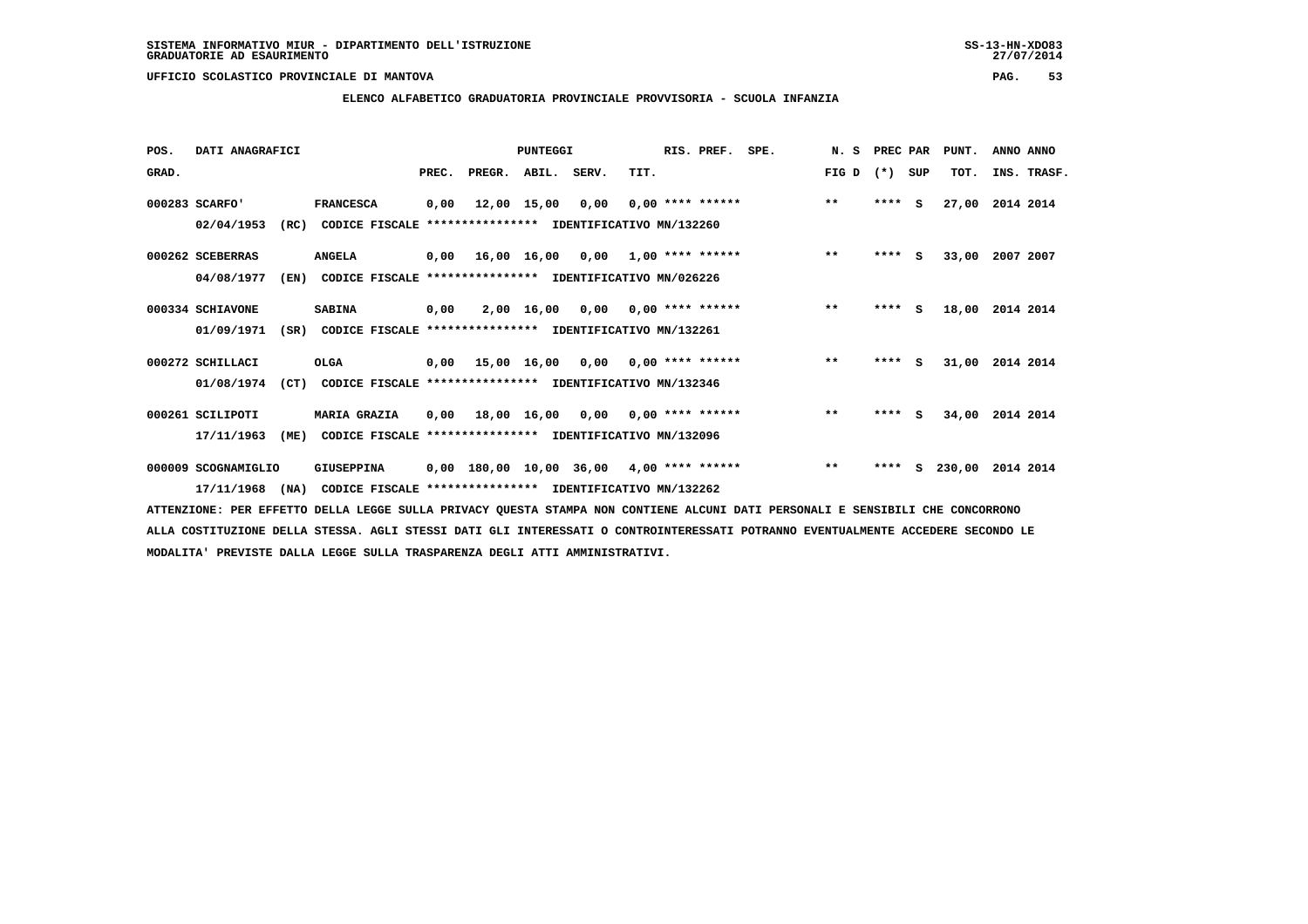**POS. DATI ANAGRAFICI PUNTEGGI RIS. PREF. SPE. N. S PREC PAR PUNT. ANNO ANNO**GRAD. **BRAD. PREC. PREGR. ABIL. SERV.** TIT. THE REGREATER FIG D (\*) SUP TOT. INS. TRASF.  **000124 SECCO LAURA 0,00 96,00 14,00 36,00 0,00 \*\*\*\* \*\*\*\*\*\* \*\* X \*\*\*\* S 146,00 2011 2011 02/03/1968 (VR) CODICE FISCALE \*\*\*\*\*\*\*\*\*\*\*\*\*\*\*\* IDENTIFICATIVO MN/129785 000075 SERGI SAMUELA 0,00 117,00 15,00 36,00 0,00 \*\*\*\* \*\*\*\*\*\* \*\* \*\*\*\* S 168,00 2003 2003 30/05/1977 (RC) CODICE FISCALE \*\*\*\*\*\*\*\*\*\*\*\*\*\*\*\* IDENTIFICATIVO MN/023352 000308 SERIO MARIA GIUSEPP 0,00 1,00 15,00 0,00 6,00 \*\*\*\* \*\*\*\*\*\* \*\* \*\*\*\* S 22,00 2014 2014 04/12/1980 (BR) CODICE FISCALE \*\*\*\*\*\*\*\*\*\*\*\*\*\*\*\* IDENTIFICATIVO MN/132263 000037 SGOTTI BARBARA 0,00 144,00 17,00 36,00 3,00 \*\*\*\* \*\*\*\*\*\* \*\* \*\*\*\* S 200,00 2014 2014 10/10/1974 (BS) CODICE FISCALE \*\*\*\*\*\*\*\*\*\*\*\*\*\*\*\* IDENTIFICATIVO MN/132264 000299 SICILIANO MARIA PIA 0,00 8,00 16,00 0,00 0,00 \*\*\*\* \*\*\*\*\*\* \*\* X \*\*\*\* S 24,00 2014 2014 09/09/1962 (PA) CODICE FISCALE \*\*\*\*\*\*\*\*\*\*\*\*\*\*\*\* IDENTIFICATIVO MN/132265 000058 SILVESTRONI ROSSELLA 0,00 132,00 13,00 36,00 0,00 \*\*\*\* \*\*\*\*\*\* \*\* \*\*\*\* S 181,00 2014 2014**

 **25/01/1977 (VR) CODICE FISCALE \*\*\*\*\*\*\*\*\*\*\*\*\*\*\*\* IDENTIFICATIVO MN/132266**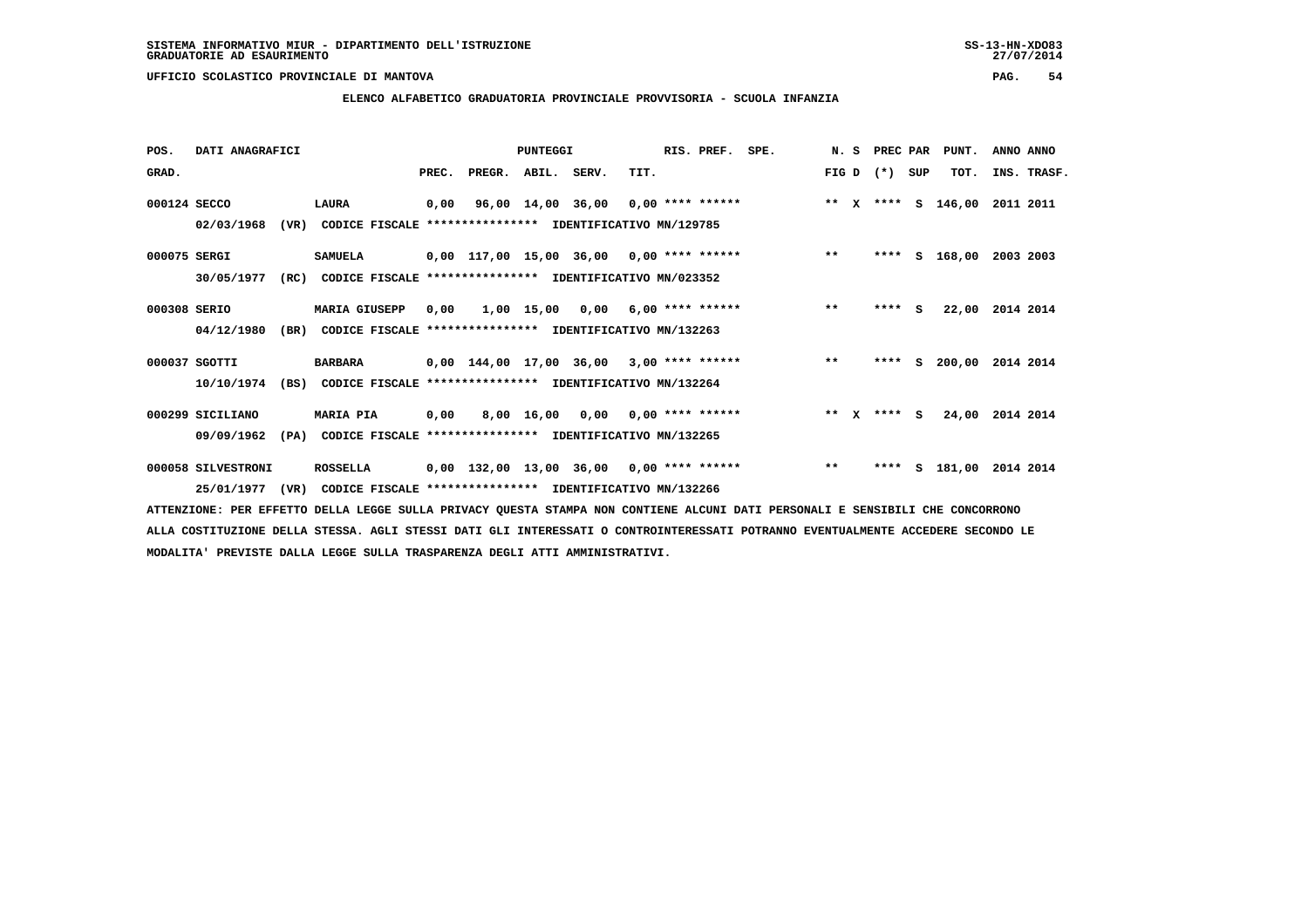# **ELENCO ALFABETICO GRADUATORIA PROVINCIALE PROVVISORIA - SCUOLA INFANZIA**

| POS.         | DATI ANAGRAFICI   |      |                 |       |                                                          | PUNTEGGI    |                                    |      | RIS. PREF.                | SPE.                                       | N.S   |              | PREC PAR |          | PUNT.  | ANNO ANNO |             |
|--------------|-------------------|------|-----------------|-------|----------------------------------------------------------|-------------|------------------------------------|------|---------------------------|--------------------------------------------|-------|--------------|----------|----------|--------|-----------|-------------|
| GRAD.        |                   |      |                 | PREC. | PREGR.                                                   | ABIL. SERV. |                                    | TIT. |                           |                                            | FIG D |              | $(*)$    | SUP      | TOT.   |           | INS. TRASF. |
|              | 000234 SIMONCELLI |      | <b>SERENA</b>   | 0,00  |                                                          |             |                                    |      |                           | $0,00$ 42,00 24,00 0,00 **** ****** D **   |       |              | ****     | <b>S</b> | 66,00  | 2009      |             |
|              | 04/11/1988        | (BS) |                 |       | CODICE FISCALE **************** IDENTIFICATIVO MN/127534 |             |                                    |      |                           |                                            |       |              |          |          |        |           |             |
|              | 000354 SIMONE     |      | <b>DANIELA</b>  | 0,00  |                                                          |             | $3,00$ 10,00 0,00 0,00 **** ****** |      |                           |                                            | $***$ |              | $***$ S  |          | 13,00  | 2011 2011 |             |
|              | 24/04/1970        | (BR) |                 |       | CODICE FISCALE **************** IDENTIFICATIVO MN/129604 |             |                                    |      |                           |                                            |       |              |          |          |        |           |             |
|              | 000331 SINAGUGLIA |      | MIRELLA         | 0,00  |                                                          | 3,00 15,00  |                                    |      | $0,00$ $0,00$ **** ****** |                                            | $***$ |              | ****     | <b>S</b> | 18,00  | 2014 2014 |             |
|              | 18/06/1974        | (AG) |                 |       | CODICE FISCALE **************** IDENTIFICATIVO MN/132267 |             |                                    |      |                           |                                            |       |              |          |          |        |           |             |
|              | 000016 SOARDO     |      | <b>ELISA</b>    |       |                                                          |             |                                    |      |                           | 0,00 171,00 13,00 36,00 0,00 **** ****** E | $* *$ |              | $***$ S  |          | 220,00 | 2014 2014 |             |
|              | 09/10/1973        | (VR) |                 |       | CODICE FISCALE **************** IDENTIFICATIVO MN/132268 |             |                                    |      |                           |                                            |       |              |          |          |        |           |             |
| 000333 SPADA |                   |      | <b>SANTINA</b>  | 0,00  |                                                          | 0,00 15,00  | 0,00                               |      | $3,00$ **** ******        |                                            | $* *$ | $\mathbf{x}$ | **** S   |          | 18,00  | 2014 2014 |             |
|              | 07/03/1961        | (LE) |                 |       | CODICE FISCALE **************** IDENTIFICATIVO MN/132269 |             |                                    |      |                           |                                            |       |              |          |          |        |           |             |
|              | 000340 STABILE    |      | <b>CATERINA</b> | 0,00  |                                                          |             | $0,00$ 17,00 0,00 0,00 **** ****** |      |                           |                                            | $***$ |              | ****     | S.       | 17,00  | 2014 2014 |             |
|              | 18/01/1973        | (TP) |                 |       | CODICE FISCALE **************** IDENTIFICATIVO MN/132270 |             |                                    |      |                           |                                            |       |              |          |          |        |           |             |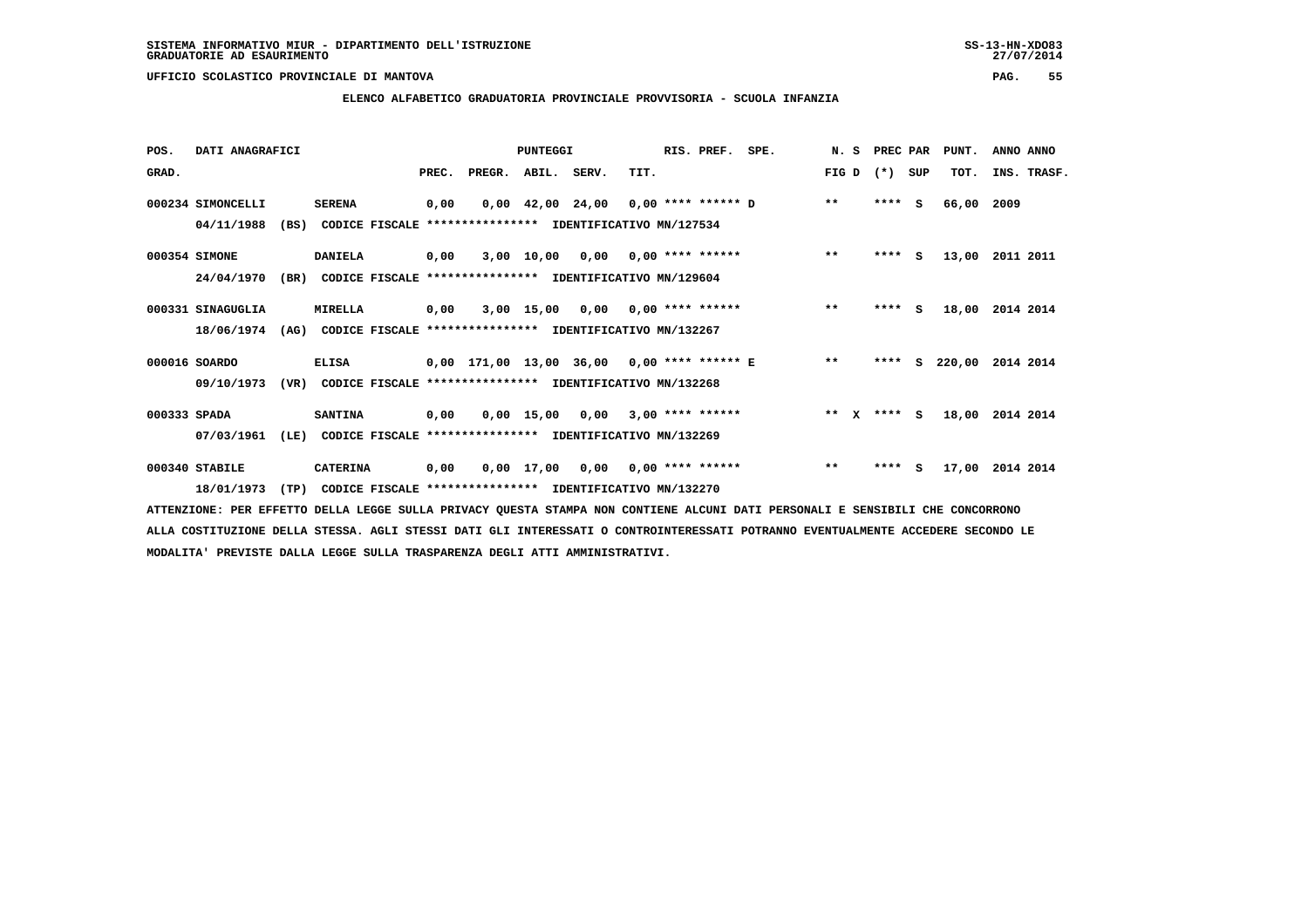| POS.         | DATI ANAGRAFICI               |                                                                         |      |                          | <b>PUNTEGGI</b> |      |                                          | RIS. PREF. SPE. |                                         |       | N. S PREC PAR |     | PUNT.              | ANNO ANNO   |
|--------------|-------------------------------|-------------------------------------------------------------------------|------|--------------------------|-----------------|------|------------------------------------------|-----------------|-----------------------------------------|-------|---------------|-----|--------------------|-------------|
| GRAD.        |                               |                                                                         |      | PREC. PREGR. ABIL. SERV. |                 |      | TIT.                                     |                 |                                         |       | FIG D $(*)$   | SUP | тот.               | INS. TRASF. |
|              | 000134 STEFANONI              | <b>ELENA</b>                                                            |      |                          |                 |      | 0,00 86,00 17,00 36,00 0,00 **** ******  |                 |                                         | $**$  |               |     | **** S 139,00 2007 |             |
|              | 29/09/1976<br>(MN)            | CODICE FISCALE **************** IDENTIFICATIVO MN/025929                |      |                          |                 |      |                                          |                 |                                         |       |               |     |                    |             |
|              | 000237 STOLFINATI             | <b>FEDERICA</b>                                                         |      |                          |                 |      | $0,00$ 48,00 14,00 0,00 3,00 **** ****** |                 |                                         |       | ** x **** s   |     | 65,00 2007         |             |
|              | 23/04/1961                    | CODICE FISCALE **************** IDENTIFICATIVO MN/025930<br>(MN)        |      |                          |                 |      |                                          |                 |                                         |       |               |     |                    |             |
|              | 000356 TADIELLO               | <b>ELISABETTA</b>                                                       | 0,00 | 0,00                     | 6,00            | 0,00 | $3,00$ **** ******                       |                 |                                         | $***$ | $***$ S       |     | 9,00 2009          |             |
| s            | 04/01/1988                    | (MN) CODICE FISCALE *************** IDENTIFICATIVO MN/127537            |      |                          |                 |      |                                          |                 |                                         |       |               |     |                    |             |
| 000161 TENCA |                               | LUCIA                                                                   |      |                          |                 |      |                                          |                 | 0,00 69,00 17,00 36,00 0,00 **** ****** | $* *$ |               |     | **** S 122,00 2007 |             |
|              |                               | 19/07/1969 (CR) CODICE FISCALE *************** IDENTIFICATIVO MN/026038 |      |                          |                 |      |                                          |                 |                                         |       |               |     |                    |             |
|              | 000094 TERRENI VENTURIN ERICA |                                                                         |      |                          |                 |      | 0,00 108,00 18,00 36,00 0,00 **** ****** |                 | ** x **** s 162,00 2007                 |       |               |     |                    |             |
|              | 19/07/1982                    | (MN)<br>CODICE FISCALE **************** IDENTIFICATIVO MN/026041        |      |                          |                 |      |                                          |                 |                                         |       |               |     |                    |             |
| 000216 TESTA |                               | <b>SILVANA</b>                                                          |      |                          |                 |      | 0,00 35,00 12,00 36,00 1,00 **** ******  |                 |                                         | $***$ | $***$ S       |     | 84,00              | 2011 2011   |
|              | 29/06/1977                    | (EN) CODICE FISCALE **************** IDENTIFICATIVO MN/129611           |      |                          |                 |      |                                          |                 |                                         |       |               |     |                    |             |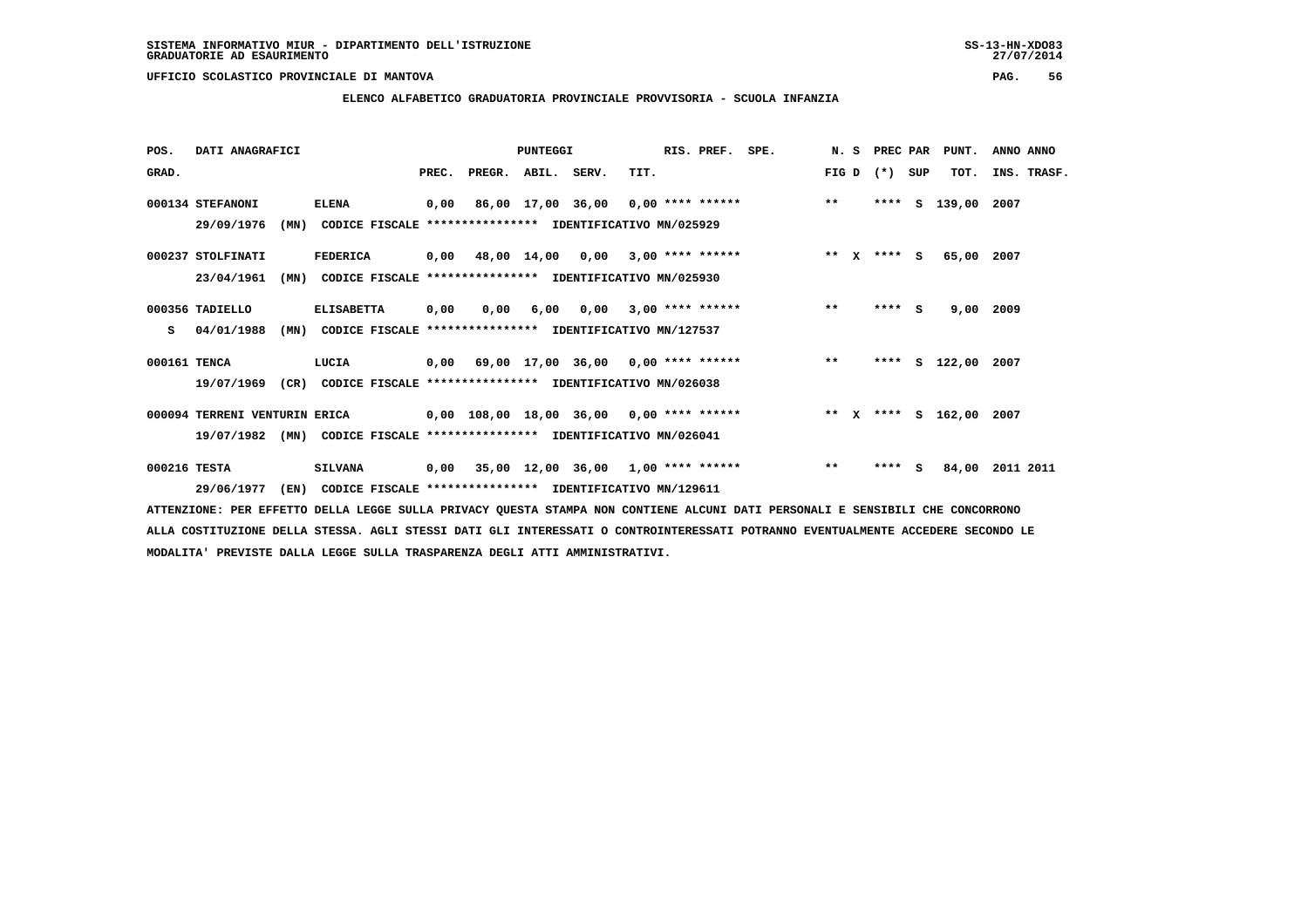### **ELENCO ALFABETICO GRADUATORIA PROVINCIALE PROVVISORIA - SCUOLA INFANZIA**

| POS.  | DATI ANAGRAFICI |      |                                                          |       |                                            | PUNTEGGI    |                                    |      | RIS. PREF.            | SPE. | N.S   |              | PREC PAR |          | PUNT.              | ANNO ANNO   |
|-------|-----------------|------|----------------------------------------------------------|-------|--------------------------------------------|-------------|------------------------------------|------|-----------------------|------|-------|--------------|----------|----------|--------------------|-------------|
| GRAD. |                 |      |                                                          | PREC. | PREGR.                                     | ABIL. SERV. |                                    | TIT. |                       |      | FIG D |              | $(*)$    | SUP      | TOT.               | INS. TRASF. |
|       | 000321 TIRENDI  |      | <b>NUNZIATA</b>                                          | 0,00  |                                            | 3,00 16,00  | 0,00                               |      | $0.00$ **** ****** AE |      | $* *$ |              | ****     | <b>S</b> | 19,00              | 2014 2014   |
|       | 28/10/1973      | (CT) | CODICE FISCALE **************** IDENTIFICATIVO MN/132205 |       |                                            |             |                                    |      |                       |      |       |              |          |          |                    |             |
|       | 000065 TOAIARI  |      | CLAUDIA                                                  |       | $0,00$ 134,00 15,00 24,00 0,00 **** ****** |             |                                    |      |                       |      |       |              |          |          | ** x **** s 173,00 | 2014 2014   |
|       | 04/02/1972      | (VR) | CODICE FISCALE **************** IDENTIFICATIVO MN/132204 |       |                                            |             |                                    |      |                       |      |       |              |          |          |                    |             |
|       | 000006 TOMASI   |      | <b>EMANUELA</b>                                          |       | $0,00$ 182,00 12,00 36,00 6,00 **** ****** |             |                                    |      |                       |      | $* *$ |              | ****     | s        | 236,00             | 2014 2014   |
|       | 30/08/1968      | (BS) | CODICE FISCALE **************** IDENTIFICATIVO MN/132203 |       |                                            |             |                                    |      |                       |      |       |              |          |          |                    |             |
|       | 000312 TOMASINO |      | CRISTINA                                                 | 0,00  |                                            |             | $6,00$ 16,00 0,00 0,00 **** ****** |      |                       |      | $***$ |              | $***$ S  |          | 22,00              | 2014 2014   |
|       | 14/11/1971      | (PA) | CODICE FISCALE **************** IDENTIFICATIVO MN/132202 |       |                                            |             |                                    |      |                       |      |       |              |          |          |                    |             |
|       | 000044 TOMASONI |      | MICHELA                                                  |       | $0,00$ 138,00 16,00 36,00 0,00 **** ****** |             |                                    |      |                       |      | $* *$ | $\mathbf{x}$ | ****     |          | 190,00             | 2014 2014   |
|       | 10/01/1978      | (BS) | CODICE FISCALE **************** IDENTIFICATIVO MN/132201 |       |                                            |             |                                    |      |                       |      |       |              |          |          |                    |             |
|       | 000097 TOSELLI  |      | <b>ROSSELLA</b>                                          |       | $0,00$ 108,00 17,00 36,00 0,00 **** ****** |             |                                    |      |                       |      | $**$  |              | ****     | s        | 161,00             | 2007        |
|       | 16/08/1972      | (MN) | CODICE FISCALE **************** IDENTIFICATIVO MN/026044 |       |                                            |             |                                    |      |                       |      |       |              |          |          |                    |             |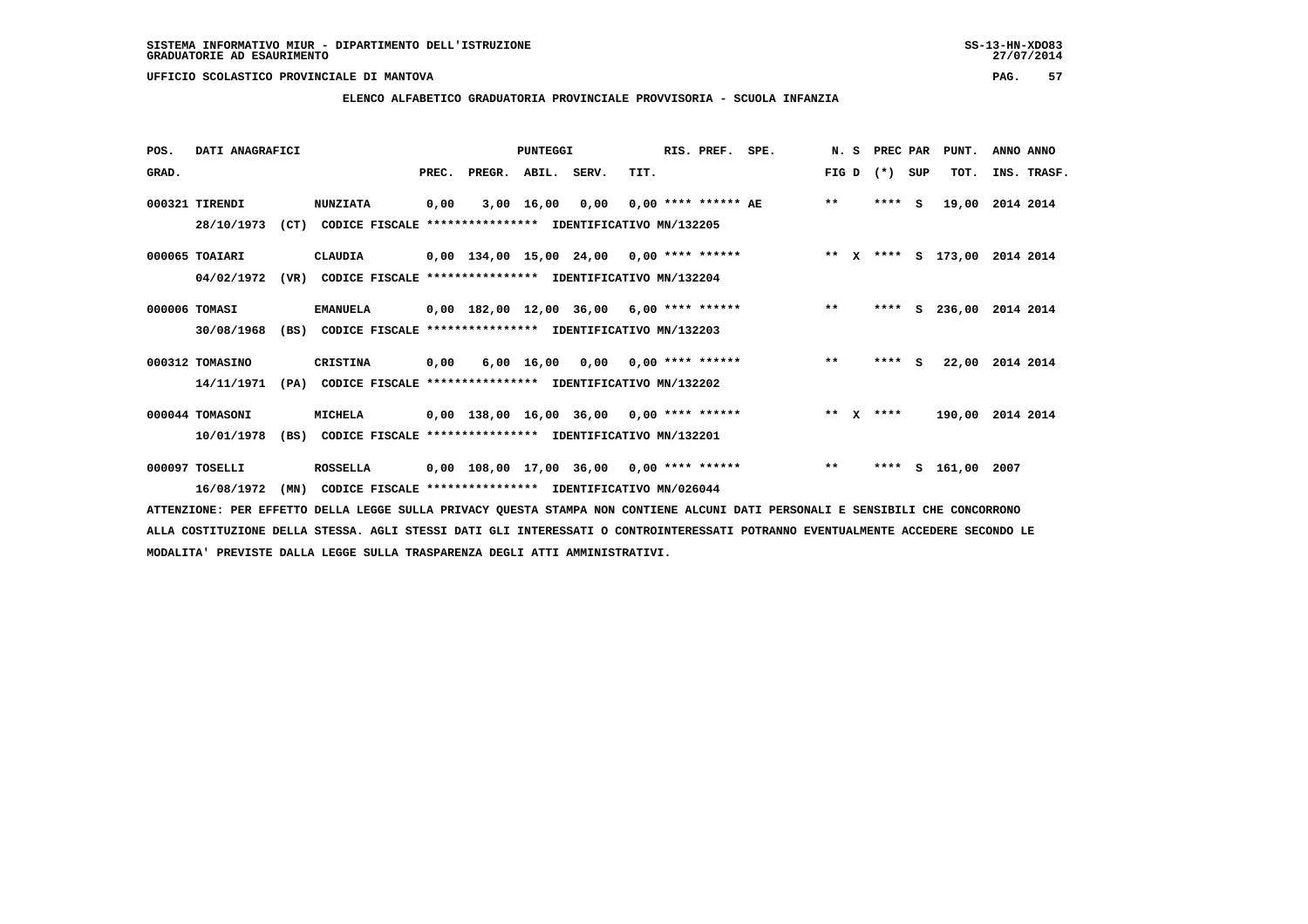| POS.         | DATI ANAGRAFICI   |      |                                                          |       |                                            | <b>PUNTEGGI</b> |      |                                    | RIS. PREF. | SPE.                                     | N.S     | PREC PAR |     | PUNT.         | ANNO ANNO                    |  |
|--------------|-------------------|------|----------------------------------------------------------|-------|--------------------------------------------|-----------------|------|------------------------------------|------------|------------------------------------------|---------|----------|-----|---------------|------------------------------|--|
| GRAD.        |                   |      |                                                          | PREC. | PREGR. ABIL. SERV.                         |                 |      | TIT.                               |            |                                          | FIG D   | $(* )$   | SUP | TOT.          | INS. TRASF.                  |  |
| 000021 TOSI  |                   |      | <b>LORETTA</b>                                           |       |                                            |                 |      |                                    |            | 0,00 168,00 12,00 36,00 0,00 **** ****** | $***$   | ****     | s   | 216,00        | 2014 2014                    |  |
|              | 14/08/1967        | (BS) | CODICE FISCALE **************** IDENTIFICATIVO MN/132200 |       |                                            |                 |      |                                    |            |                                          |         |          |     |               |                              |  |
| 000038 TOSI  |                   |      | <b>MARIA MONICA</b>                                      |       | $0,00$ 150,00 10,00 36,00 3,00 **** ****** |                 |      |                                    |            |                                          | $***$ X |          |     | **** S 199,00 | 2014 2014                    |  |
|              | 12/09/1963        | (VR) | CODICE FISCALE                                           |       | **************** IDENTIFICATIVO MN/132199  |                 |      |                                    |            |                                          |         |          |     |               |                              |  |
|              | 000164 TRIGGIANI  |      | TIZIANA                                                  |       | $0,00$ 70,00 15,00 36,00 0,00 **** ******  |                 |      |                                    |            |                                          | $***$   | ****     |     | s 121,00      | 2011 2011                    |  |
|              | 15/04/1977        | (PA) | CODICE FISCALE **************** IDENTIFICATIVO MN/129613 |       |                                            |                 |      |                                    |            |                                          |         |          |     |               |                              |  |
| 000306 TROIA |                   |      | <b>ANGELA</b>                                            | 0,00  |                                            |                 |      | $3,00$ 16,00 0,00 3,00 **** ****** |            |                                          | $* *$   | **** S   |     | 22,00         | 2011 2011                    |  |
|              | 30/05/1978        | (PA) | CODICE FISCALE **************** IDENTIFICATIVO MN/129827 |       |                                            |                 |      |                                    |            |                                          |         |          |     |               |                              |  |
|              | 000166 TULONE     |      | <b>ENZA</b>                                              |       | $0,00$ 54,00 14,00 36,00 13,00 **** ****** |                 |      |                                    |            |                                          |         |          |     |               | ** X **** S 117,00 2004 2004 |  |
|              | 24/05/1979        | (AG) | CODICE FISCALE **************** IDENTIFICATIVO MN/024182 |       |                                            |                 |      |                                    |            |                                          |         |          |     |               |                              |  |
|              | 000339 TUMBARELLO |      | GIUSEPPA MARI                                            | 0,00  |                                            | 3,00 14,00      | 0,00 | $0,00$ **** ******                 |            |                                          | $***$   | $***5$   |     | 17,00         | 2014 2014                    |  |
|              | 04/06/1974        | (TP) | CODICE FISCALE **************** IDENTIFICATIVO MN/132198 |       |                                            |                 |      |                                    |            |                                          |         |          |     |               |                              |  |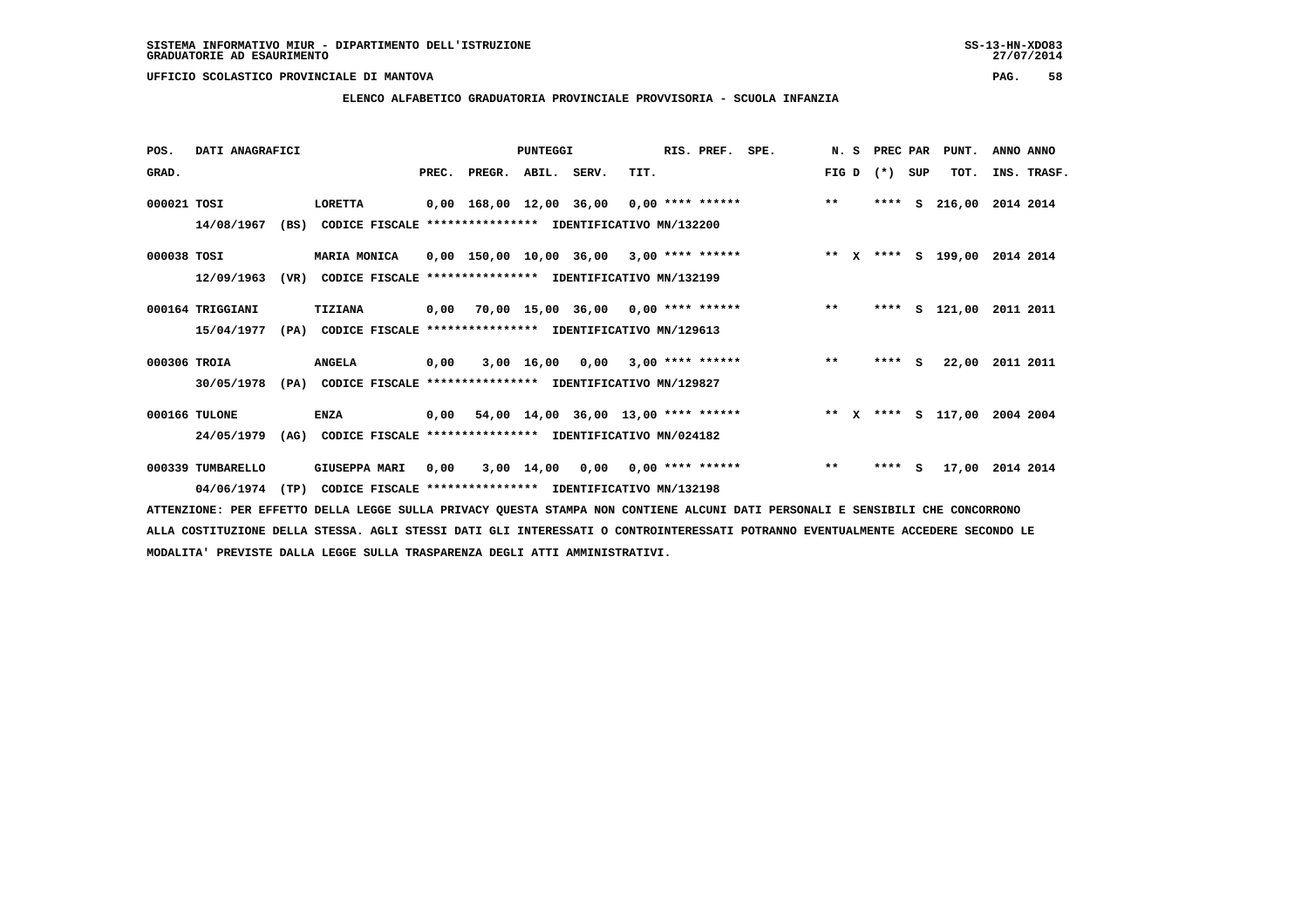# **ELENCO ALFABETICO GRADUATORIA PROVINCIALE PROVVISORIA - SCUOLA INFANZIA**

 **POS. DATI ANAGRAFICI PUNTEGGI RIS. PREF. SPE. N. S PREC PAR PUNT. ANNO ANNO**GRAD. **BRAD. PREC. PREGR. ABIL. SERV.** TIT. THE REGREATER FIG D (\*) SUP TOT. INS. TRASF.  **000086 TUMICELLI KATIA 0,00 108,00 17,00 36,00 3,00 \*\*\*\* \*\*\*\*\*\* \*\* \*\*\*\* S 164,00 2011 2011 22/12/1973 (VR) CODICE FISCALE \*\*\*\*\*\*\*\*\*\*\*\*\*\*\*\* IDENTIFICATIVO MN/129866 000211 VANGELISTA GIUSEPPINA MA 0,00 74,00 16,00 0,00 0,00 \*\*\*\* \*\*\*\*\*\* \*\* X \*\*\*\* S 90,00 2002 27/10/1978 (CL) CODICE FISCALE \*\*\*\*\*\*\*\*\*\*\*\*\*\*\*\* IDENTIFICATIVO MN/022390 000045 VASSALLO MARIA VALERIA 0,00 129,00 16,00 34,00 10,00 \*\*\*\* \*\*\*\*\*\* \*\* \*\*\*\* S 189,00 2014 2014 28/04/1976 (PA) CODICE FISCALE \*\*\*\*\*\*\*\*\*\*\*\*\*\*\*\* IDENTIFICATIVO MN/132197 000223 VENTRICE GRAZIA 0,00 0,00 42,00 36,00 0,00 \*\*\*\* \*\*\*\*\*\* \*\* \*\*\*\* S 78,00 2011 2011 10/12/1987 (RC) CODICE FISCALE \*\*\*\*\*\*\*\*\*\*\*\*\*\*\*\* IDENTIFICATIVO MN/129645 000116 VERONA STEFANIA ANTO 0,00 102,00 13,00 36,00 0,00 \*\*\*\* \*\*\*\*\*\* \*\* \*\*\*\* S 151,00 2014 2014**

 **000336 VERONESI ZELINDA 0,00 4,00 13,00 0,00 0,00 \*\*\*\* \*\*\*\*\*\* \*\* \*\*\*\* S 17,00 2007**

 **26/09/1952 (MN) CODICE FISCALE \*\*\*\*\*\*\*\*\*\*\*\*\*\*\*\* IDENTIFICATIVO MN/025838**

 **22/02/1967 (VR) CODICE FISCALE \*\*\*\*\*\*\*\*\*\*\*\*\*\*\*\* IDENTIFICATIVO MN/132196**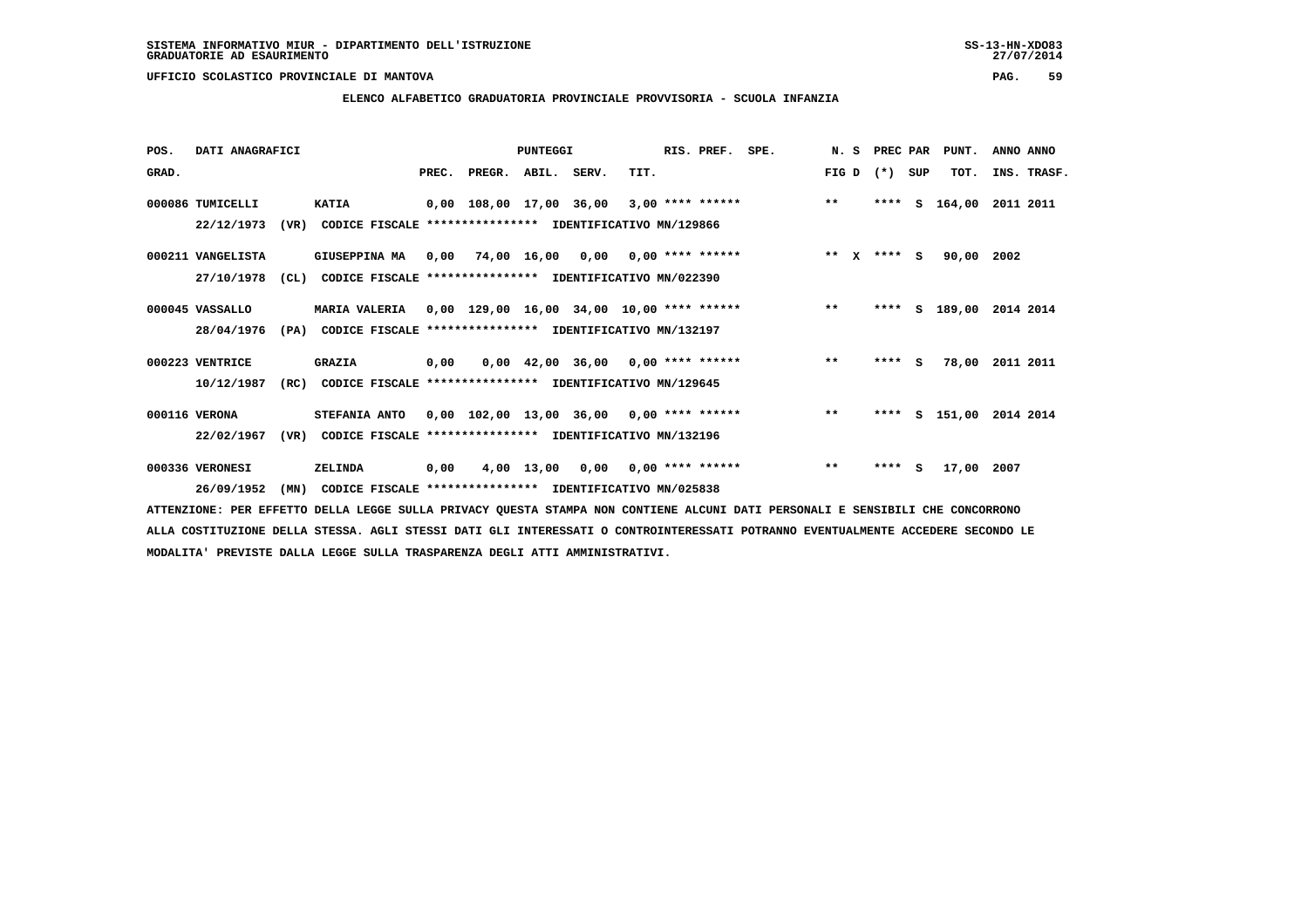### **ELENCO ALFABETICO GRADUATORIA PROVINCIALE PROVVISORIA - SCUOLA INFANZIA**

| POS.         | DATI ANAGRAFICI |      |                                                          |       |                  | PUNTEGGI          |                                            |      | RIS. PREF.         | SPE. | N.S    |              | PREC PAR |     | PUNT.       | ANNO ANNO |             |
|--------------|-----------------|------|----------------------------------------------------------|-------|------------------|-------------------|--------------------------------------------|------|--------------------|------|--------|--------------|----------|-----|-------------|-----------|-------------|
| GRAD.        |                 |      |                                                          | PREC. | PREGR.           | ABIL. SERV.       |                                            | TIT. |                    |      | FIG D  |              | $(* )$   | SUP | TOT.        |           | INS. TRASF. |
|              | 000139 VIAPIANA |      | TERSILLA                                                 | 0,00  |                  | 84,00 14,00 36,00 |                                            |      | $3,00$ **** ****** |      | $* *$  | $\mathbf{x}$ | ****     |     | 137,00 2005 |           |             |
|              | 13/03/1962      | (MN) | CODICE FISCALE **************** IDENTIFICATIVO MN/025021 |       |                  |                   |                                            |      |                    |      |        |              |          |     |             |           |             |
|              | 000351 VICIANI  |      | ANNA MARIA                                               | 0,00  |                  |                   | $0,00$ 15,00 0,00 0,00 **** ******         |      |                    |      | $**$   |              | $***$ S  |     | 15,00       | 2014 2014 |             |
|              | 22/07/1964      | (NA) | CODICE FISCALE **************** IDENTIFICATIVO MN/132347 |       |                  |                   |                                            |      |                    |      |        |              |          |     |             |           |             |
|              | 000002 VINCENZI |      | <b>DONATELLA</b>                                         |       |                  |                   | $0.00$ 198.00 13.00 36.00 0.00 **** ****** |      |                    |      | $***$  |              | ****     |     | 247,00      | 2014 2014 |             |
|              | 02/11/1962      | (VR) | CODICE FISCALE **************** IDENTIFICATIVO MN/132195 |       |                  |                   |                                            |      |                    |      |        |              |          |     |             |           |             |
|              | 000264 VIRZI'   |      | ANNA MARIA                                               |       | 0,00 21,00 12,00 |                   | $0,00$ $0,00$ **** ******                  |      |                    |      | $* *$  |              | $***$ S  |     | 33,00       | 2011 2011 |             |
|              | 26/08/1967      | (CT) | CODICE FISCALE **************** IDENTIFICATIVO MN/129647 |       |                  |                   |                                            |      |                    |      |        |              |          |     |             |           |             |
|              | 000337 VIVACQUA |      | CLAUDIA                                                  | 0,00  |                  | $3,00$ $14,00$    | 0,00                                       |      | 0,00 **** ******   |      | ** $X$ |              | **** S   |     | 17,00       | 2011 2011 |             |
|              | 30/03/1970      | (EE) | CODICE FISCALE                                           |       |                  |                   | **************** IDENTIFICATIVO MN/129873  |      |                    |      |        |              |          |     |             |           |             |
| 000243 VOLPE |                 |      | CONCETTINA                                               | 0,00  |                  |                   | $3,00$ 14,00 36,00 0,00 **** ******        |      |                    |      | $***$  |              | ****     | - S | 53,00       | 2011 2011 |             |
|              | 09/08/1967      | (SA) | CODICE FISCALE **************** IDENTIFICATIVO MN/129649 |       |                  |                   |                                            |      |                    |      |        |              |          |     |             |           |             |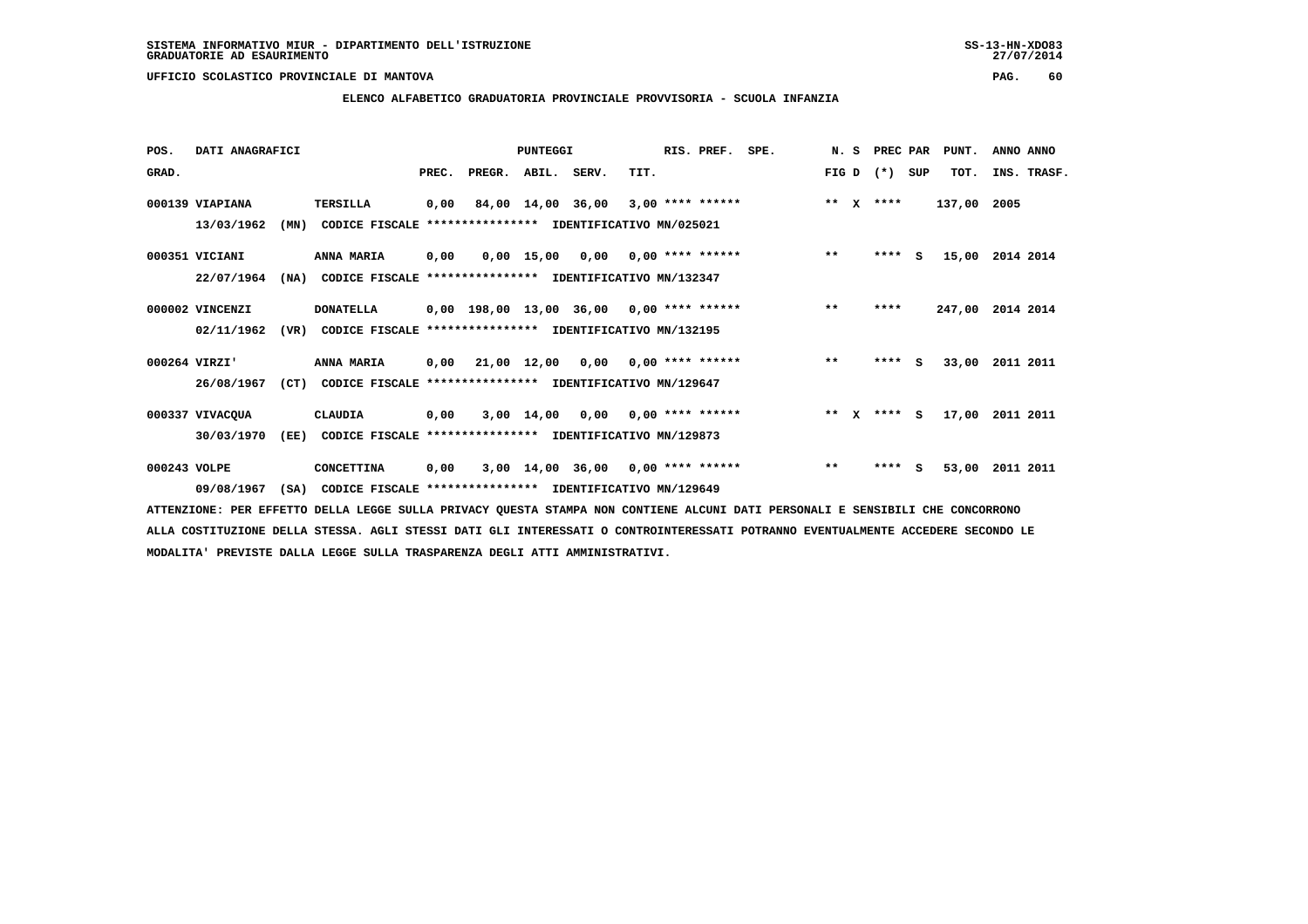# **ELENCO ALFABETICO GRADUATORIA PROVINCIALE PROVVISORIA - SCUOLA INFANZIA**

| POS.         | DATI ANAGRAFICI  |      |                                                               |      |                          | PUNTEGGI |                                    |      | RIS. PREF. | SPE.                                                                    | N. S  |              | PREC PAR    |     | PUNT.         | ANNO ANNO          |
|--------------|------------------|------|---------------------------------------------------------------|------|--------------------------|----------|------------------------------------|------|------------|-------------------------------------------------------------------------|-------|--------------|-------------|-----|---------------|--------------------|
| GRAD.        |                  |      |                                                               |      | PREC. PREGR. ABIL. SERV. |          |                                    | TIT. |            |                                                                         |       |              | FIG D $(*)$ | SUP | TOT.          | INS. TRASF.        |
|              | 000052 VULTAGGIO |      | <b>VINCENZA ANNA</b>                                          |      |                          |          |                                    |      |            | 0,00 131,00 16,00 36,00 3,00 **** ****** E ** X **** S 186,00 2014 2014 |       |              |             |     |               |                    |
|              | 22/03/1968       | (TP) | CODICE FISCALE **************** IDENTIFICATIVO MN/132194      |      |                          |          |                                    |      |            |                                                                         |       |              |             |     |               |                    |
|              | 000034 XUMERLE   |      | SARA                                                          |      |                          |          |                                    |      |            | 0,00 156,00 13,00 36,00 0,00 **** ******                                | $***$ |              | ****        |     | S 205,00      | 2014 2014          |
|              | 04/11/1968       | (VR) | CODICE FISCALE **************** IDENTIFICATIVO MN/132348      |      |                          |          |                                    |      |            |                                                                         |       |              |             |     |               |                    |
| 000067 ZANCA |                  |      | <b>FRANCESCA</b>                                              |      |                          |          |                                    |      |            | 0,00 120,00 16,00 36,00 0,00 **** ******                                | $**$  |              | ****        |     |               | S 172,00 2014 2014 |
|              | 30/10/1972       |      | (VR) CODICE FISCALE **************** IDENTIFICATIVO MN/132193 |      |                          |          |                                    |      |            |                                                                         |       |              |             |     |               |                    |
|              | 000082 ZANONI    |      | MONICA                                                        |      |                          |          |                                    |      |            | 0,00 112,00 18,00 36,00 0,00 **** ******                                | $***$ |              | ****        |     | S 166,00 2007 |                    |
|              | 28/06/1979       | (MN) | CODICE FISCALE **************** IDENTIFICATIVO MN/026048      |      |                          |          |                                    |      |            |                                                                         |       |              |             |     |               |                    |
|              | 000254 ZECCHINA  |      | <b>SILVIA</b>                                                 | 0,00 |                          |          | $0,00$ 42,00 0,00 0,00 **** ****** |      |            |                                                                         | $* *$ |              | ****        | - S | 42,00 2007    |                    |
|              | 09/05/1986       | (MN) | CODICE FISCALE **************** IDENTIFICATIVO MN/026049      |      |                          |          |                                    |      |            |                                                                         |       |              |             |     |               |                    |
| 000313 ZENI  |                  |      | <b>MARZIA</b>                                                 | 0,00 |                          |          | $9.00$ 12.00 0.00 0.00 **** ****** |      |            |                                                                         | $* *$ | $\mathbf{x}$ | **** S      |     | 21,00 2000    |                    |
|              | 13/02/1972       | (MN) | CODICE FISCALE **************** IDENTIFICATIVO MN/020230      |      |                          |          |                                    |      |            |                                                                         |       |              |             |     |               |                    |